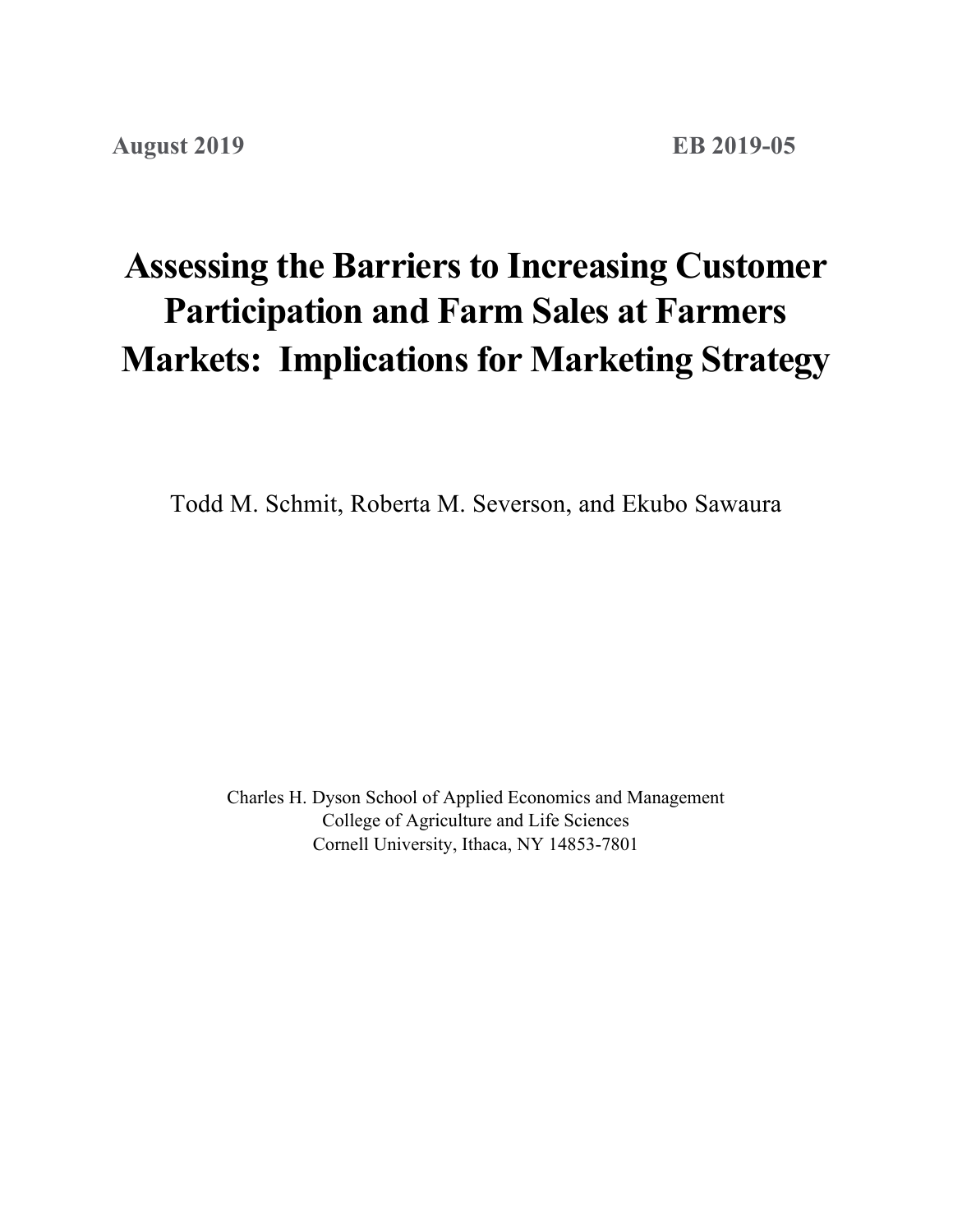It is the policy of Cornell University actively to support equality of educational and employment opportunity. No person shall be denied admission to any educational program or activity or be denied employment on the basis of any legally prohibited discrimination involving, but not limited to, such factors as race, color, creed, religion, national or ethnic origin, sex, age or handicap. The University is committed to the maintenance of affirmative action programs, which will assure the continuation of such equality of opportunity.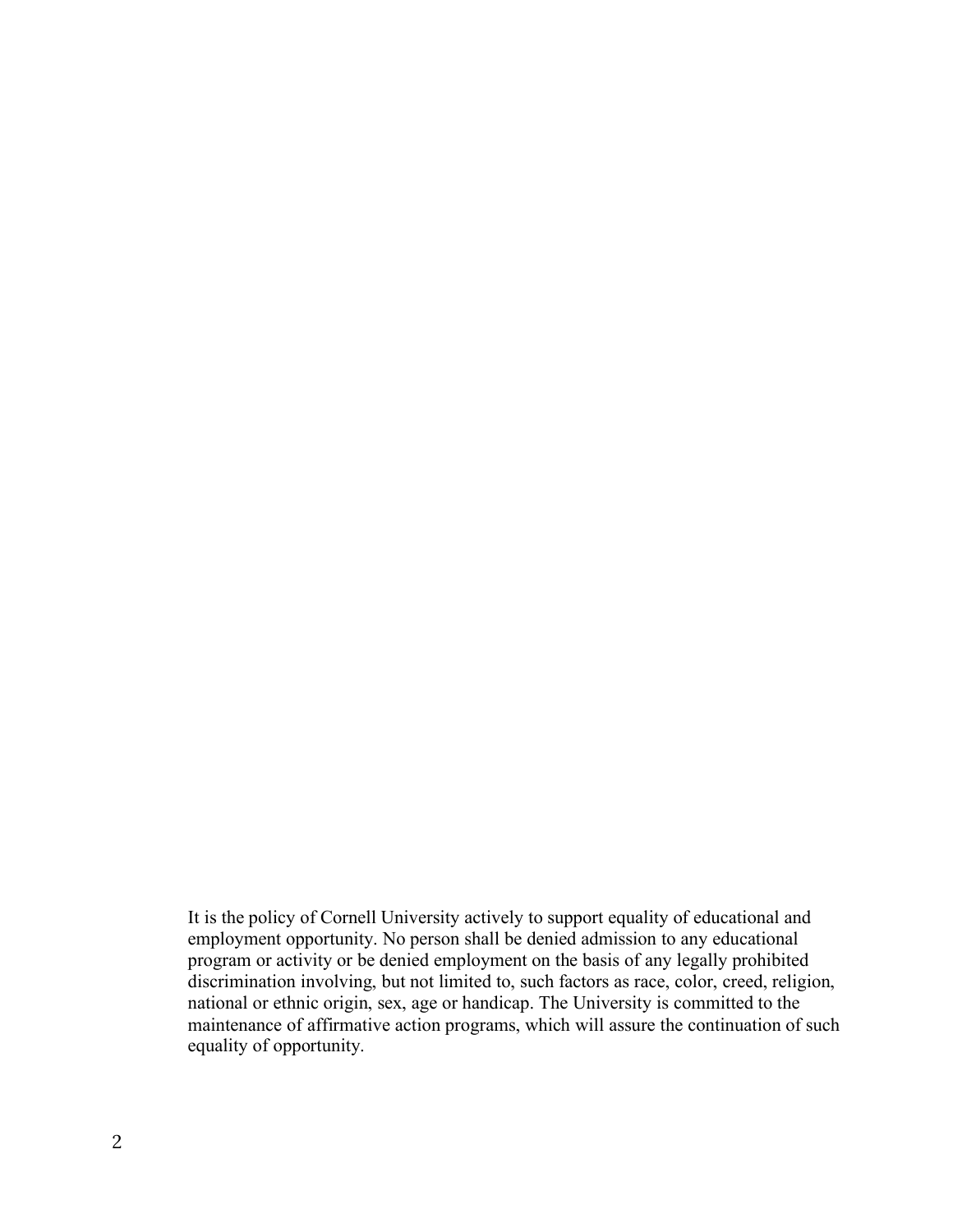# Assessing the Barriers to Increasing Customer Participation and Farm Sales at Farmers Markets: Implications for Marketing Strategy

Todd M. Schmit, Roberta M. Severson, and Ekubo Sawaura [\\*](#page-2-0)

August 8, 2019

<span id="page-2-0"></span> <sup>\*</sup> Associate Professor, Extension Associate, and Research Assistant, Charles H. Dyson School of Applied Economics and Management, respectively. This work was supported by a grant (ENE-18-150) from Northeast Sustainable Agriculture Research & Education Program (NE SARE). We are appreciative of the efforts of the Farmers Market Federation of NY, Cornell University Cooperative Extension, Maryland Farmers Market Association, Community Involved in Sustaining Agriculture, Maryland Rural Enterprise Development Center, Northeast Organic Farming Association, and CenterMost Marketing in data collection efforts, communication with industry stakeholders, and reviewers of prior versions of this manuscript. The authors have no financial interest or benefit from the direct application of this research. The views expressed are the authors' and do not necessarily represent the policies or views of any sponsoring firms or agencies. All errors remain our sole responsibility.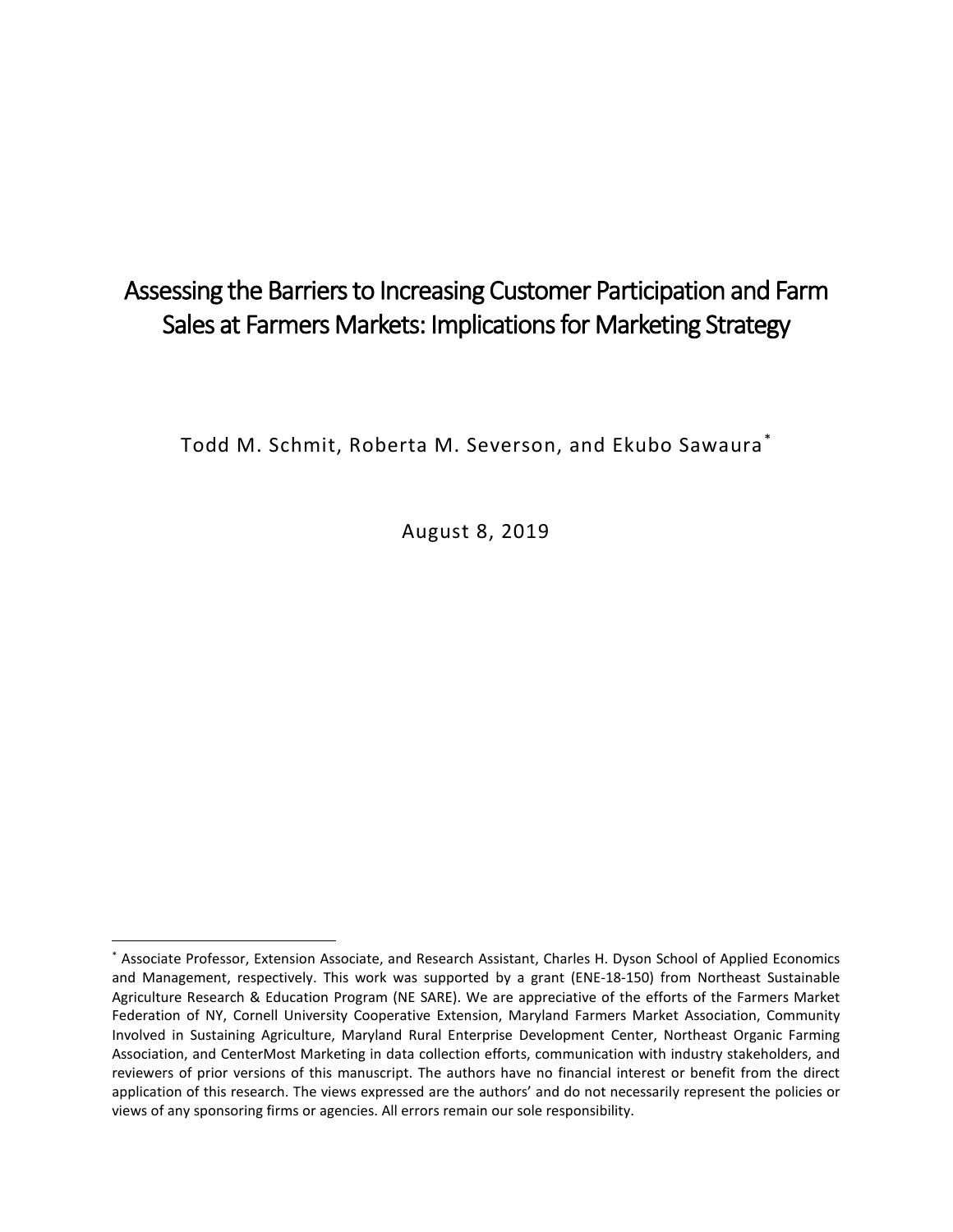# Table of Contents

# List of Tables

| Table 1. Distribution of Respondents on Trips and Purchases for Local Foods, by Bucket5          |  |
|--------------------------------------------------------------------------------------------------|--|
|                                                                                                  |  |
| Table 3. Distribution of Total Food Spending Dollars, Local and Nonlocal, by FM Bucket           |  |
|                                                                                                  |  |
|                                                                                                  |  |
| Table 6. Primary Motivations for Shopping at Farmers Markets, by FM Bucket11                     |  |
|                                                                                                  |  |
| Table 8. Positive and Negative Aspects of Shopping at Farmers Markets, by FM Bucket 13           |  |
| Table 9. Most Important Characteristics for Shoppers at Farmers Markets, by FM Bucket  14        |  |
| Table 10. Least Important Characteristics for Shoppers at Farmers Markets, by FM Bucket 15       |  |
| Table 11. Other Selected of Characteristics for Shoppers at Farmers Markets, FM Bucket  15       |  |
| Table 12. Five Largest Barriers to Attending Farmers Markets More Often, by FM Bucket  16        |  |
| Table 13. Five Smallest Barriers to Attending Farmers Markets More Often, by FM Bucket  16       |  |
| Table 14. Five Largest Barriers to Spending More at Farmers Markets, by FM Bucket  17            |  |
| Table 15. Primary Considerations for Marketing Strategies to Improve Attendance and Purchases 19 |  |
| Table 16. Emphases for Marketing Strategies, by Demographic Characteristics 20                   |  |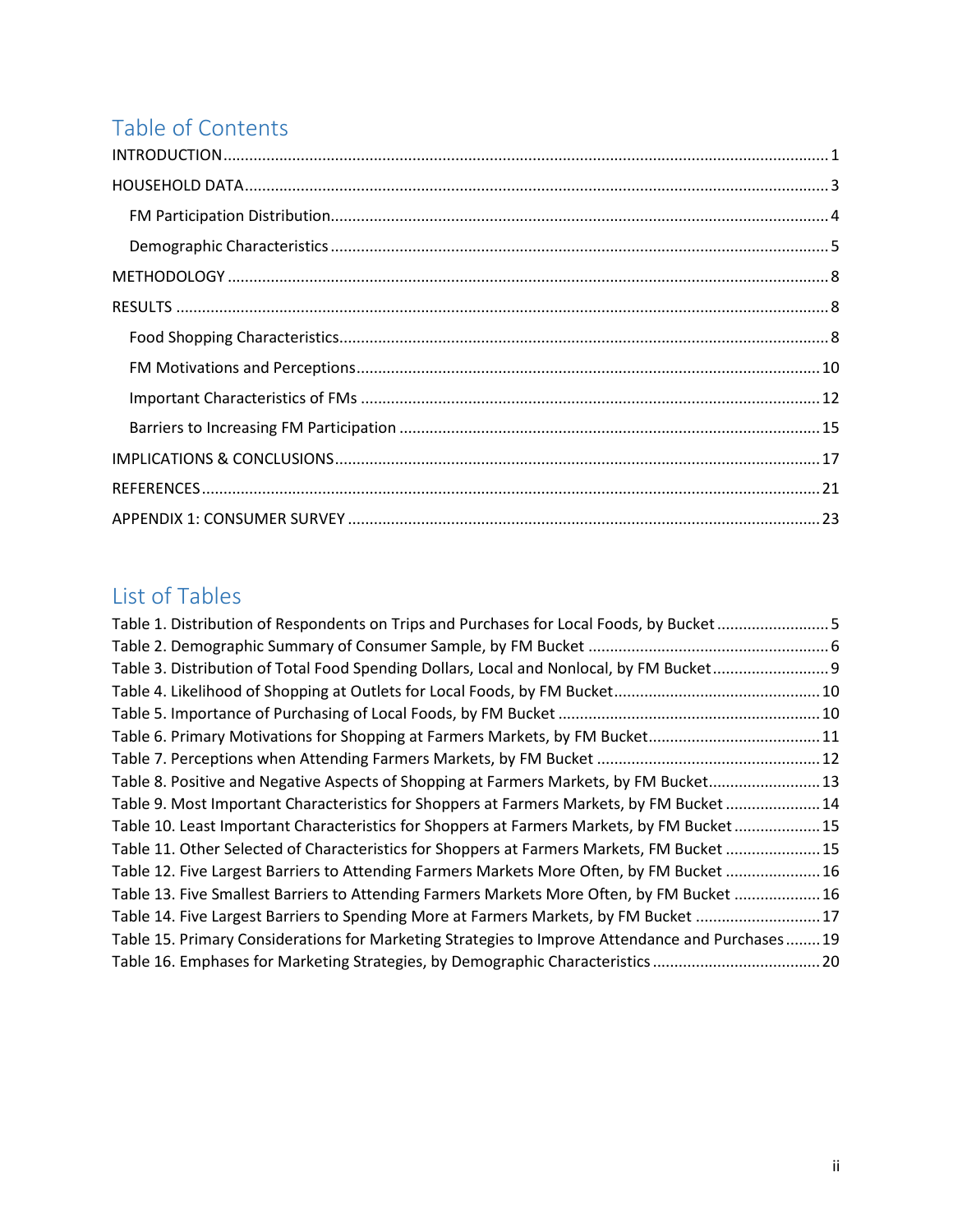# <span id="page-4-0"></span>**INTRODUCTION**

Farmers' markets (FMs) could be considered the original flag bearer of the local foods movement. They represent one avenue in addressing customer demand for "locally grown" and provide a means for farmers to capture 100% of the customer dollar. FMs may also increase customer loyalty and create noneconomic benefits and ties between farmers, consumers, and communities.

Brown (2002) estimates that between 1970 and 2001 the number of FMs in the United States grew nearly ten-fold, from 340 to over 3,000. They attribute part of the expansion to funding from the Farmer-to-Consumer Direct Marketing Act aimed at expansion of direct marketing of agricultural commodities from farmers to consumers (U.S. Congress 1976). In 2009, the USDA launched the "Know Your Farmer, Know Your Food Program" as a means to better connect consumers with local producers, support marketing associations and market managers, and improve the effectiveness and accessibility of federal nutrition programs at farmers markets. Federal funding from the Farmers Market Promotion Program, the Farmers Market Nutrition Program, and electronic benefits transfers (EBT) with food stamps has existed for several years, as have various efforts at state levels.

The number of FMs nearly doubled in the past decade (i.e., 4,385 to 8,687), but more recently growth has slowed considerably; e.g., between 2016 and 2017 the number of FMs increased by only 0.2% (AMS 2018). Further, based on recent Agricultural Census data, Low et al. (2015) found flattening trends of both farm participation and farm sales in direct-to-consumer (DTC) markets. They noted that between 2002 and 2007, the number of farms participating in DTC markets was up 17% and farm sales through those markets up 32%; but over the next five years, growth levels declined to only 6% and 8%, respectively. By 2017, the number of farms with DTC sales actually decreased by [1](#page-4-1)0% from the 2012 level (NASS 2019).<sup>1</sup> On the customer side, farmers and FM managers are attesting to a marked decline in customer participation and sales at FMs, creating uncertainty regarding the viability of FMs to sustain farming operations in the long term (Eggert 2018).

So what's happening? Several hypotheses exist. First, farmers may be shifting to other channels (direct and/or wholesale) with relatively higher financial returns. While shifts to other DTC channels are accounted for in the DTC census statistics above, expanded wholesale opportunities are surfacing through restaurants, groceries, and institutions. Schmit & LeRoux (2014) demonstrated that on over 30 diversified vegetable farms, FMs were the worst performing channel in terms of sales per hour of marketing labor; specifically, FMs averaged \$32, while wholesale channels were \$51. If marketing channel reallocation away from FMs is occurring for this reason, financial impacts at the farm level may be ameliorated or improved. Further, if farmers are shifting away from FMs, changes in consumer purchasing patterns for local foods should coincide. Even so, that leaves considerable concern to FMs themselves, which often serve multi-purpose goals, including low entry barriers for new farm entrants and human and social capital benefits to the communities they operate in.

A second hypothesis asserts that a slowing growth rate in the number of FMs may indicate FMs are approaching market saturation (Bonanno et al. 2017). If true, further FM additions result in new FMs cannibalizing sales and customers from pre-existing ones. In that case, one would expect total FM sales (across all markets) to be level (all else constant) but declining sales per FM, on average. Such a distinction

<span id="page-4-1"></span> <sup>1</sup> Comparing total DTC sales between 2012 and 2017 is problematic since the definition of DTC sales in the 2017 Census included "value added" or processed product sales, a component excluded in earlier versions of the Census.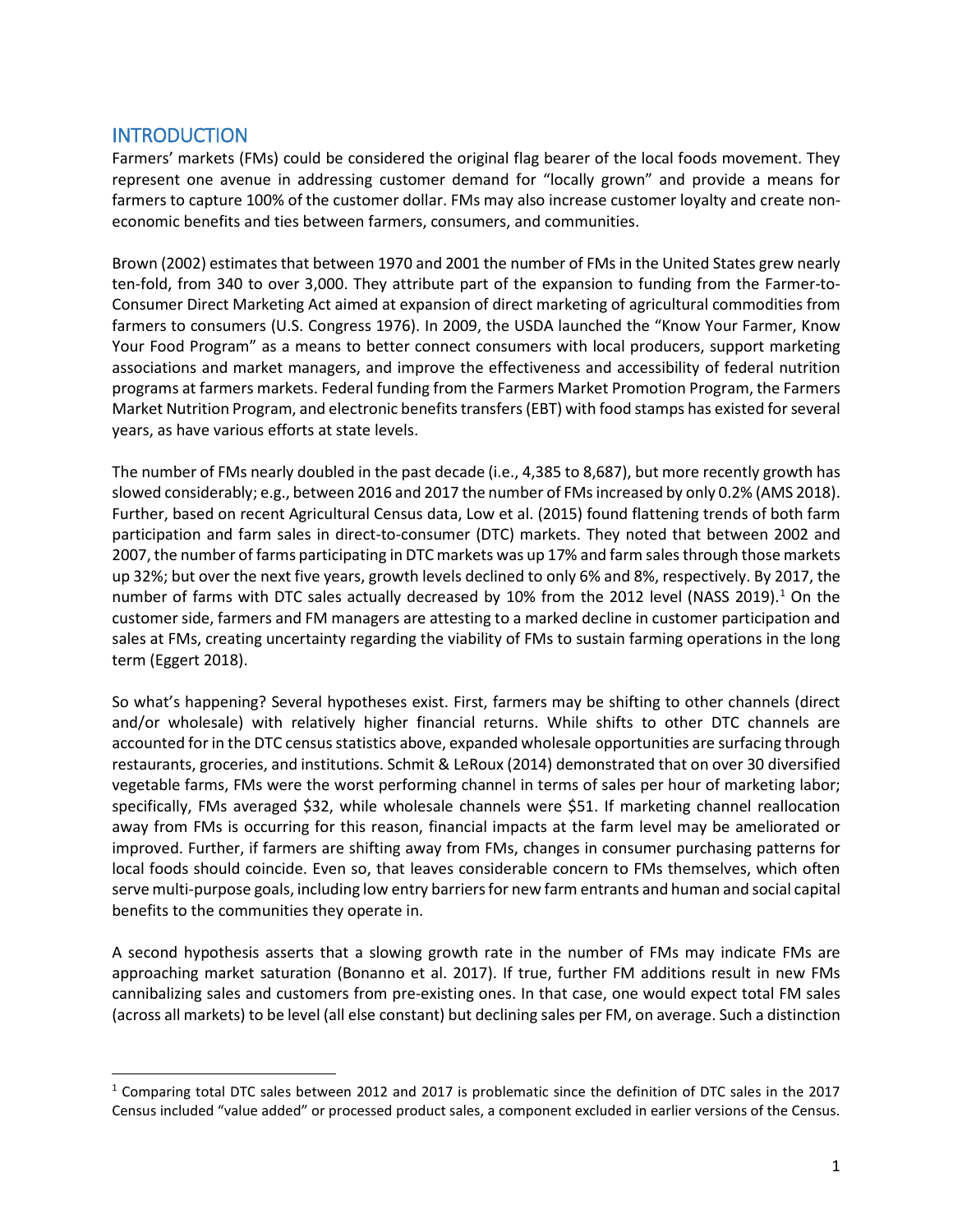requires additional information from consumers on changes in their consumption habits and FM participation, something, to the authors' knowledge, has not been directly assessed.

A third hypothesis relates to demographic and generational differences of shoppers; e.g., a lack of interest, appeal, or understanding by younger shoppers. Numerous studies have focused on FM customers using a variety of data; e.g., consumer telephone or online surveys, FM shopper surveys, and population demographics of communities where FMs are located. It is consistent across studies that quality and freshness of products are two of the most important characteristics for FM customers and the lack of a one-stop-shopping experience (i.e., like at supermarkets) is often noted as a barrier. Many customers also express concern about the economic (e.g., support for local farm businesses and retaining food dollars locally), social (e.g., sense of community, purchasing directly from a farmer) and environmental (e.g., growing practices, food miles traveled) impacts of their food choices. While a marketing emphasis on freshness, environmental benefits, and support for farmers resonates with existing customers, it may do little to bring in new customers (Zepeda 2009). Specific information on the values and barriers from all types of consumers is needed for such an assessment.

Demographic characteristics and preferences of FM shoppers show much variation in the literature. Some studies show shoppers tend to be female, older, and with higher incomes and education (Aguirre 2007, Kezis et al. 1998, Govindasamy et al. 2002), while others have found no significant differences in age, income, or employment status (Wolf et al. 2005; Eastwood et al. 1999). With respect to age of DTC shoppers, Abello et al. (2014), Blanck et al. (2011), Keeling Bond et al. (2009), and Stephenson and Lev (2004) found middle-aged shoppers have higher DTC purchases than other age cohorts, while Gumirakiza et al. (2014), Zepeda and Li (2006), Onianwa et al. (2005), and Brown (2003) found no significant differences across age groups. Further, some studies have found that FM shoppers tend to buy more organic foods, shop regularly at food co-ops and health food stores, have their own vegetable gardens, cook more frequently, and belong to health clubs (Wolf et al. 2005; Zepeda 2009).

If preferences of FM shoppers (and potential shoppers) are changing, marketing efforts and operational features of FMs need to evolve to retain customer participation and attract new ones. A recent study by Hamilton (2019) describes the life cycle of local food markets and their changing landscapes. Based on personal interviews conducted, they showed that what has worked in the past is insufficient today. Price and convenience were not the leading consumer priorities during earlier vestiges of DTC markets but they are now. Add to this the complexity of marketing efforts to address a wide range of customer preferences over income, race, and ethnicity characteristics to make the customer experience a welcoming one for all. For example, Conner et al. (2010) show that Latina women expressed feeling unwelcomed in a Michiganbased study, while persons who were white with higher incomes placed lower importance on value and convenience. Signage to explain product attributes is important, including additional languages for persons challenged by English as a second language. Furthermore, access issues commonly surfaced as a barrier to shopping at FMs, including travel to/from FMs and convenient and sufficient parking (Eastwood et al. 1999; Lockeretz 1986). For customers utilizing public transportation, there are scheduling issues and physical limitations to how much can reasonably be carried (Ragland et al. 2011). Low-income shoppers tend to rely on public transportation more, which is often less frequent on Saturdays (a popular market day), and also a day of work for those persons holding more than one job (Tropp and Barham 2008).

Of course, traditional retail grocers have not been ignorant of growing consumer preferences for locallysourced products. Indeed, Guptill & Wilkins (2002) found that large grocers were marketing locallyproduced food as early as the 1990s as a strategy to compete against FMs and other DTC alternatives.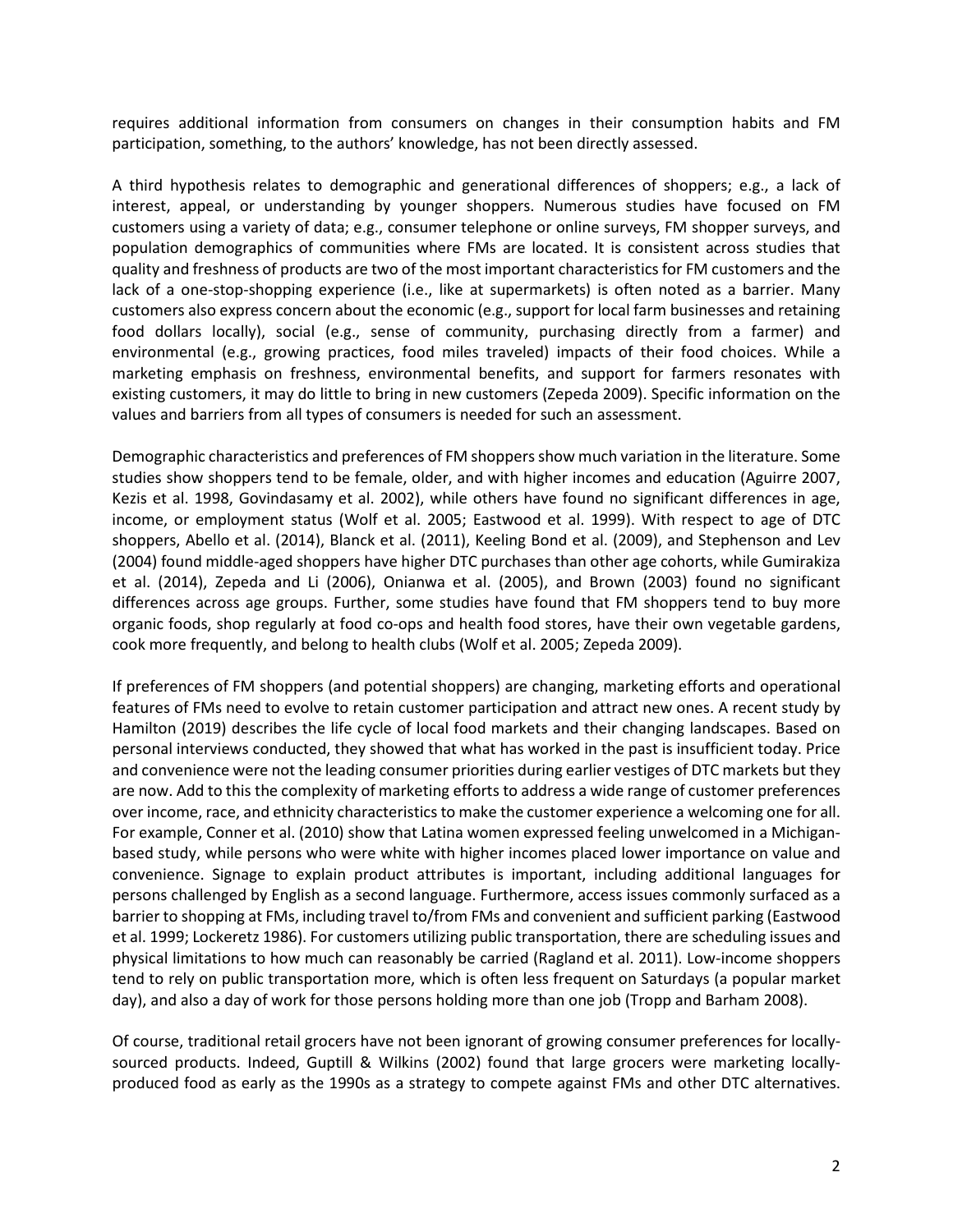Time constraints of customers, the ease of one-stop shopping, and more convenient hours of operation make the retail grocery store an attractive option for local food oriented consumers**.**

Shifting preferences and priorities for today's FM shoppers is a key focus of this research. The next generation of potential customers is emerging with different needs and expectations. In an increasingly competitive environment for local foods, FM managers and farmers need to evolve their marketing strategies to best match those changing needs and expectations. However, to understand the opportunities for growth, it is important to have a better understanding of who is shopping there, what their impetus to shop there is (or is not), and, importantly, how to improve the customer experience to keep them coming back. The objective of this research is to address these issues directly.

Using household survey data we differentiate households by their FM participation habits and examine the variety of reasons why people are interested (or not) in buying food at FMs and the barriers they face (real or perceived) to participating more. Delineating consumers in this fashion is important when considering targeted marketing strategies to: (1) maintain participation of those already active, (2) increase participation for those whose participation has declined, and (3) attract new customers. In order to do so, we must examine potential differences in demographic profiles of these consumer classes, their motivations for shopping at FMs, the characteristics they most value at them, and the barriers they face to participating more. To the degree they are similar, targeted strategies are less important, but where differences exist multiple strategies will be necessary.

We continue now with a description of the household survey data used to address our research objectives and the types of information collected. This is followed by a description of the methodology employed to assess differences across consumer types (i.e., by FM participation status) and demographic characteristics of the survey respondents (i.e., income, age, household composition, and location). The empirical results follow and we conclude with implications of the research, suggestions for targeted marketing strategies, and directions for ongoing research.

## <span id="page-6-0"></span>HOUSEHOLD DATA

In concert with our state-level partners, an online household survey was developed and administered targeting all consumers regardless of their FM shopping habits.<sup>[2](#page-6-1)</sup> The survey focused on food sales at FMs by farm vendors. To improve clarity for respondents, we explained what food products they were to consider and what constitutes a FM. $<sup>3</sup>$  $<sup>3</sup>$  $<sup>3</sup>$  The limitation to farm sales is not meant to diminish the value</sup> nonfood or nonfarm vendors play in some FMs, but simply to focus on the underlying project goal aimed at improving farm financial performance at FMs. That said, we do include questions about the value customers ascribe to the availability of nonfood and ready-to-eat (RTE) prepared food vendors and whether their presence affects their frequency of participation and purchases from farm vendors.

<span id="page-6-1"></span><sup>&</sup>lt;sup>2</sup> A Notice of Exemption was received from the Cornell University Office of Research Integrity and Assurance, Institutional Review Board for Human Participants (Protocol ID 1805007986) based on the intended involvement of human subjects and the potential risks they face by participating. Descriptions of the risks and benefits to participating are included as a preamble to the survey (see Appendix 1).

<span id="page-6-2"></span><sup>&</sup>lt;sup>3</sup> We asked respondents to consider local food products broadly; i.e., fruits and vegetables, meats, dairy products, baked goods, and other processed food products. As to what defines a FM, we instructed them to consider a FM as a public and recurring assembly of different farmers (or their representatives) selling the food that they produced or processed directly to consumers. FMs may be indoors or outdoors and typically consist of booths, tables, or stands where multiple farmers (or their representatives) directly sell their products.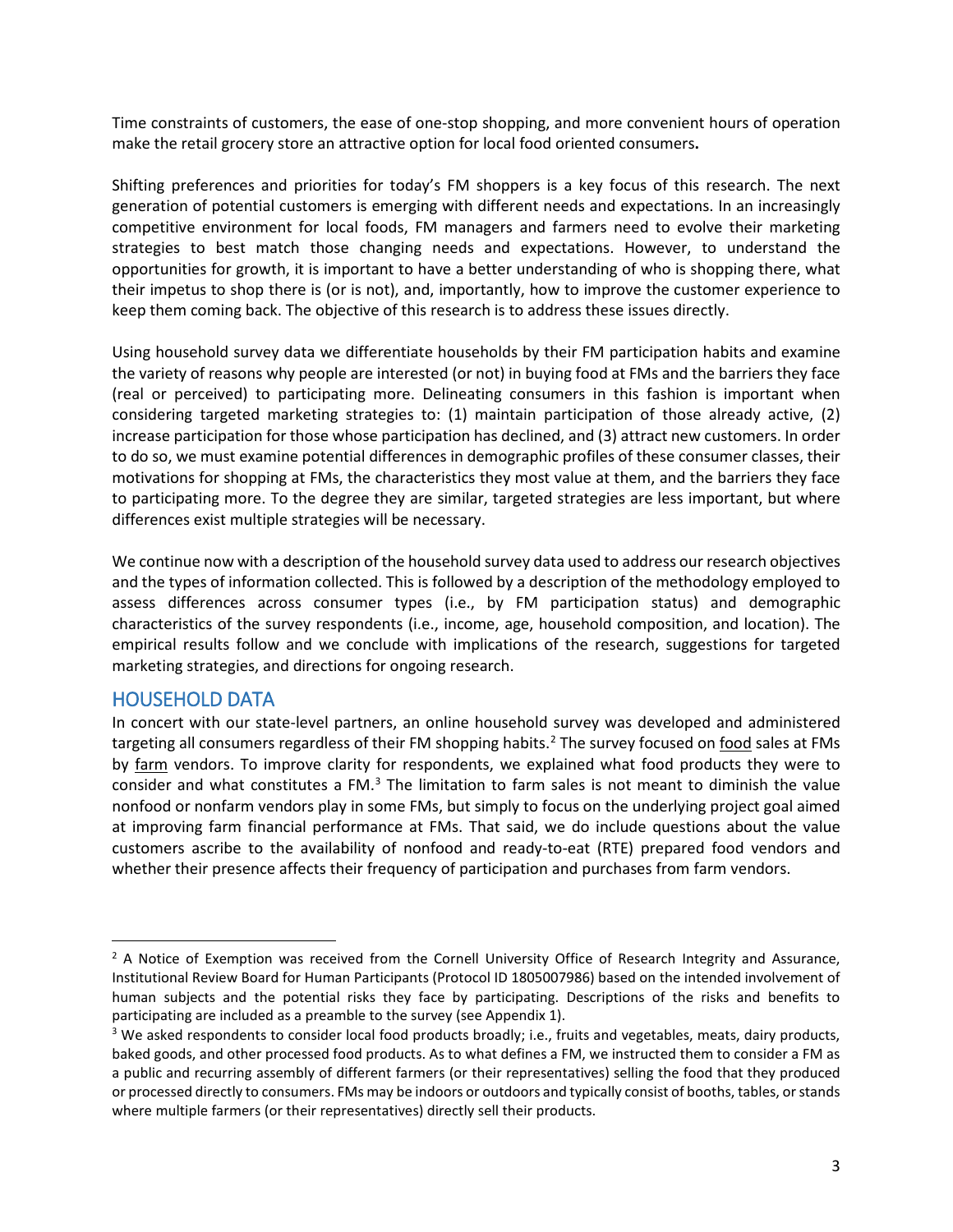Surveys were pre-tested with our state partners and revised based on their feedback.<sup>[4](#page-7-1)</sup> The survey went live on 20 June 2018 and marketed to consumers in the 4 project states (NY, VT, MA, and MD). A Facebook page was developed as a portal for persons to access and complete the survey, on either computers or smart phones. As awareness of the survey grew, FM organizations and agencies from other states requested that we expand its availability.<sup>[5](#page-7-2)</sup> Ultimately, the survey recorded the county and state of residence for each respondent. The survey closed 01 October 2018.

Each of the state partners realized their goal of 500 completed surveys (NY = 925, VT = 775, MD = 576, and MA = 580) for a combined 4-state sample of 2,856 responses. Households participating from other states increased the total to 3,847. The distribution of respondents by FM participation status (discussed below) were nearly identical between the 4-state and all-state samples. Given the nature of our analysis (i.e., dividing the sample by level of FM participation), the results presented here are based on the allstate sample of respondents. Since nearly three-quarters of the sample is from the original four states, the metrics computed are weighted more heavily on respondents from the original four states.<sup>[6](#page-7-3)</sup>

We recognize some inherent issues in our survey method that may bias the sample to some degree. In particular, the survey was available only online and only in English. This may bias downward the number of respondents where English is not their first language and for those whose online access is more limited, often lower income households. In addition, the survey is rather lengthy and some respondents may not complete it due to survey fatigue. Finally, it can be difficult for persons to remember their composite of FM activities across a two-year time span, but a general assessment is sufficient for our purposes. In any event, the convenience sample provides sufficient observations across consumer groups for statistical testing, something necessary to address the research objectives.

#### <span id="page-7-0"></span>FM Participation Distribution

By design, we sought information from all types of consumers irrespective of their FM shopping habits. Use of Rapid Market Assessments at FMs is a common and useful way to collect information from customers quickly and efficiently; however, it is limited to customers already attending the FM on a particular day (Lev et al. 2008). It is relatively easy to get input on FMs from regular FM customers, but not so for non-attendees as the incentives to participate are likely to vary. Accordingly, additional efforts were made to enrich the sample. State partners promoted the survey not only through their networks of FMs and trade associations, but also more generally through local, regional, and state cooperative extension associations, chambers of commerce, and a variety of local government agencies. The importance of input from all types of shoppers was also emphasized in the preamble to the survey to further encourage participation (see Appendix 1).

Project partners were interested in learning about how to retain their current and active customer base, to entice persons whose shopping frequency has declined to return more frequently, and to get consumers who don't shop at FMs to participate. To sort responses on this dimension, a survey question asked participants to compare the number of shopping trips they made to FMs last year (2017) relative to the year prior (2016). The choice set included:

- I shopped more frequently at FMs last year than the year prior,
- I shopped about the same number of times at FMs last year relative to the year prior,

<span id="page-7-1"></span><sup>&</sup>lt;sup>4</sup> The full set of survey questions is included in Appendix 1.

<span id="page-7-2"></span><sup>5</sup> Respondents from 28 additional states and the District of Columbia participated; on average, about 34 per state.

<span id="page-7-3"></span> $6$  Smaller sample sizes for individual states prohibited completion of statistical analyses at the state level with any reasonable level of confidence. Since respondents are not uniquely identifiable (only their county and state of residence is known), customer data by state are available upon request, with approval of the project partners.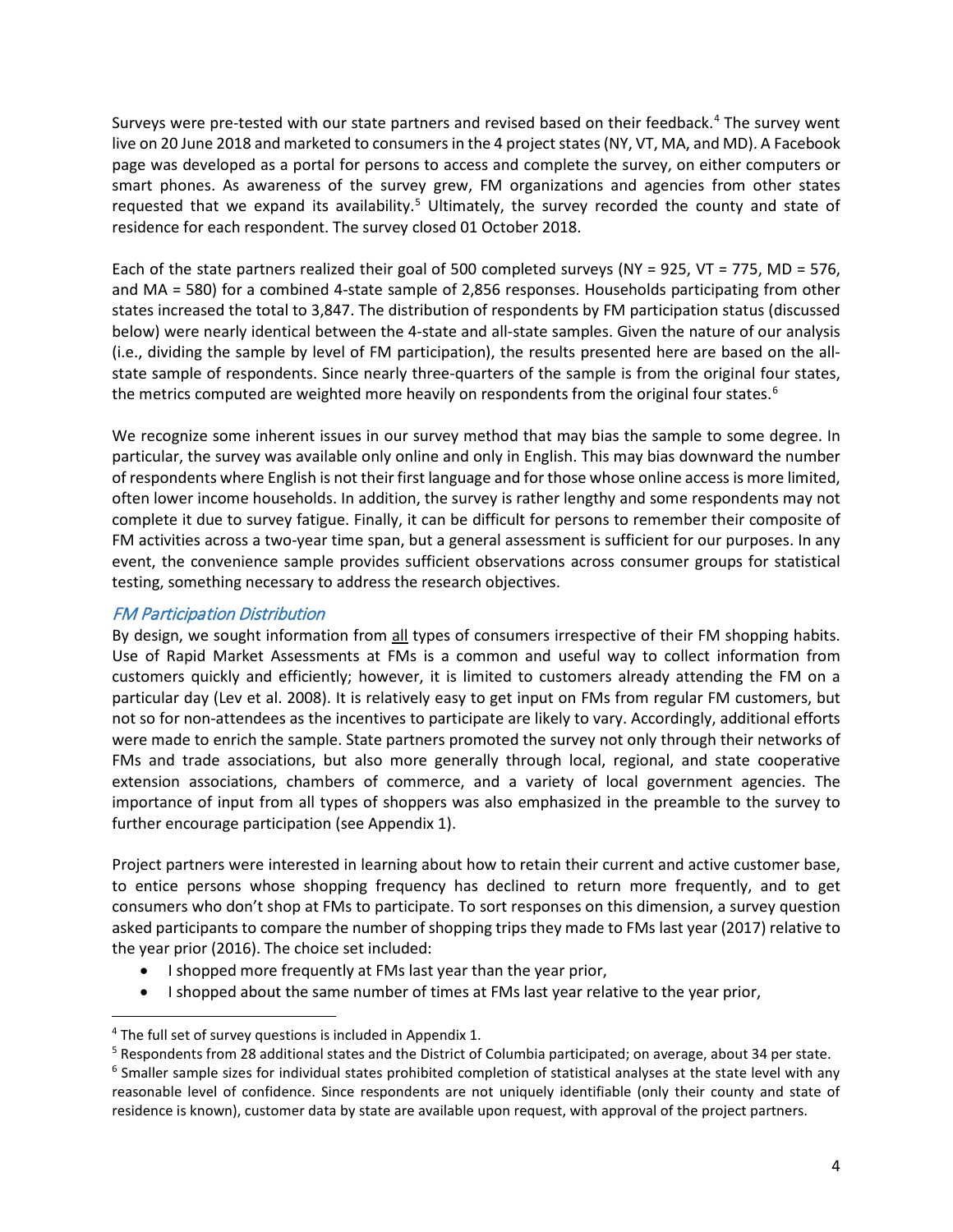- I shopped less frequently at FMs last year than the year prior, or
- I didn't shop at FMs either year.

We combined the first two categories resulting in three "buckets" of consumer participation: those with the same or growing level of FM participation (B1), those with decreasing participation (B2), and those that did not attend FMs (B3). A similar question was asked relative to "total dollars spent" at FMs, with a very similar distribution of respondents by bucket. The empirical results to follow are based on FM shopping trips, but are robust to either metric. In addition, two similar questions were asked regarding shopping for local foods at "any outlet" rather than at FMs specifically.

Distributions of respondents by consumer bucket are shown in Table 1. Notice the difference in distributions based on local foods trips at any outlet versus at FMs. The percentage of respondents classified as B1 for any outlet (88%) is greater than for FMs (74%); the reverse is true for B2 (7% and 20%, respectively). These differences are indicative of consumers shifting some from FMs to other outlets for local food purchases (hypothesis 1). The same direction of differences follows for total spending. While the differences are lower in magnitude for B3 consumers (particularly on total purchases), it does suggest that those that aren't shopping specifically for local foods end up buying some anyway; e.g., at a grocery store.

Also consider that for any bucket, the percentage of respondents for trips to and dollars spent at FMs is very similar; i.e., for B1: 74% and 75%, for B2: 20% and 19%, and for B3: 6% and 6%, respectively. While an indirect measure, this does provides some evidence that cannibalization across FMs is relatively small, at least in the aggregate for this sample (hypothesis 2). In the case of a growing number of FMs and more prevalent cannibalization, we would expect further disparity between the percentages of respondents classified by trips than by total purchases (i.e., we would expect the trip percentage to be less (more) than purchase percentage for B1 (B2)).

|                | No. of Trips,     | No. of Trips,          | <b>Total Spending,</b> | <b>Total Spending,</b> |
|----------------|-------------------|------------------------|------------------------|------------------------|
| <b>Bucket</b>  | <b>Any Outlet</b> | <b>Farmers Markets</b> | <b>Any Outlet</b>      | <b>Farmers Markets</b> |
| <b>B1</b>      | 88%               | 74%                    | 90%                    | 75%                    |
| B <sub>2</sub> | 7%                | 20%                    | 9%                     | 19%                    |
| B3             | 5%                | 6%                     | 1%                     | 6%                     |

| Table 1. Distribution of Respondents on Trips and Purchases for Local Foods, by |
|---------------------------------------------------------------------------------|
| Bucket ( $N = 3,847$ ). <sup>a</sup>                                            |

a % = percentage of respondents defined in a particular bucket.

#### <span id="page-8-0"></span>Demographic Characteristics

Demographic characteristics of the sample, by FM bucket, are shown in Table 2. Respondents were limited to those at least 18 years old and designated as the primary food shopper for the household. Age cohorts were determined based on general life stages. That is, those 18 to 24 might be in early careers, enrolled in college, or living at home. Those 25 to 34 are more likely to have children and those over 60 might be nearing retirement and/or are empty-nesters. The distributions by age are very similar across buckets, although those with declining levels of FM participation were more prevalent in the middle-aged category (35-44) and less so for respondents age 60 or above. For those attending FMs (B1 and B2), the results are consistent with the literature showing higher participation levels for those 45 years of age or older. However, irrespective of bucket, the three (two) age categories under (over) 45 years of age are less than (more than) U.S. population estimates (Howden and Meyer 2011).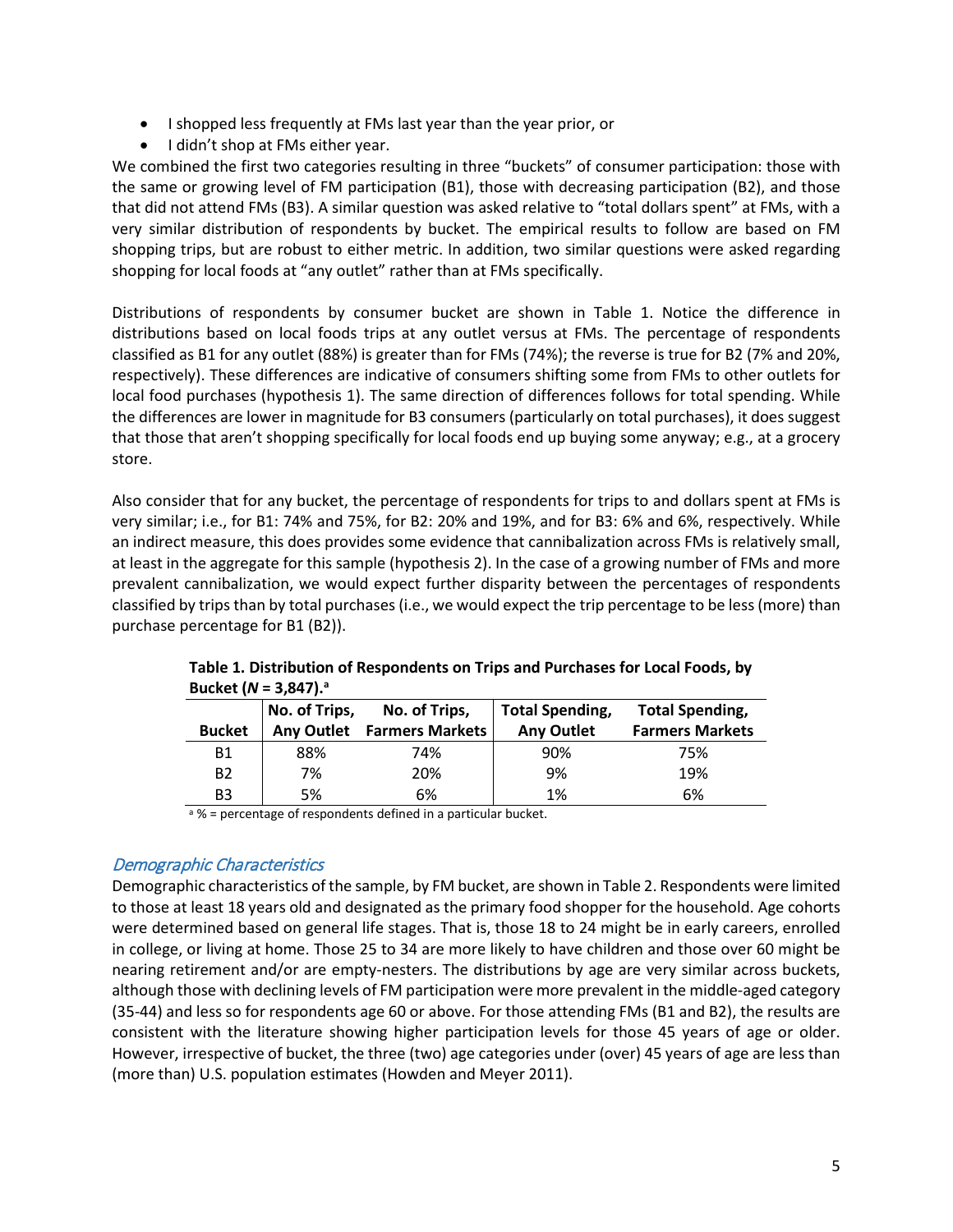| Characteristic                              | <b>B1</b> | <b>B2</b> | <b>B3</b> |
|---------------------------------------------|-----------|-----------|-----------|
| <b>Percent of Respondents</b>               | 74.3      | 19.4      | 6.3       |
| <b>Percent by Age:</b>                      |           |           |           |
| 18-24                                       | 2.1       | 2.4       | 4.7       |
| 25-34                                       | 13.2      | 13.9      | 14.0      |
| 35-44                                       | 16.6      | 21.0      | 17.0      |
| 45-59                                       | 29.5      | 31.5      | 28.1      |
| Greater than or equal to 60                 | 38.5      | 31.2      | 36.2      |
| <b>Percent by Household Income:</b>         |           |           |           |
| Less than \$25,000                          | 8.7       | 7.4       | 11.0      |
| \$25,000 to 49,999                          | 18.6      | 18.4      | 14.4      |
| \$50,000 to \$99,999                        | 35.8      | 35.6      | 44.0      |
| \$100,000 to \$149,999                      | 20.6      | 22.8      | 12.0      |
| \$150,000 or more                           | 16.4      | 15.8      | 18.7      |
| <b>Percent by Household Size:</b>           |           |           |           |
| One                                         | 17.6      | 15.9      | 17.3      |
| Two                                         | 49.3      | 44.1      | 47.6      |
| Three                                       | 15.8      | 18.0      | 12.6      |
| Four                                        | 11.8      | 14.6      | 15.6      |
| Five or more                                | 5.5       | 7.4       | 6.9       |
| Average household size (No.)                | 2.4       | 2.6       | 2.5       |
| <b>Percent by Household Structure:</b>      |           |           |           |
| Single (no partner)                         | 23.2      | 22.9      | 27.0      |
| Married or Single w/partner                 | 71.3      | 70.8      | 68.2      |
| Children (under 5 years old)                | 8.4       | 11.5      | 10.3      |
| Children (5 to 17 years old)                | 15.0      | 21.7      | 18.9      |
| Multi-generational (3 or more)              | 4.5       | 5.1       | 3.9       |
| <b>Percent by Racial/Ethnic Composition</b> |           |           |           |
| White                                       | 90.7      | 89.3      | 90.0      |
| Hispanic or Latino                          | 0.8       | 1.1       | 0.9       |
| <b>Black or African American</b>            | 1.3       | 1.1       | 0.4       |
| Native American/Hawaiian/OPI                | 0.2       | 0.1       | 0.9       |
| Asian                                       | $1.0\,$   | 1.6       | 1.3       |
| Other                                       | 6.1       | 6.7       | 6.5       |
| <b>Percent by Gender:</b>                   |           |           |           |
| Male                                        | 15.3      | 13.8      | 20.7      |
| Female                                      | 83.6      | 85.5      | 78.9      |
| Nonbinary                                   | 1.1       | 0.7       | 0.4       |
| <b>Percent by Work Status:</b>              |           |           |           |
| Unemployed or Disabled                      | 2.5       | 2.4       | 3.4       |
| Part Time                                   | 14.9      | 16.1      | 15.3      |
| Full Time or Self-employed                  | 51.0      | 55.1      | 50.2      |
| Retired                                     | 23.6      | 18.8      | 23.0      |
| Other                                       | 8.0       | 7.6       | 8.1       |
| <b>Percent by County of Residence:</b>      |           |           |           |
| Metro                                       | 71.8      | 72.1      | 70.0      |
| NonMetro                                    | 28.2      | 27.9      | 30.0      |

Table 2. Demographic Summary of Consumer Sample, by FM Bucket (*N* = 3,847).<sup>a</sup>

a Survey respondents were classified into buckets by their level of participation in FMs over the last two years. Bucket 1 (B1) consumers had constant or growing levels of participation, Bucket 2 (B2) consumers had decreasing levels of participation, and Bucket 3 (B3) consumers did not attend FMs either year.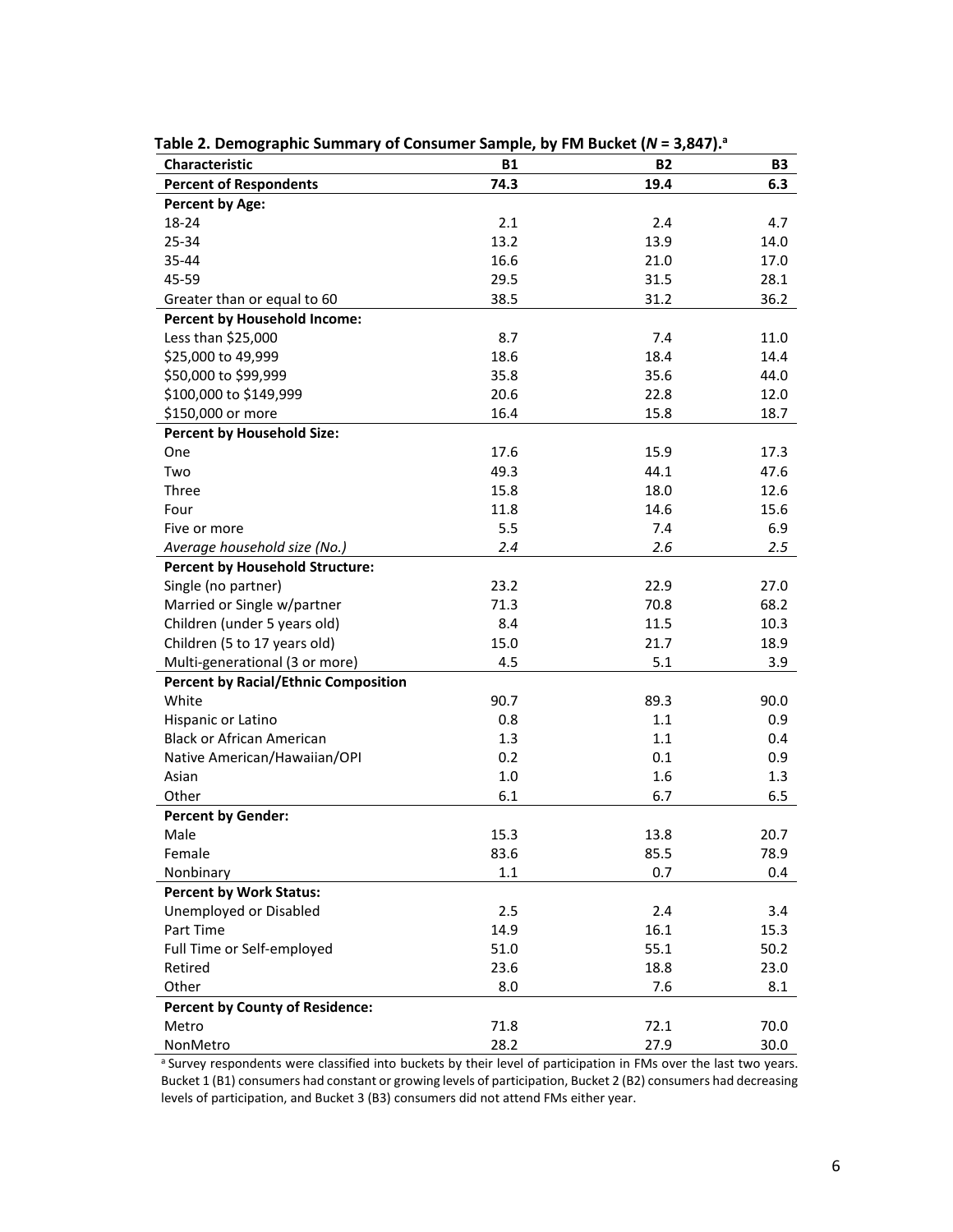Distributions of B1 and B2 consumers by household income are also very similar. Consistent with the literature (and relative to the U.S. population), higher income households are more likely to shop at FMs (U.S. Census Bureau 2017). That said, the percentage of respondents for the highest income category drops for B1 and B2 and increases for B3, perhaps reflective of a FM participation limitation at the upper income extreme. Relatedly, most respondents, regardless of bucket were employed full time, albeit at levels less than indicative of the U.S. population as a whole, even when accounting for the higher representation by retirees in oursample (BLS 2018). That said, there were relatively less retirees classified as B2 shoppers, consistent, with the age result above.

The average household size of respondents was around 2.5, consistent with the U.S. population, and a mode of 2. Distributions across buckets are similar, although larger household sizes (four and above) are more prevalent in B2 and B3. The higher percentages are likely due to children in the household and are consistent with the distributions for household structure where more households with children were in the B2 and B3 cohorts. Single person households were also more likely to be in B3. Combining the age, household size, and household structure results demonstrates consistency with the literature that younger, single consumers are less likely to shop at FMs. Relative to the U.S. population, the percentage of respondents for single (two) person households is lower (higher) (Lofquist et al. 2012). The combined percentage of households with children (regardless of age) is consistent with the U.S. population; however, the relatively higher percentage of households with young children (under age 5) may imply that those households find the FM environment more amenable than those with older children.

Clearly the sample is not racially or ethnically diverse; however, it is consistent with the literature that generally shows white, non-Hispanic consumers participate more in FMs. This appears particularly so in this sample, weighted heavily by consumers in NY, VT, MA and MD. Consistent with the FM literature, the majority of FM customers (B1 and B2) were female. However, a similar distribution follows for B3, since primary food shoppers in households tend to be women.

Finally, the distributions of respondents by metro or nonmetro county of residence were very similar, with only a small increase in the percentage of B3 respondents for nonmetro areas.<sup>[8](#page-10-0)</sup> While the distribution of metro and nonmetro counties in the United States is roughly the inverse of our respondent sample (i.e., 38% metro, 62% nonmetro), of the counties with at least one FM, 64% are metro, similar to our sample (Singleton et al. 2015). This makes sense since higher population concentrations provide a larger customer base. Assuming respondents shop at FMs in their county of residence, we expect a similar distribution of FMs by metro and nonmetro to be represented.

In general, the representativeness of our sample of FM shoppers is consistent with the literature, but for a somewhat overstated sample of retiree and under-stated sample of non-white and Hispanic participants. Differences relative to the U.S. population ascribe to the types of consumers more likely to shop at FMs. It is interesting that the distributions for most demographics were consistent across all buckets and implying that such demographics are not as strongly correlated to the participate/nonparticipate decision as one may have hypothesized. Accordingly, differences in the evaluative FM metrics we discuss below (e.g., average ratings on important characteristics or barriers to participation) across

<span id="page-10-0"></span> <sup>8</sup> USDA's Rural-Urban Continuum Codes (RUCCs) distinguish metropolitan counties by the population size of the metro area and nonmetropolitan counties by degree of urbanization and adjacency to metro areas(USDA ERS 2016). Metro counties were assigned as those with RUCCs of 1 through 3, while nonmetro counties were assigned as those with RUCCs 4 and higher.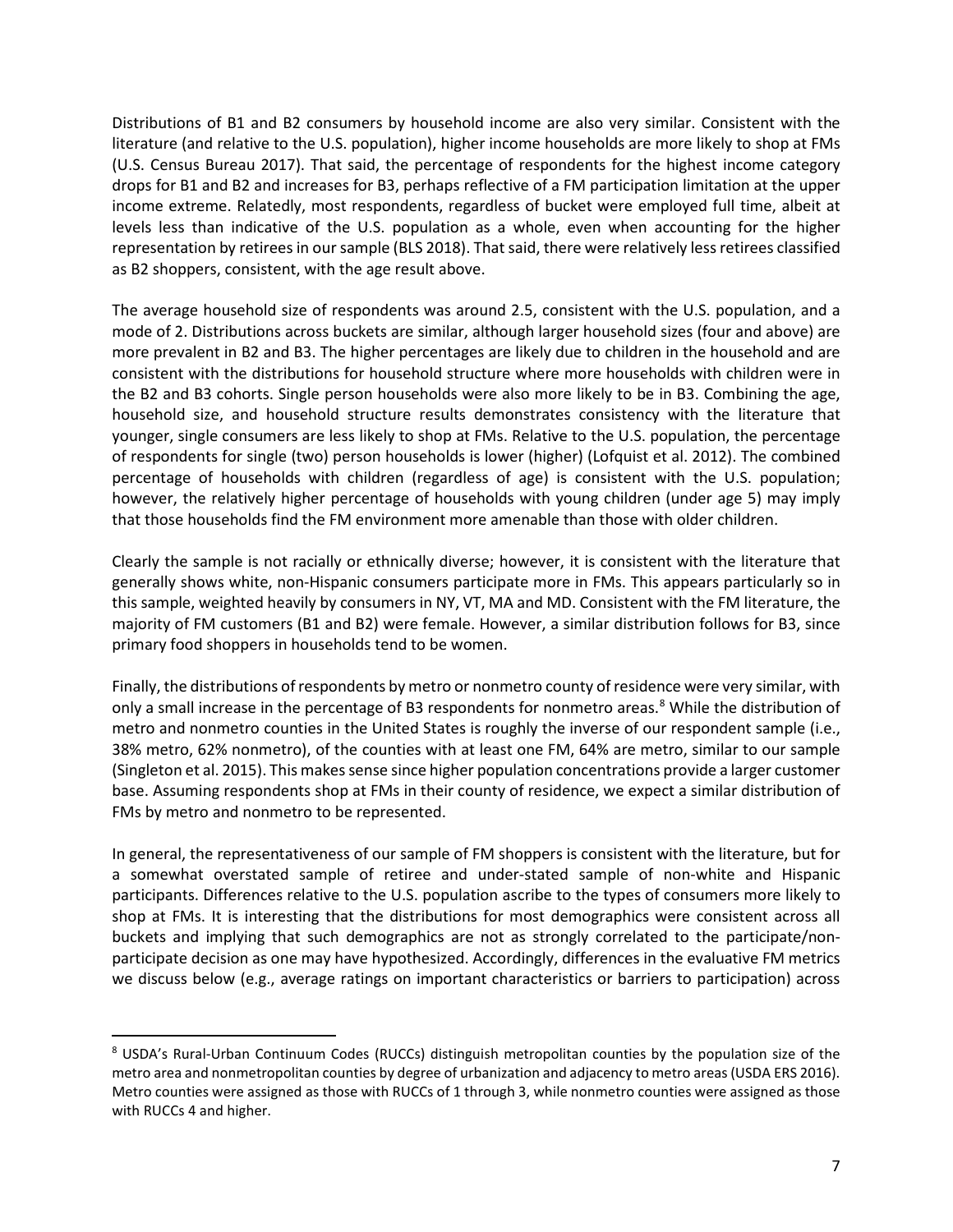buckets cannot as easily be ascribed to demographic differences, providing support to the overall evolution of local food markets and customers mentioned above (Hamilton 2019).

# <span id="page-11-0"></span>**METHODOLOGY**

A better understanding of the importance assigned by consumers to various characteristics of FMs is invaluable in (re)designing FM operations, locations, vendor composition, and vendor displays to attract customers and maximize customer sales. The same can be said for FM managers and farm vendors in addressing the primary barriers consumers face in participating more. However, characteristic values and barriers may differ by type of consumer (i.e., B1, B2, and B3). Accordingly, we assess these characteristics and barriers by FM bucket and determine if they are different from one another in a statistical sense.

For each question, we compute average scores or frequencies of the responses (i.e., the magnitude) and rank responses by bucket. Both the rank and the magnitudes are important in interpreting the results. The magnitudes are then compared across buckets to determine if they are statistically different from one another. Note, both statistical and non-statistical differences can be informative.

We conducted means difference tests across samples to analyze statistical differences. This procedure involved computing differences between means and calculating a significance value using the *t*-test. The associated *p* value is the probability of obtaining the observed differences between the samples if the null hypothesis were true. The null hypothesis was that the difference in means is zero, with *N*<sup>1</sup> + *N*<sup>2</sup> −2 degrees of freedom. Statistical significance was defined as a *p* value less than 0.05.

# <span id="page-11-1"></span>**RESULTS**

The empirical results are presented from general to specific. We first describe general food shopping characteristics of consumers in our sample. We follow with particular attention to FMs by describing consumers' primary motivations for shopping at them and the feelings they have when attending. We conclude this section by assessing the importance of various FM characteristics and the primary barriers consumers face in participating more – elements particularly relevant to operational and marketing implications for FM managers and farm vendors. Distinction by FM cohort (i.e., B1, B2, and B3) and key demographic characteristics inform targeted marketing strategies to alternative types of consumers.

## <span id="page-11-2"></span>Food Shopping Characteristics

Table 3 shows the allocation of total food spending purchases, on average, for nine different food outlets. The outlets are ordered from highest to lowest spending levels based on the B1 results.<sup>[9](#page-11-3)</sup> As expected, the outlet where most food purchases occur is the retail grocery store and, with the exception of FMs, purchases at remaining outlets fall in reasonably consistent rank order across FM buckets. The FM flagbearers (B1) stand up to their name by indicating that nearly 19% of total food expenditures, on average, occur at FMs. Most of the drop in FM purchases by B2 and B3 consumers are accounted for by increased purchases at grocery stores. B3 consumers also purchase more at super centers (e.g., Walmart).

Combined purchases at other DTC channels (i.e., farm stands, CSAs, and farm stores) are reasonably similar across buckets (11-12%), as well as at cooperative groceries (10%), which often focus on sourcing local food products. Given so, there appears to be reasonable support for local food purchases irrespective of FM bucket, but for FMs themselves (by definition).

<span id="page-11-3"></span><sup>&</sup>lt;sup>9</sup> By definition, the percentage of food dollars spent at FMs for B3 consumers is zero. We report the actual average spending profiles given by respondents that reveal a very small, but not exactly zero, percentage.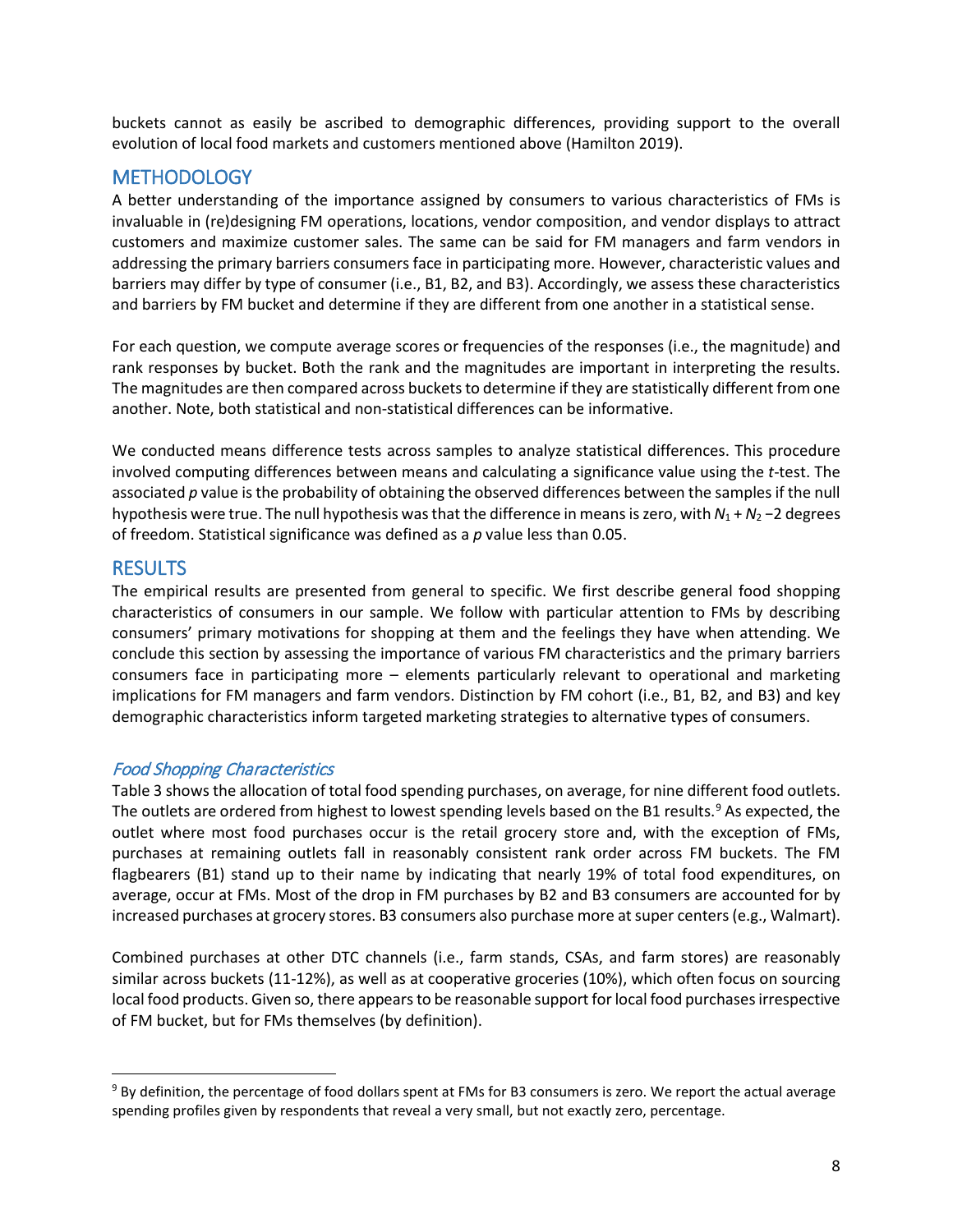|                                       | <b>B1</b>   | <b>B1</b> | <b>B2</b>   | <b>B2</b> | <b>B3</b> | B <sub>3</sub> | <b>B2</b> v B1 | <b>B3</b> v B1                                |
|---------------------------------------|-------------|-----------|-------------|-----------|-----------|----------------|----------------|-----------------------------------------------|
| <b>Food Outlet</b>                    | <b>Rank</b> | %         | <b>Rank</b> | %         | Rank      | %              |                | Different <sup>b</sup> Different <sup>b</sup> |
| Retail grocery store                  | 1           | 47.4      |             | 54.0      | 1         | 57.0           | $\ddot{}$      | $\ddot{}$                                     |
| Farmers markets (DTC)                 | 2           | 18.7      | 3           | 9.0       | 9         | 0.7            |                |                                               |
| Cooperative grocery store             | 3           | 10.0      | 2           | 11.1      | 3         | 9.7            | <b>Nsd</b>     | Nsd                                           |
| Super centers                         | 4           | 5.4       | 4           | 5.9       | 2         | 10.7           | <b>Nsd</b>     | $\ddot{}$                                     |
| Farm stands at the farm (DTC)         | 5           | 5.2       | 5           | 4.7       | 5         | 3.6            | <b>Nsd</b>     |                                               |
| Community Supported Agriculture (DTC) | 6           | 4.3       | 6           | 4.5       | 4         | 4.5            | Nsd            | Nsd                                           |
| Farm store (DTC)                      |             | 3.0       | 7           | 3.1       | 6         | 2.8            | <b>Nsd</b>     | <b>Nsd</b>                                    |
| Convenience stores                    | 8           | 1.3       | 8           | 1.7       | 7         | 2.4            | $\ddot{}$      | $\ddot{}$                                     |
| Meal delivery services                | 9           | 0.7       | 9           | 0.8       | 8         | 1.0            | <b>Nsd</b>     | <b>Nsd</b>                                    |

#### **Table 3. Distribution of Total Food Spending Dollars, Local and Nonlocal, by FM Bucket.a**

a % = percentage of total food spending in a particular outlet. Farm direct-to-consumer market channels are indicated by DTC. For ease of exposition the "Other" category is excluded. As such, the sum of percentages for each bucket will be less than 100% (i.e., by 3.9%, 5.1%, and 7.6% for B1, B2 and B3, respectively).

 $b$  Nsd = Not statistically different, + = statistically different and greater than B1, - = statistically different and less than B1. Statistical significance was defined as a *p* value less than 0.05.

General support for local food purchasing is also evident when comparing the likelihood consumers shop at various outlets specifically for local foods (Table 4). Scores here represent the average likelihood ratings on a scale from zero to four. The scores for FMs are as expected given to how the buckets were defined and where for B3 consumers all other DTC outlets rank relatively higher. It is clear that retail grocery stores are the primary outlet for local foods by B2 and B3 consumers, and significantly higher than B1. Super centers are also significantly higher for both B2 and B3, but at far lower likelihood scores.

While not shown, no statistical differences were found across FM buckets in how "local food" was defined. In terms of geography, local was most commonly defined as a multi-county region followed closely by state of residence. In terms of miles, 100 miles was most common for B1 and B2 consumers, while 50 and 100 miles were reported equally by B3 consumers. Significant variation in responses within buckets, however, precluded any statistical differences across them. For comparison, the 2008 Farm Bill defined local food as food that will be transported no more than 400 miles from its point of origin or within the state, while other organizations concerned about environmental impacts, namely food miles, suggest 100 miles or within the state.

Since the decision to shop at FMs is strongly linked to consumer motivations for purchasing local foods, it is useful to understand how important purchasing local foods is to consumers across FM buckets (Table 5). The distribution of responses for B1 consumers is not surprising, nor is the drop in average importance rating from B1 to B3 (Table 5). However, the (statistically significant) drop in average ratings from B1 to B2 consumers is arguably larger than to be expected given that B2 consumers are attending FMs, just less than they have previously. While the 'local' messaging is still important, it is statistically less important for these consumers. That said, 65% and 45% of B2 and B3 consumers, respectively felt buying local foods was "very" or "extremely" important to them, giving support to marketing strategies directed towards these cohorts in continuing to emphasize local. The relatively high level for B3 consumers provides support to possible FM participation in the future.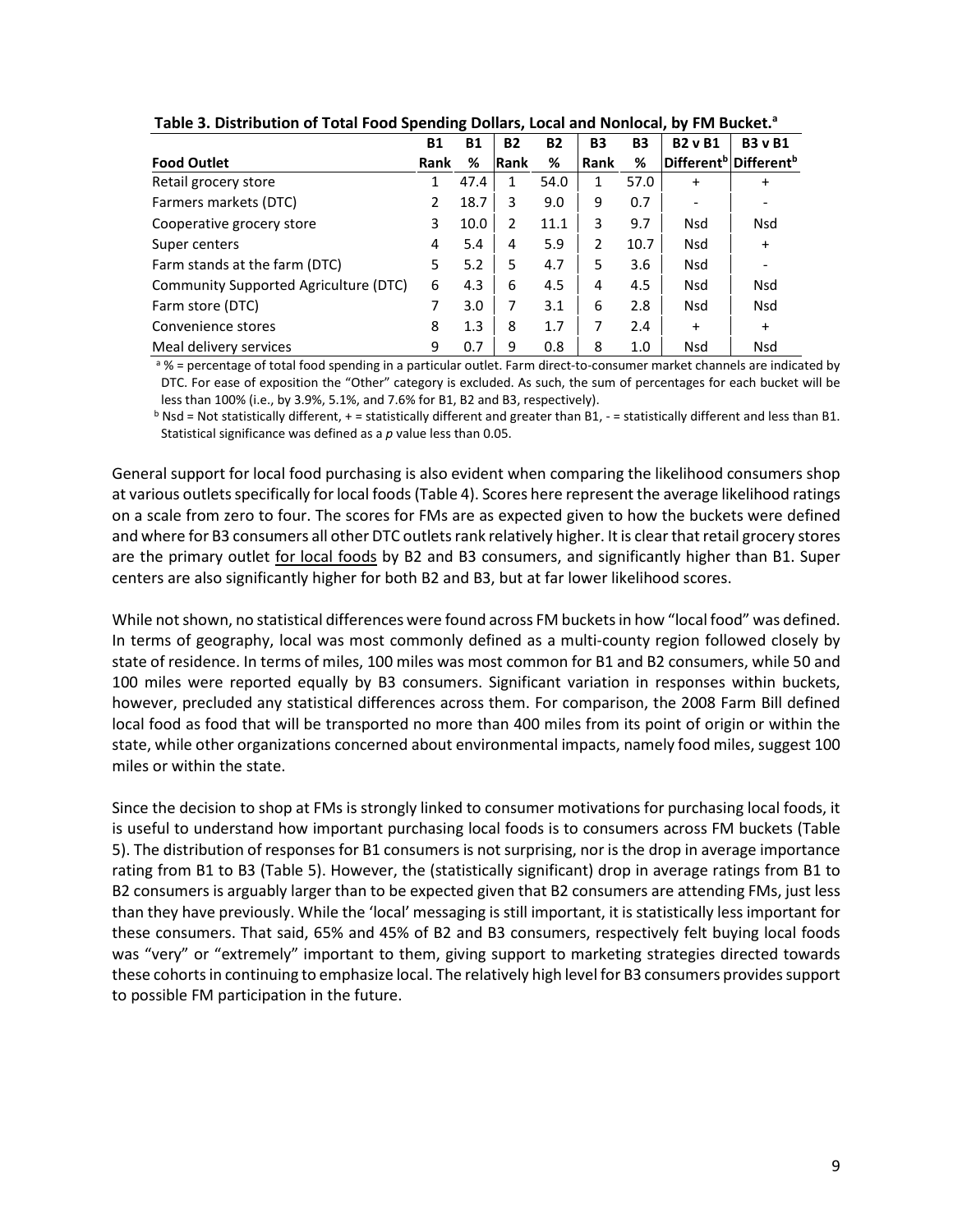| - r r 0                               |           |              |           |              |           |              |                        |                        |
|---------------------------------------|-----------|--------------|-----------|--------------|-----------|--------------|------------------------|------------------------|
|                                       | <b>B1</b> | <b>B1</b>    | <b>B2</b> | <b>B2</b>    | <b>B3</b> | <b>B3</b>    | <b>B2</b> v B1         | <b>B3</b> v B1         |
| <b>Food Outlet</b>                    | Rank      | <b>Score</b> | Rank      | <b>Score</b> | Rank      | <b>Score</b> | Different <sup>b</sup> | Different <sup>b</sup> |
| Farmers markets (DTC)                 |           | 3.13         | 2         | 2.41         | 7         | 0.85         |                        |                        |
| Retail grocery store                  | 2         | 2.69         | 1         | 2.91         | 1         | 3.12         | $\ddot{}$              | $\ddot{}$              |
| Farm stands at the farm (DTC)         | 3         | 1.94         | 3         | 1.87         | 2         | 1.47         | Nsd                    |                        |
| Farm store (DTC)                      | 4         | 1.64         | 5         | 1.62         | 5         | 1.15         | <b>Nsd</b>             |                        |
| Cooperative grocery store             | 5         | 1.56         | 4         | 1.65         | 4         | 1.19         | <b>Nsd</b>             |                        |
| Community Supported Agriculture (DTC) | 6         | 1.28         | 6         | 1.28         | 6         | 1.05         | <b>Nsd</b>             |                        |
| Super centers                         |           | 0.81         | 7         | 0.92         | 3         | 1.30         | $\ddot{}$              | $\ddot{}$              |
| Convenience stores                    | 8         | 0.42         | 8         | 0.51         | 8         | 0.51         | $\ddot{}$              | <b>Nsd</b>             |
| Meal delivery services                | 9         | 0.19         | 9         | 0.25         | 9         | 0.23         | $\ddot{}$              | <b>Nsd</b>             |

**Table 4. Likelihood of Shopping at Outlets for Local Foods, by FM Bucket.a**

a Consumers were asked how likely they were to shop at each location for locally grown/produced food, with available choices as: not likely (0), somewhat likely (1), likely (2), very likely (3), and extremely likely (4). The Score is the average rating across responses. Farm direct-to-consumer market channels are indicated by DTC. For ease of exposition the "Other" category is excluded.

 $b$  Nsd = Not statistically different, + = statistically different and greater than B1, - = statistically different and less than B1. Statistical significance was defined as a *p* value less than 0.05.

|                         | Β1   | Β1   | <b>B2</b> | <b>B2</b> | B3   | <b>B3</b> | <b>B2</b> v B1 | <b>B3</b> v B1                                |
|-------------------------|------|------|-----------|-----------|------|-----------|----------------|-----------------------------------------------|
| Level (Rating)          | Rank | %    | Rank      | %         | Rank | %         |                | Different <sup>b</sup> Different <sup>b</sup> |
| Extremely Important (4) |      | 44.5 |           | 30.5      |      | 23.5      |                |                                               |
| Very Important (3)      |      | 34.7 |           | 34.4      |      | 21.4      | Nsd            |                                               |
| Important (2)           |      | 15.3 | 3         | 24.5      | 4    | 24.0      | $\ddot{}$      | $\ddot{}$                                     |
| Somewhat Important (1)  | 4    | 4.7  | 4         | 9.0       |      | 18.9      | Nsd            |                                               |
| Not Important (0)       |      | 0.8  |           |           |      | 12.2      | Nsd            | Nsd                                           |

#### Table 5. Importance of Purchasing of Local Foods, by FM Bucket.<sup>a</sup>

 $a^3$  % = percentage of responses with that level of importance.

 $b$  Nsd = Not statistically different, + = statistically different and greater than B1, - = statistically different and less than B1. Statistical significance was defined as a *p* value less than 0.05.

#### <span id="page-13-0"></span>FM Motivations and Perceptions

While consumers in our sample are assigned to buckets based on how their attendance at FMs has **changed** over the last two years, it says little about their motivations (or not) in attending FMs in the first place, nor how they feel while at these markets. Understanding these subtleties is important in developing targeted marketing strategies. The results are presented here based on the average response of all consumers, by FM bucket. For ease of exposition, we do not provide tables for each demographic breakdown; rather, we summarize the differences from the average results for particular demographics (where they exist) in the implications section of the paper below.

Perhaps related to earlier vestiges of the local foods movement, the most common primary motivation for B1 consumers to shop at FMs was to support local farmers and vendors, followed closely by purchasing fresh food (Table 6). The top two categories for B2 and B3 consumers are the same, but in reverse order. Indeed, support for local farmers and vendors, while relatively high for all buckets as a primary motivating factor, was statistically lower in importance for B2 and B3 consumers. Focusing more on freshness in marketing efforts than on local farmers may well appeal more to decreasing and nonparticipating FM consumers.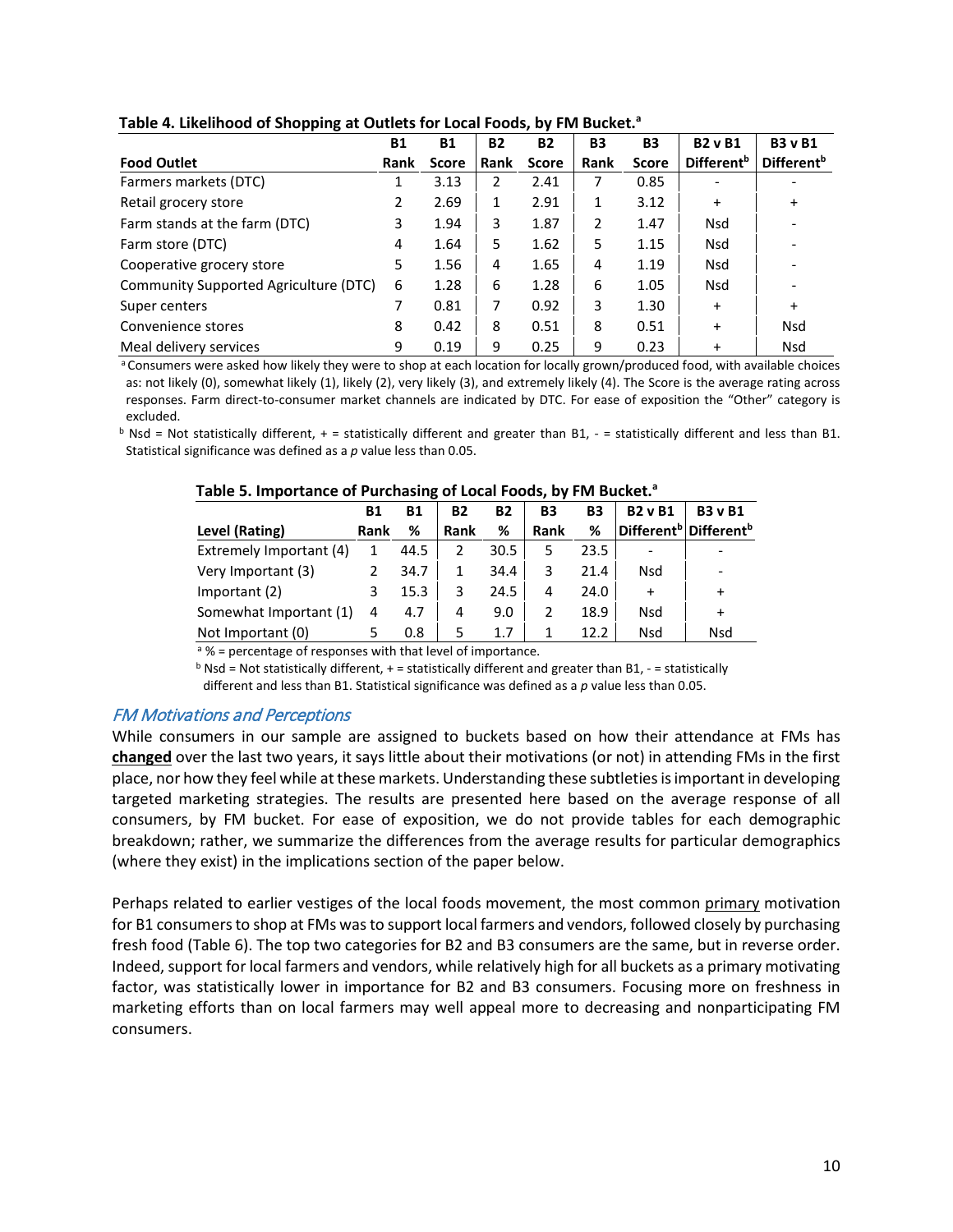|                                         | <b>B1</b>   | <b>B1</b> | <b>B2</b> | <b>B2</b> | <b>B3</b> | <b>B3</b> | <b>B3</b> | <b>B2</b> v B1               | <b>B3</b> v B1               |
|-----------------------------------------|-------------|-----------|-----------|-----------|-----------|-----------|-----------|------------------------------|------------------------------|
| <b>Primary Motivation</b>               | <b>Rank</b> | %         | Rank      | %         | Rank      | %         | %Ab       | <b>Different<sup>c</sup></b> | <b>Different<sup>c</sup></b> |
| Support local farmers and vendors       |             | 42.0      |           | 37.7      | 3         | 16.5      | 30.0      |                              |                              |
| Purchase fresh food                     |             | 38.7      |           | 42.4      | 2         | 22.9      | 41.5      | <b>Nsd</b>                   | Nsd                          |
| Keep food dollars in local economy      | 3           | 8.6       |           | 8.1       | 5.        | 6.4       | 11.5      | <b>Nsd</b>                   | <b>Nsd</b>                   |
| Other                                   | 4           | 6.4       | 4         | 6.0       | 4         | 6.8       | 12.3      | <b>Nsd</b>                   | $\ddot{}$                    |
| Participate in social/community setting | 5.          | 4.1       |           | 5.3       | 6         | 2.5       | 4.6       | <b>Nsd</b>                   | <b>Nsd</b>                   |
| I don't shop at FMs                     | 6           | 0.2       | 6         | 0.6       |           | 44.9      |           | Nsd                          | N/A                          |

#### **Table 6. Primary Motivations for Shopping at Farmers Markets, by FM Bucket.a**

 $a \, \%$  = percentage of responses selected as primary motivation. N/A = not applicable.

 $\frac{b}{c}$ %A = percentage of responses selected as primary motivation, excluding observations with "I don't shop at FMs" selected.<br>  $\frac{c}{c}$  Nsd = Not statistically different, + = statistically different and greater than

Statistical significance was defined as a *p* value less than 0.05. For tests on B3, %A percentages were used.

Note that nearly 45% of B3 consumers responded that they do not shop at FMs, presumably ever. While B3 consumers are defined as not shopping at FMs in the previous two years, over half of B3 consumers selected one of the other categories likely implying that they have shopped at FMs previously. Both full (%) and adjusted (%A) percentages are shown, where the latter excludes observations where "I don't shop at FMs" was selected. Statistical tests used the adjusted values. For all buckets, the remaining categories fall well short of the top two choices. Only the "other" category for B3 consumers demonstrated a statistical difference (relative to B1). For these consumers, "other" responses included exploring the markets, introducing children to healthier food choices, buying plants for gardening, and searching for lower prices, and perhaps are messaging areas worthy of attention.

Marketing efforts focused on "keeping food dollars local"; i.e., increasing total regional economic impacts through higher local spending, has little appeal customers as a primary motivating reason to shop at FMs, even though it is strongly related to supporting local farmers. Given increasing competition and availability to purchase local foods, this is reasonable; i.e., it is not a differentiating factor. Further, understanding what the concept really means is perhaps beyond most consumers in motivating participation. Opportunities to participate in a social or community setting at FMs ranks even lower (for all consumers). While educational and entertainment events are popular at many FMs, they clearly do not motivate most consumers to attend and purchase food from farmers.

Understanding feelings customers have when attending FMs are important and, particularly for negative feelings, can inform changes in FM operations and marketing efforts to improve the customer experience. Consumers were asked to select all feelings that apply to them when attending FMs. As above, we provide full and adjusted percentages for B3 consumers. The top three categories in Table 7 represent "good" feelings and the next four represent "indifferent or bad" feelings.

It is encouraging that the rankings are identical across buckets (with the "I don't shop at FMs" category excluded), whereby the good feelings rank above the bad. However, there are clear differences for both B2 and B3 consumers relative to B1. In particular, the percentage of consumers with good (bad) feelings are consistently below (above) those for B1. The large drop off from the good feelings to the bad for B1 and B2 consumers should not be overlooked and was expected as most persons do not conscientiously choose to participate in a negative experience. The drop in percentages from B1 to B2 for the good feelings is consistent with declining levels of participation.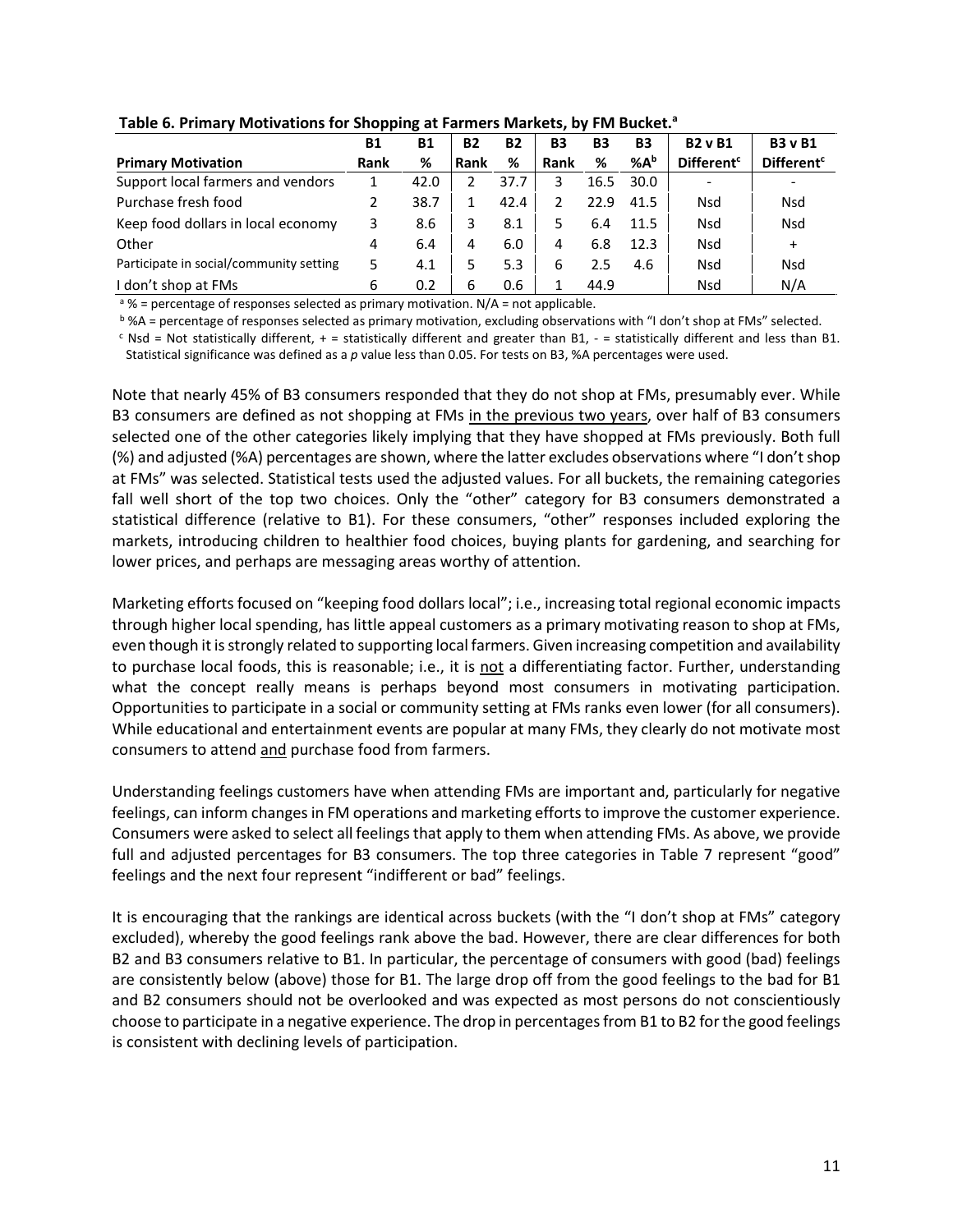|                                    | <b>B1</b>   | <b>B1</b> | <b>B2</b>     | <b>B2</b> | <b>B3</b> | <b>B3</b> | <b>B3</b> | <b>B2</b> v B1               | <b>B3</b> v B1               |
|------------------------------------|-------------|-----------|---------------|-----------|-----------|-----------|-----------|------------------------------|------------------------------|
| <b>Customer Feeling</b>            | <b>Rank</b> | %         | Rank          | %         | Rank      | %         | %Ab       | <b>Different<sup>c</sup></b> | <b>Different<sup>c</sup></b> |
| Proud to support local vendors     |             | 84.8      |               | 71.4      | 2         | 32.2      | 56.2      |                              |                              |
| Happy, it's a fun place to be      |             | 77.1      | $\mathcal{P}$ | 63.1      | 3         | 26.7      | 47.7      |                              |                              |
| Welcomed and appreciated           | 3           | 63.3      | 3             | 42.6      | 4         | 16.9      | 30.8      | $\overline{\phantom{a}}$     |                              |
| Nothing in particular              | 4           | 6.2       | 4             | 13.9      | 5.        | 13.1      | 23.1      | $\ddot{}$                    |                              |
| Pressured obligated to purchase    | 5.          | 4.1       | 5.            | 10.1      | 6         | 9.3       | 15.4      | $\ddot{}$                    | $\ddot{}$                    |
| Intimidated to talk to the farmers | 6           | 3.8       | 6             | 6.9       |           | 5.9       | 10.0      | $\ddot{}$                    | $\ddot{}$                    |
| Confused, too much going on        |             | 2.1       |               | 5.7       | 8         | 5.1       | 6.9       | $\ddot{}$                    | $\ddot{}$                    |
| I don't shop at farmers markets    | 8           | 0.4       | 8             | 0.6       |           | 44.9      |           | <b>Nsd</b>                   | N/A                          |

**Table 7. Perceptions when Attending Farmers Markets, by FM Bucket.**<sup>a</sup>

<sup>a</sup> % = percentage of responses selected. Respondents were asked to check all that apply, N/A = not applicable.

b %A = percentage of responses selected, excluding observations with "I don't shop at FMs" selected.

 $c$  Nsd = Not statistically different, + = statistically different and greater than B1, - = statistically different and less than B1.

Statistical significance was defined as a *p* value less than 0.05. For tests on B3, %A percentages were used.

Reducing the perceptions of feeling pressured or obligated to purchase can likely shift the scales, as are ways that farm vendors could be more proactive in initiating conversations with potential customers to reduce the intimidation factor. While conversations with farmers, producers and vendors as seen as a positive means to build trust and elicit sales, customers can have a different perspective. For example, the customer may not want to purchase the product from the farmer following the conversation, but does so because of feeling obligated at that point to make a purchase. Other shoppers may be shy, may not be fluent in a language, or may be embarrassed by asking a "stupid" question and thus are intimidated to talk to farmers. Some shoppers may be overwhelmed by all the conversations going on between farmers and customers, crowded spaces, and pets on leashes, etc. Educational programs for vendors focused on soft skills development may be one avenue for improvement.

Finally, note that nearly one-quarter of B3 customers feel "nothing in particular" when attending a FM; in other words, this is a shopping trip and nothing more. Indeed, nearly one-half of B3 consumers do not even feel "happy" at a FM or consider it a "fun to place to be." This may be less a reflection of the FM itself, but how they feel about shopping for food in general. Even so, what are ways to preserve the fun and social characteristics of FMs that some value (B1 and B2), while having market operations efficient enough for a traditional shopping experience (B3)?

A summary of written comments provided by responses is shown in Table 8; either from "other: please describe" options in some questions or open-ended questions available in the survey. While we leave a detailed exposition to the interested readers, they support the main findings presented thus far.

#### <span id="page-15-0"></span>Important Characteristics of FMs

The five most important characteristics for each sub-sample are shown in Table 9. The characteristics are in rank order for B1 consumers. Consumers ranked characteristics on scale from not important (0) to very important (4). Scores in excess of 3 (important) are bolded. While the top five are reasonably similar across buckets, two additional characteristics were added beyond those for B1 to fill out the top five for B2 (food products efficiently organized) and B3 (prices clearly displayed) consumers. All consumers want quality, local food at FMs and in a clean environment, although availability of local foods is rated lower for B2 and, particularly, B3 consumers, likely tied to convenience factors and the 1-stop shopping food outlets.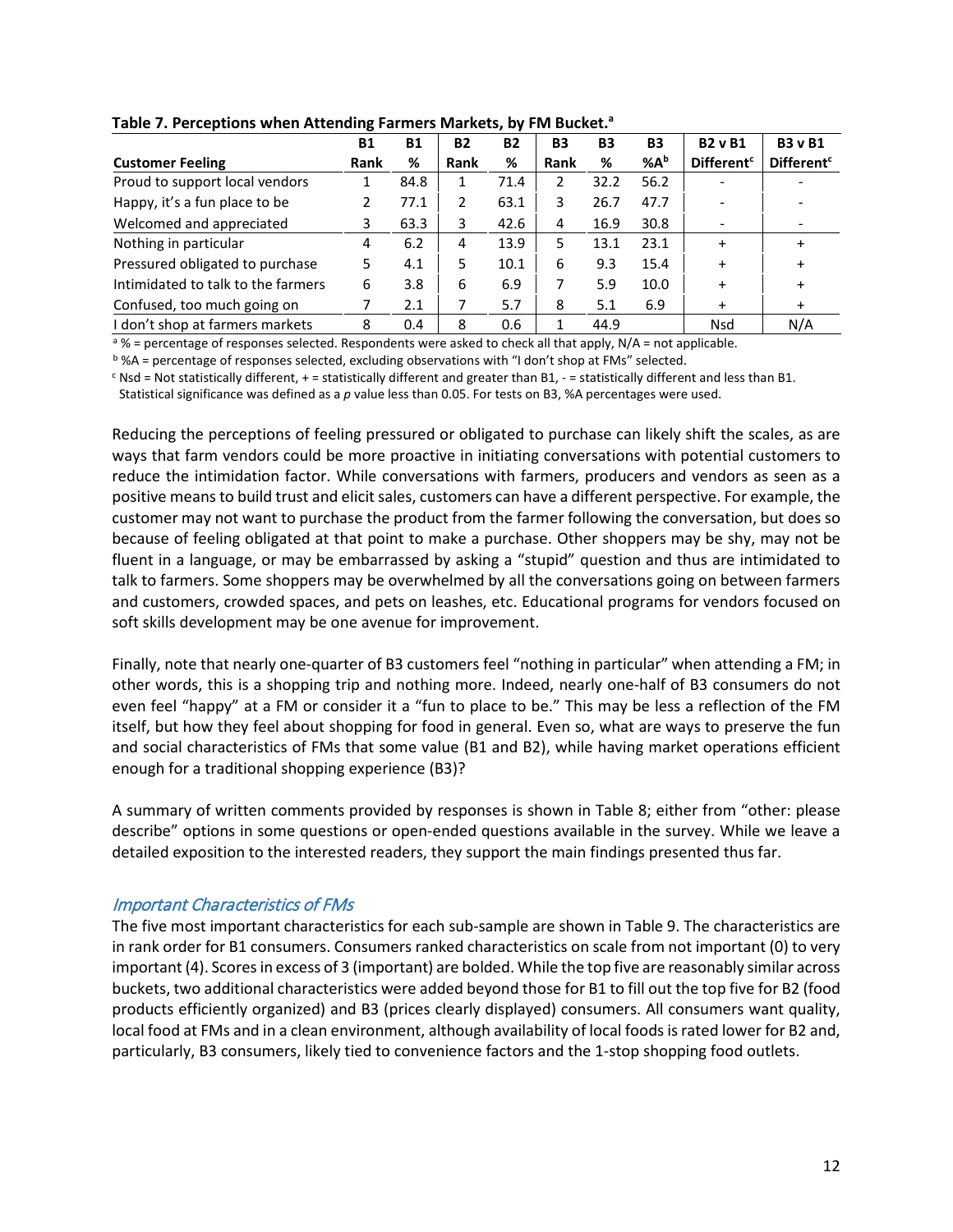### Table 8. Positive and Negative Aspects of Shopping at Farmers Markets, by FM Bucket.<sup>a</sup>

| Appreciate social interactions with friends and<br>Pressure to buy as they are very nice and friendly; I<br>feel bad to not buy from them. (B1)<br>neighbors. (B1)<br>Appreciate the knowledgeable staff. They help me try<br>Where is the real farmer? Most are hired help and<br>new foods. (B1<br>can't answer questions. (B1)<br>Like the experience of shopping, bargaining, differing<br>Can't carry everything! (B1)<br>moods & feel of the FM across the seasons. (B1)<br>Love building relationships with farmers and supporting<br>Perturbed to find FM more of a flea/craft market,<br>them. I can shake their hand. (B1)<br>and people reselling from produce companies. (B1)<br>Important to expose kids to different foods & learn<br>People like to chat and I run out of time. (B1)<br>about benefits of farming and buying local. (B1)<br>It's not just fresh food, but food of superior quality and<br>Not having prices out! (B1)<br>variety grown by people I know. (B1)<br>Like to be educated & reminded about the importance<br>I have several young children and no guarantee of<br>of eating local food every chance I get. (B1)<br>close parking or vendors who accept credit cards (B1)<br>With EBT food stamp assistance I am able to pay more<br>I feel pressure to buy as they are very nice and<br>attention to buying local and high quality food .(B1)<br>friendly and I feel bad to not buy from them. (B2)<br>Much more access and ability to intentionally spend my<br>It's gotten to expensive. I worry about price. (B2)<br>food dollars on local products from good farms. (B1)<br>I guess the word is integrity of the FM participants -<br>It's a very elite atmosphere and very expensive. I'm<br>standards are upheld. (B1)<br>an outsider (B2)<br>Hybrid of willing to pay more for local, wanting fresh<br>Too many former clients who just want to chat. The<br>farmer doesn't move to the next customer. (B2)<br>food, & enjoying participation in the community. (B1)<br>Sense of community with vendors & fellow shoppers.<br>Unpriced goods, staff not helpful. (B2)<br>(B1)<br>More geared to out-of-towners and not the locals,<br>Important to purchase high-quality, different, and<br>inspiring foods. (B1)<br>including price and entertainment. (B2)<br>Knowing that I am supporting local agriculture.<br>More for elites, than average working person. (B2)<br>(B1)<br>Feel very close to the farmers I support and miss them<br>Cannot afford the luxury of FM prices (B2)<br>when they leave. (B1)<br>People running the stand can't answer questions<br>A community run market provides unique social<br>benefits. (B2)<br>about production, variety, or use. (B2)<br>Community outreach to make product available to ALL<br>Purchasing products during the middle of the work<br>community members, regardless of financial, cultural,<br>day that must be refrigerated until I get home. (B2)<br>physical abilities and age. (B2)<br>Too much emphasis on social events, live music, and<br>A reliable, predictable group of vendors. (B2)<br>non-food or prepared food distracts from the fresh<br>food and makes it hard to shop for produce. (B2)<br>Several produce vendors to choose from. (B2)<br>Farm markets take too much time. (B3)<br>Able to talk to a farmer. (B2)<br>Cost, it's too expensive. (B3)<br>Being able to select my fruits and veggies. (B2)<br>Can't get to FM during miniscule time it's open. (B3) | <b>Positive</b> | <b>Negative</b>                                       |
|------------------------------------------------------------------------------------------------------------------------------------------------------------------------------------------------------------------------------------------------------------------------------------------------------------------------------------------------------------------------------------------------------------------------------------------------------------------------------------------------------------------------------------------------------------------------------------------------------------------------------------------------------------------------------------------------------------------------------------------------------------------------------------------------------------------------------------------------------------------------------------------------------------------------------------------------------------------------------------------------------------------------------------------------------------------------------------------------------------------------------------------------------------------------------------------------------------------------------------------------------------------------------------------------------------------------------------------------------------------------------------------------------------------------------------------------------------------------------------------------------------------------------------------------------------------------------------------------------------------------------------------------------------------------------------------------------------------------------------------------------------------------------------------------------------------------------------------------------------------------------------------------------------------------------------------------------------------------------------------------------------------------------------------------------------------------------------------------------------------------------------------------------------------------------------------------------------------------------------------------------------------------------------------------------------------------------------------------------------------------------------------------------------------------------------------------------------------------------------------------------------------------------------------------------------------------------------------------------------------------------------------------------------------------------------------------------------------------------------------------------------------------------------------------------------------------------------------------------------------------------------------------------------------------------------------------------------------------------------------------------------------------------------------------------------------------------------------------------------------------------------------------------------------------------------------------------------------------------------------------------------------------------------------------------------------------------------------------------------------------------------------------------------------------------------------------------------------------------------------------|-----------------|-------------------------------------------------------|
|                                                                                                                                                                                                                                                                                                                                                                                                                                                                                                                                                                                                                                                                                                                                                                                                                                                                                                                                                                                                                                                                                                                                                                                                                                                                                                                                                                                                                                                                                                                                                                                                                                                                                                                                                                                                                                                                                                                                                                                                                                                                                                                                                                                                                                                                                                                                                                                                                                                                                                                                                                                                                                                                                                                                                                                                                                                                                                                                                                                                                                                                                                                                                                                                                                                                                                                                                                                                                                                                                                |                 |                                                       |
|                                                                                                                                                                                                                                                                                                                                                                                                                                                                                                                                                                                                                                                                                                                                                                                                                                                                                                                                                                                                                                                                                                                                                                                                                                                                                                                                                                                                                                                                                                                                                                                                                                                                                                                                                                                                                                                                                                                                                                                                                                                                                                                                                                                                                                                                                                                                                                                                                                                                                                                                                                                                                                                                                                                                                                                                                                                                                                                                                                                                                                                                                                                                                                                                                                                                                                                                                                                                                                                                                                |                 |                                                       |
|                                                                                                                                                                                                                                                                                                                                                                                                                                                                                                                                                                                                                                                                                                                                                                                                                                                                                                                                                                                                                                                                                                                                                                                                                                                                                                                                                                                                                                                                                                                                                                                                                                                                                                                                                                                                                                                                                                                                                                                                                                                                                                                                                                                                                                                                                                                                                                                                                                                                                                                                                                                                                                                                                                                                                                                                                                                                                                                                                                                                                                                                                                                                                                                                                                                                                                                                                                                                                                                                                                |                 |                                                       |
|                                                                                                                                                                                                                                                                                                                                                                                                                                                                                                                                                                                                                                                                                                                                                                                                                                                                                                                                                                                                                                                                                                                                                                                                                                                                                                                                                                                                                                                                                                                                                                                                                                                                                                                                                                                                                                                                                                                                                                                                                                                                                                                                                                                                                                                                                                                                                                                                                                                                                                                                                                                                                                                                                                                                                                                                                                                                                                                                                                                                                                                                                                                                                                                                                                                                                                                                                                                                                                                                                                |                 |                                                       |
|                                                                                                                                                                                                                                                                                                                                                                                                                                                                                                                                                                                                                                                                                                                                                                                                                                                                                                                                                                                                                                                                                                                                                                                                                                                                                                                                                                                                                                                                                                                                                                                                                                                                                                                                                                                                                                                                                                                                                                                                                                                                                                                                                                                                                                                                                                                                                                                                                                                                                                                                                                                                                                                                                                                                                                                                                                                                                                                                                                                                                                                                                                                                                                                                                                                                                                                                                                                                                                                                                                |                 |                                                       |
|                                                                                                                                                                                                                                                                                                                                                                                                                                                                                                                                                                                                                                                                                                                                                                                                                                                                                                                                                                                                                                                                                                                                                                                                                                                                                                                                                                                                                                                                                                                                                                                                                                                                                                                                                                                                                                                                                                                                                                                                                                                                                                                                                                                                                                                                                                                                                                                                                                                                                                                                                                                                                                                                                                                                                                                                                                                                                                                                                                                                                                                                                                                                                                                                                                                                                                                                                                                                                                                                                                |                 |                                                       |
|                                                                                                                                                                                                                                                                                                                                                                                                                                                                                                                                                                                                                                                                                                                                                                                                                                                                                                                                                                                                                                                                                                                                                                                                                                                                                                                                                                                                                                                                                                                                                                                                                                                                                                                                                                                                                                                                                                                                                                                                                                                                                                                                                                                                                                                                                                                                                                                                                                                                                                                                                                                                                                                                                                                                                                                                                                                                                                                                                                                                                                                                                                                                                                                                                                                                                                                                                                                                                                                                                                |                 |                                                       |
|                                                                                                                                                                                                                                                                                                                                                                                                                                                                                                                                                                                                                                                                                                                                                                                                                                                                                                                                                                                                                                                                                                                                                                                                                                                                                                                                                                                                                                                                                                                                                                                                                                                                                                                                                                                                                                                                                                                                                                                                                                                                                                                                                                                                                                                                                                                                                                                                                                                                                                                                                                                                                                                                                                                                                                                                                                                                                                                                                                                                                                                                                                                                                                                                                                                                                                                                                                                                                                                                                                |                 |                                                       |
|                                                                                                                                                                                                                                                                                                                                                                                                                                                                                                                                                                                                                                                                                                                                                                                                                                                                                                                                                                                                                                                                                                                                                                                                                                                                                                                                                                                                                                                                                                                                                                                                                                                                                                                                                                                                                                                                                                                                                                                                                                                                                                                                                                                                                                                                                                                                                                                                                                                                                                                                                                                                                                                                                                                                                                                                                                                                                                                                                                                                                                                                                                                                                                                                                                                                                                                                                                                                                                                                                                |                 |                                                       |
|                                                                                                                                                                                                                                                                                                                                                                                                                                                                                                                                                                                                                                                                                                                                                                                                                                                                                                                                                                                                                                                                                                                                                                                                                                                                                                                                                                                                                                                                                                                                                                                                                                                                                                                                                                                                                                                                                                                                                                                                                                                                                                                                                                                                                                                                                                                                                                                                                                                                                                                                                                                                                                                                                                                                                                                                                                                                                                                                                                                                                                                                                                                                                                                                                                                                                                                                                                                                                                                                                                |                 |                                                       |
|                                                                                                                                                                                                                                                                                                                                                                                                                                                                                                                                                                                                                                                                                                                                                                                                                                                                                                                                                                                                                                                                                                                                                                                                                                                                                                                                                                                                                                                                                                                                                                                                                                                                                                                                                                                                                                                                                                                                                                                                                                                                                                                                                                                                                                                                                                                                                                                                                                                                                                                                                                                                                                                                                                                                                                                                                                                                                                                                                                                                                                                                                                                                                                                                                                                                                                                                                                                                                                                                                                |                 |                                                       |
|                                                                                                                                                                                                                                                                                                                                                                                                                                                                                                                                                                                                                                                                                                                                                                                                                                                                                                                                                                                                                                                                                                                                                                                                                                                                                                                                                                                                                                                                                                                                                                                                                                                                                                                                                                                                                                                                                                                                                                                                                                                                                                                                                                                                                                                                                                                                                                                                                                                                                                                                                                                                                                                                                                                                                                                                                                                                                                                                                                                                                                                                                                                                                                                                                                                                                                                                                                                                                                                                                                |                 |                                                       |
|                                                                                                                                                                                                                                                                                                                                                                                                                                                                                                                                                                                                                                                                                                                                                                                                                                                                                                                                                                                                                                                                                                                                                                                                                                                                                                                                                                                                                                                                                                                                                                                                                                                                                                                                                                                                                                                                                                                                                                                                                                                                                                                                                                                                                                                                                                                                                                                                                                                                                                                                                                                                                                                                                                                                                                                                                                                                                                                                                                                                                                                                                                                                                                                                                                                                                                                                                                                                                                                                                                |                 |                                                       |
|                                                                                                                                                                                                                                                                                                                                                                                                                                                                                                                                                                                                                                                                                                                                                                                                                                                                                                                                                                                                                                                                                                                                                                                                                                                                                                                                                                                                                                                                                                                                                                                                                                                                                                                                                                                                                                                                                                                                                                                                                                                                                                                                                                                                                                                                                                                                                                                                                                                                                                                                                                                                                                                                                                                                                                                                                                                                                                                                                                                                                                                                                                                                                                                                                                                                                                                                                                                                                                                                                                |                 |                                                       |
|                                                                                                                                                                                                                                                                                                                                                                                                                                                                                                                                                                                                                                                                                                                                                                                                                                                                                                                                                                                                                                                                                                                                                                                                                                                                                                                                                                                                                                                                                                                                                                                                                                                                                                                                                                                                                                                                                                                                                                                                                                                                                                                                                                                                                                                                                                                                                                                                                                                                                                                                                                                                                                                                                                                                                                                                                                                                                                                                                                                                                                                                                                                                                                                                                                                                                                                                                                                                                                                                                                |                 |                                                       |
|                                                                                                                                                                                                                                                                                                                                                                                                                                                                                                                                                                                                                                                                                                                                                                                                                                                                                                                                                                                                                                                                                                                                                                                                                                                                                                                                                                                                                                                                                                                                                                                                                                                                                                                                                                                                                                                                                                                                                                                                                                                                                                                                                                                                                                                                                                                                                                                                                                                                                                                                                                                                                                                                                                                                                                                                                                                                                                                                                                                                                                                                                                                                                                                                                                                                                                                                                                                                                                                                                                |                 |                                                       |
|                                                                                                                                                                                                                                                                                                                                                                                                                                                                                                                                                                                                                                                                                                                                                                                                                                                                                                                                                                                                                                                                                                                                                                                                                                                                                                                                                                                                                                                                                                                                                                                                                                                                                                                                                                                                                                                                                                                                                                                                                                                                                                                                                                                                                                                                                                                                                                                                                                                                                                                                                                                                                                                                                                                                                                                                                                                                                                                                                                                                                                                                                                                                                                                                                                                                                                                                                                                                                                                                                                |                 |                                                       |
|                                                                                                                                                                                                                                                                                                                                                                                                                                                                                                                                                                                                                                                                                                                                                                                                                                                                                                                                                                                                                                                                                                                                                                                                                                                                                                                                                                                                                                                                                                                                                                                                                                                                                                                                                                                                                                                                                                                                                                                                                                                                                                                                                                                                                                                                                                                                                                                                                                                                                                                                                                                                                                                                                                                                                                                                                                                                                                                                                                                                                                                                                                                                                                                                                                                                                                                                                                                                                                                                                                |                 |                                                       |
|                                                                                                                                                                                                                                                                                                                                                                                                                                                                                                                                                                                                                                                                                                                                                                                                                                                                                                                                                                                                                                                                                                                                                                                                                                                                                                                                                                                                                                                                                                                                                                                                                                                                                                                                                                                                                                                                                                                                                                                                                                                                                                                                                                                                                                                                                                                                                                                                                                                                                                                                                                                                                                                                                                                                                                                                                                                                                                                                                                                                                                                                                                                                                                                                                                                                                                                                                                                                                                                                                                |                 |                                                       |
|                                                                                                                                                                                                                                                                                                                                                                                                                                                                                                                                                                                                                                                                                                                                                                                                                                                                                                                                                                                                                                                                                                                                                                                                                                                                                                                                                                                                                                                                                                                                                                                                                                                                                                                                                                                                                                                                                                                                                                                                                                                                                                                                                                                                                                                                                                                                                                                                                                                                                                                                                                                                                                                                                                                                                                                                                                                                                                                                                                                                                                                                                                                                                                                                                                                                                                                                                                                                                                                                                                |                 |                                                       |
|                                                                                                                                                                                                                                                                                                                                                                                                                                                                                                                                                                                                                                                                                                                                                                                                                                                                                                                                                                                                                                                                                                                                                                                                                                                                                                                                                                                                                                                                                                                                                                                                                                                                                                                                                                                                                                                                                                                                                                                                                                                                                                                                                                                                                                                                                                                                                                                                                                                                                                                                                                                                                                                                                                                                                                                                                                                                                                                                                                                                                                                                                                                                                                                                                                                                                                                                                                                                                                                                                                |                 |                                                       |
|                                                                                                                                                                                                                                                                                                                                                                                                                                                                                                                                                                                                                                                                                                                                                                                                                                                                                                                                                                                                                                                                                                                                                                                                                                                                                                                                                                                                                                                                                                                                                                                                                                                                                                                                                                                                                                                                                                                                                                                                                                                                                                                                                                                                                                                                                                                                                                                                                                                                                                                                                                                                                                                                                                                                                                                                                                                                                                                                                                                                                                                                                                                                                                                                                                                                                                                                                                                                                                                                                                |                 |                                                       |
|                                                                                                                                                                                                                                                                                                                                                                                                                                                                                                                                                                                                                                                                                                                                                                                                                                                                                                                                                                                                                                                                                                                                                                                                                                                                                                                                                                                                                                                                                                                                                                                                                                                                                                                                                                                                                                                                                                                                                                                                                                                                                                                                                                                                                                                                                                                                                                                                                                                                                                                                                                                                                                                                                                                                                                                                                                                                                                                                                                                                                                                                                                                                                                                                                                                                                                                                                                                                                                                                                                |                 |                                                       |
|                                                                                                                                                                                                                                                                                                                                                                                                                                                                                                                                                                                                                                                                                                                                                                                                                                                                                                                                                                                                                                                                                                                                                                                                                                                                                                                                                                                                                                                                                                                                                                                                                                                                                                                                                                                                                                                                                                                                                                                                                                                                                                                                                                                                                                                                                                                                                                                                                                                                                                                                                                                                                                                                                                                                                                                                                                                                                                                                                                                                                                                                                                                                                                                                                                                                                                                                                                                                                                                                                                |                 |                                                       |
|                                                                                                                                                                                                                                                                                                                                                                                                                                                                                                                                                                                                                                                                                                                                                                                                                                                                                                                                                                                                                                                                                                                                                                                                                                                                                                                                                                                                                                                                                                                                                                                                                                                                                                                                                                                                                                                                                                                                                                                                                                                                                                                                                                                                                                                                                                                                                                                                                                                                                                                                                                                                                                                                                                                                                                                                                                                                                                                                                                                                                                                                                                                                                                                                                                                                                                                                                                                                                                                                                                |                 |                                                       |
|                                                                                                                                                                                                                                                                                                                                                                                                                                                                                                                                                                                                                                                                                                                                                                                                                                                                                                                                                                                                                                                                                                                                                                                                                                                                                                                                                                                                                                                                                                                                                                                                                                                                                                                                                                                                                                                                                                                                                                                                                                                                                                                                                                                                                                                                                                                                                                                                                                                                                                                                                                                                                                                                                                                                                                                                                                                                                                                                                                                                                                                                                                                                                                                                                                                                                                                                                                                                                                                                                                |                 |                                                       |
|                                                                                                                                                                                                                                                                                                                                                                                                                                                                                                                                                                                                                                                                                                                                                                                                                                                                                                                                                                                                                                                                                                                                                                                                                                                                                                                                                                                                                                                                                                                                                                                                                                                                                                                                                                                                                                                                                                                                                                                                                                                                                                                                                                                                                                                                                                                                                                                                                                                                                                                                                                                                                                                                                                                                                                                                                                                                                                                                                                                                                                                                                                                                                                                                                                                                                                                                                                                                                                                                                                |                 |                                                       |
|                                                                                                                                                                                                                                                                                                                                                                                                                                                                                                                                                                                                                                                                                                                                                                                                                                                                                                                                                                                                                                                                                                                                                                                                                                                                                                                                                                                                                                                                                                                                                                                                                                                                                                                                                                                                                                                                                                                                                                                                                                                                                                                                                                                                                                                                                                                                                                                                                                                                                                                                                                                                                                                                                                                                                                                                                                                                                                                                                                                                                                                                                                                                                                                                                                                                                                                                                                                                                                                                                                |                 |                                                       |
|                                                                                                                                                                                                                                                                                                                                                                                                                                                                                                                                                                                                                                                                                                                                                                                                                                                                                                                                                                                                                                                                                                                                                                                                                                                                                                                                                                                                                                                                                                                                                                                                                                                                                                                                                                                                                                                                                                                                                                                                                                                                                                                                                                                                                                                                                                                                                                                                                                                                                                                                                                                                                                                                                                                                                                                                                                                                                                                                                                                                                                                                                                                                                                                                                                                                                                                                                                                                                                                                                                |                 |                                                       |
|                                                                                                                                                                                                                                                                                                                                                                                                                                                                                                                                                                                                                                                                                                                                                                                                                                                                                                                                                                                                                                                                                                                                                                                                                                                                                                                                                                                                                                                                                                                                                                                                                                                                                                                                                                                                                                                                                                                                                                                                                                                                                                                                                                                                                                                                                                                                                                                                                                                                                                                                                                                                                                                                                                                                                                                                                                                                                                                                                                                                                                                                                                                                                                                                                                                                                                                                                                                                                                                                                                |                 |                                                       |
|                                                                                                                                                                                                                                                                                                                                                                                                                                                                                                                                                                                                                                                                                                                                                                                                                                                                                                                                                                                                                                                                                                                                                                                                                                                                                                                                                                                                                                                                                                                                                                                                                                                                                                                                                                                                                                                                                                                                                                                                                                                                                                                                                                                                                                                                                                                                                                                                                                                                                                                                                                                                                                                                                                                                                                                                                                                                                                                                                                                                                                                                                                                                                                                                                                                                                                                                                                                                                                                                                                |                 |                                                       |
|                                                                                                                                                                                                                                                                                                                                                                                                                                                                                                                                                                                                                                                                                                                                                                                                                                                                                                                                                                                                                                                                                                                                                                                                                                                                                                                                                                                                                                                                                                                                                                                                                                                                                                                                                                                                                                                                                                                                                                                                                                                                                                                                                                                                                                                                                                                                                                                                                                                                                                                                                                                                                                                                                                                                                                                                                                                                                                                                                                                                                                                                                                                                                                                                                                                                                                                                                                                                                                                                                                |                 |                                                       |
|                                                                                                                                                                                                                                                                                                                                                                                                                                                                                                                                                                                                                                                                                                                                                                                                                                                                                                                                                                                                                                                                                                                                                                                                                                                                                                                                                                                                                                                                                                                                                                                                                                                                                                                                                                                                                                                                                                                                                                                                                                                                                                                                                                                                                                                                                                                                                                                                                                                                                                                                                                                                                                                                                                                                                                                                                                                                                                                                                                                                                                                                                                                                                                                                                                                                                                                                                                                                                                                                                                |                 |                                                       |
|                                                                                                                                                                                                                                                                                                                                                                                                                                                                                                                                                                                                                                                                                                                                                                                                                                                                                                                                                                                                                                                                                                                                                                                                                                                                                                                                                                                                                                                                                                                                                                                                                                                                                                                                                                                                                                                                                                                                                                                                                                                                                                                                                                                                                                                                                                                                                                                                                                                                                                                                                                                                                                                                                                                                                                                                                                                                                                                                                                                                                                                                                                                                                                                                                                                                                                                                                                                                                                                                                                |                 |                                                       |
|                                                                                                                                                                                                                                                                                                                                                                                                                                                                                                                                                                                                                                                                                                                                                                                                                                                                                                                                                                                                                                                                                                                                                                                                                                                                                                                                                                                                                                                                                                                                                                                                                                                                                                                                                                                                                                                                                                                                                                                                                                                                                                                                                                                                                                                                                                                                                                                                                                                                                                                                                                                                                                                                                                                                                                                                                                                                                                                                                                                                                                                                                                                                                                                                                                                                                                                                                                                                                                                                                                |                 |                                                       |
|                                                                                                                                                                                                                                                                                                                                                                                                                                                                                                                                                                                                                                                                                                                                                                                                                                                                                                                                                                                                                                                                                                                                                                                                                                                                                                                                                                                                                                                                                                                                                                                                                                                                                                                                                                                                                                                                                                                                                                                                                                                                                                                                                                                                                                                                                                                                                                                                                                                                                                                                                                                                                                                                                                                                                                                                                                                                                                                                                                                                                                                                                                                                                                                                                                                                                                                                                                                                                                                                                                |                 |                                                       |
|                                                                                                                                                                                                                                                                                                                                                                                                                                                                                                                                                                                                                                                                                                                                                                                                                                                                                                                                                                                                                                                                                                                                                                                                                                                                                                                                                                                                                                                                                                                                                                                                                                                                                                                                                                                                                                                                                                                                                                                                                                                                                                                                                                                                                                                                                                                                                                                                                                                                                                                                                                                                                                                                                                                                                                                                                                                                                                                                                                                                                                                                                                                                                                                                                                                                                                                                                                                                                                                                                                |                 |                                                       |
|                                                                                                                                                                                                                                                                                                                                                                                                                                                                                                                                                                                                                                                                                                                                                                                                                                                                                                                                                                                                                                                                                                                                                                                                                                                                                                                                                                                                                                                                                                                                                                                                                                                                                                                                                                                                                                                                                                                                                                                                                                                                                                                                                                                                                                                                                                                                                                                                                                                                                                                                                                                                                                                                                                                                                                                                                                                                                                                                                                                                                                                                                                                                                                                                                                                                                                                                                                                                                                                                                                |                 |                                                       |
| Child-friendly. (B2)                                                                                                                                                                                                                                                                                                                                                                                                                                                                                                                                                                                                                                                                                                                                                                                                                                                                                                                                                                                                                                                                                                                                                                                                                                                                                                                                                                                                                                                                                                                                                                                                                                                                                                                                                                                                                                                                                                                                                                                                                                                                                                                                                                                                                                                                                                                                                                                                                                                                                                                                                                                                                                                                                                                                                                                                                                                                                                                                                                                                                                                                                                                                                                                                                                                                                                                                                                                                                                                                           |                 | Inconvenient times, limited selection, and small so I |
| feel pressured to make a purchase. (B3)                                                                                                                                                                                                                                                                                                                                                                                                                                                                                                                                                                                                                                                                                                                                                                                                                                                                                                                                                                                                                                                                                                                                                                                                                                                                                                                                                                                                                                                                                                                                                                                                                                                                                                                                                                                                                                                                                                                                                                                                                                                                                                                                                                                                                                                                                                                                                                                                                                                                                                                                                                                                                                                                                                                                                                                                                                                                                                                                                                                                                                                                                                                                                                                                                                                                                                                                                                                                                                                        |                 |                                                       |
| More craft vendors than fresh food vendors. (B3)<br>A pleasant shopping experience. (B2)                                                                                                                                                                                                                                                                                                                                                                                                                                                                                                                                                                                                                                                                                                                                                                                                                                                                                                                                                                                                                                                                                                                                                                                                                                                                                                                                                                                                                                                                                                                                                                                                                                                                                                                                                                                                                                                                                                                                                                                                                                                                                                                                                                                                                                                                                                                                                                                                                                                                                                                                                                                                                                                                                                                                                                                                                                                                                                                                                                                                                                                                                                                                                                                                                                                                                                                                                                                                       |                 |                                                       |
| The market does not have enough variety and limited<br>Ability to explore and try new things. (B3)<br>time to shop. (B3)                                                                                                                                                                                                                                                                                                                                                                                                                                                                                                                                                                                                                                                                                                                                                                                                                                                                                                                                                                                                                                                                                                                                                                                                                                                                                                                                                                                                                                                                                                                                                                                                                                                                                                                                                                                                                                                                                                                                                                                                                                                                                                                                                                                                                                                                                                                                                                                                                                                                                                                                                                                                                                                                                                                                                                                                                                                                                                                                                                                                                                                                                                                                                                                                                                                                                                                                                                       |                 |                                                       |

a Responses summarized from several questions in the survey where an "other, please describe" option was available or was an open-ended question. Some answers were edited for brevity, but without any loss in meaning or interpretation.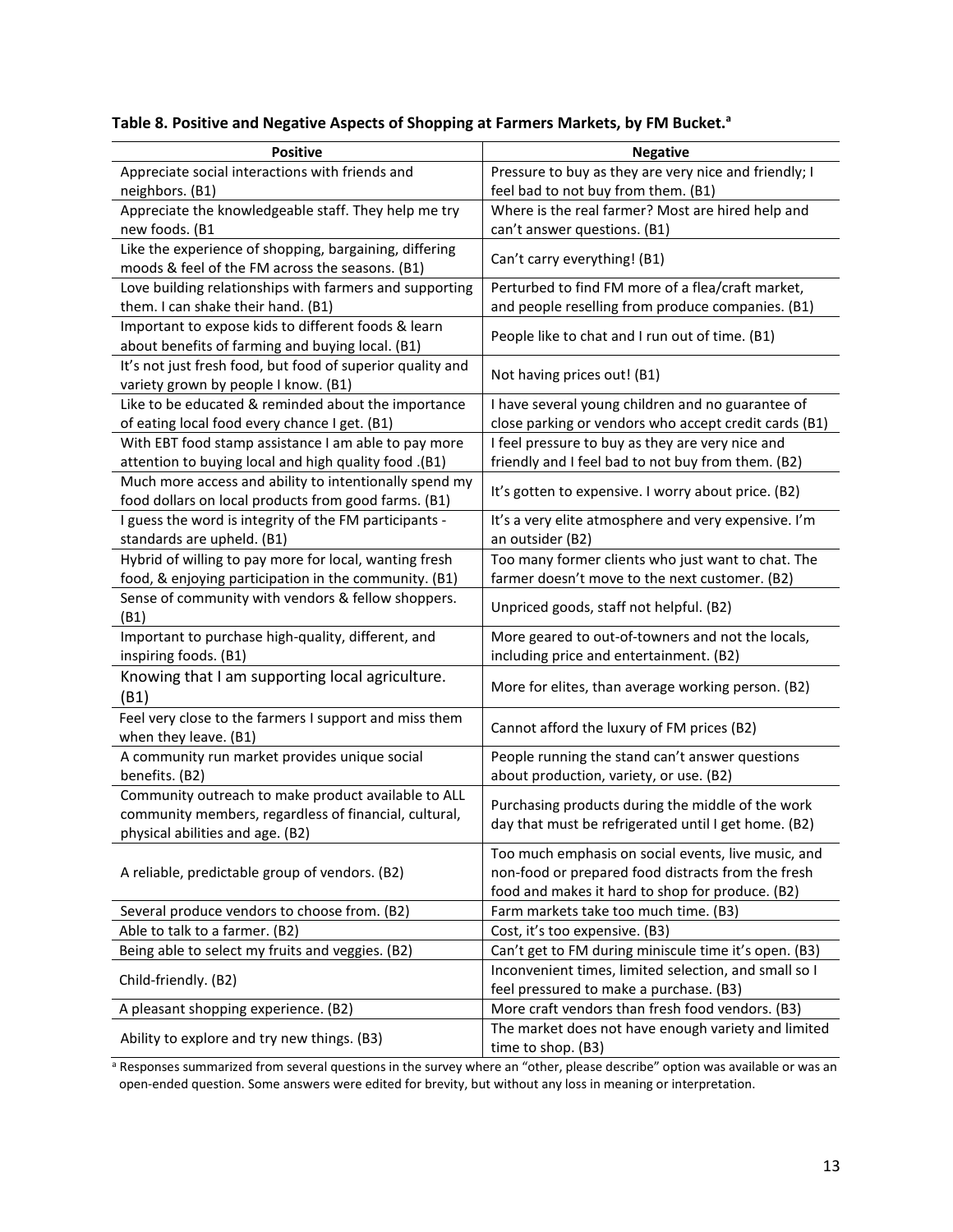|                                     | <b>B1</b> | <b>B1</b>    | <b>B2</b>    | <b>B2</b>    | <b>B3</b> | <b>B3</b>    | <b>B2</b> v <b>B1</b>    | <b>B3</b> v B1         |  |  |  |
|-------------------------------------|-----------|--------------|--------------|--------------|-----------|--------------|--------------------------|------------------------|--|--|--|
| <b>Characteristic</b>               | Rank      | <b>Score</b> | Rank         | <b>Score</b> | Rank      | <b>Score</b> | Different <sup>b</sup>   | Different <sup>b</sup> |  |  |  |
| Quality of food products            |           | 3.45         | 1            | 3.42         |           | 3.27         | <b>Nsd</b>               |                        |  |  |  |
| Availability of local foods         |           | 3.40         | $\mathbf{2}$ | 3.33         | 3         | 2.83         |                          |                        |  |  |  |
| Cleanliness                         | 3         | 3.10         | 4            | 3.11         | 2         | 3.12         | <b>Nsd</b>               | <b>Nsd</b>             |  |  |  |
| Environmentally friendly products   | 4         | 2.80         |              | 2.66         | 12        | 2.18         | $\overline{\phantom{a}}$ |                        |  |  |  |
| Reasonable travel time              | 5         | 2.68         | 5            | 2.78         | 4         | 2.74         | $\ddot{}$                | <b>Nsd</b>             |  |  |  |
| Food products efficiently organized | 10        | 2.34         | 3            | 3.19         | 10        | 2.34         | $\ddot{}$                | <b>Nsd</b>             |  |  |  |
| Prices clearly displayed            | 8         | 2.51         | 6            | 2.67         | 5         | 2.73         | $\ddot{}$                | $\div$                 |  |  |  |

#### **Table 9. Most Important Characteristics for Shoppers at Farmers Markets, by FM Bucket.a**

a Consumers rated characteristics of FMs on a scale from not important (0) to very important (4). For those that don't currently shop at FMs (B3), they were to indicate the level of importance if they were to do so. The Score is the average rating across responses, with those greater than or equal to 3 (important) bolded.

 $b$  Nsd = Not statistically different, + = statistically different and greater than B1, - = statistically different and less than B1. Statistical significance was defined as a *p* value less than 0.05.

Interestingly, only environmentally friendly products (e.g., organic, minimal packaging) shows up in the top 5 for the B1 consumer, with lower values ascribed by B2 and, even more so, B3. Efficient organization of food products is a key characteristic for B2 consumers, and a lack thereof a likely contributing factor to their reduction in attending FMs. Similarly, prices need to be clearly displayed for B2 and B3 consumers, arguably consistent with a grocery store setting, and consistent with the higher frequencies of which these consumers felt pressured to purchase and intimidated to talk to farmers.

The least important characteristics of FMs for consumers are shown in Table 10. The low scores for availability of non-local foods scores are consistent with the local food rankings in Table 9. To be sure, the presence of non-food product vendors and ready-to-eat (RTE) food vendors is of little importance in getting food shoppers to the market to buy food from farmers, as are special events and entertainment activities. Surprisingly, availability by public transportation was not important for any group, although it is related to reasonable travel times (Table 9) and, for metro areas, was rated higher (see differences by demographics in the conclusions and implications section below).

In considering other characteristics where statistically significant differences existed across consumer groups, day-weekend hours are preferred by all consumer groups; but scores for evening hours are higher for B2 and B3 shoppers (Table 11). Higher scores for adequate parking, accepting debit/credit cards, and attention to prices for B2 and B3 consumers were also evident, while SNAP/EBT availability and establishing relationships with farm vendors were less important. While often an important message in marketing efforts for FMs, the value of these relationships was rated in about the middle of the 24 characteristics (for all groups). An average score of 2.2 implies only moderate importance for B1 consumers (on average), with values dropping off precipitously for B2 and (particularly) B3 consumers.

How consumers define "relationship" is open to interpretation. In any case, having relationships with farmers is not a differentiating factor for FM relative to other DTC channels. Indeed, one may argue that the operational features of CSAs promote stronger relationships between customers and farmers. In terms of demographic distinctions, values for relationships with farmers were modestly higher for low income, no-children, older, and nonmetro consumers (more below).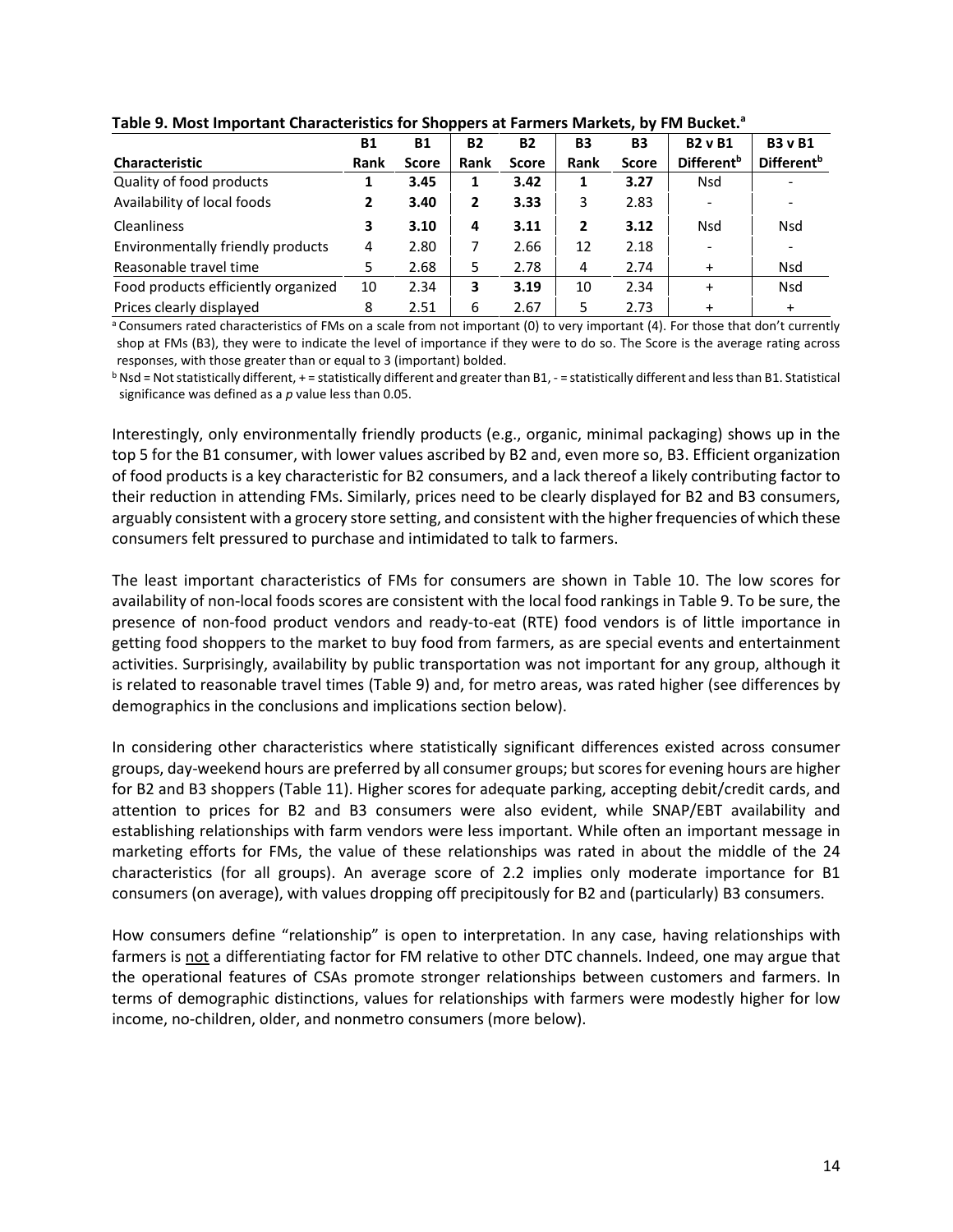|                                     | <b>B1</b> | <b>B1</b>    | <b>B2</b>   | <b>B2</b>    | B <sub>3</sub> | <b>B3</b>    | <b>B2</b> v B1           | <b>B3</b> v B1         |  |
|-------------------------------------|-----------|--------------|-------------|--------------|----------------|--------------|--------------------------|------------------------|--|
| Characteristic                      | Rank      | <b>Score</b> | <b>Rank</b> | <b>Score</b> | <b>Rank</b>    | <b>Score</b> | Different <sup>b</sup>   | Different <sup>b</sup> |  |
| Availability of non-local foods     | 24        | 0.57         | 24          | 0.47         | 22             | 0.74         | $\overline{\phantom{a}}$ | $\ddot{}$              |  |
| Availability of non-food products   | 23        | 0.70         | 23          | 0.62         | 23             | 0.58         | $\overline{\phantom{a}}$ |                        |  |
| Special events (entertainment)      | 22        | 0.84         | 22          | 0.75         | 24             | 0.49         |                          |                        |  |
| Coupons, sales, discounts available | 21        | 0.94         | 20          | 0.96         | 17             | 1.11         | <b>Nsd</b>               | $\ddot{}$              |  |
| Available by public transportation  | 20        | 0.95         | 21          | 0.87         | 20             | 0.85         | <b>Nsd</b>               | <b>Nsd</b>             |  |
| RTE prepared foods available        | 19        | 0.96         | 19          | 1.03         | 21             | 0.83         | <b>Nsd</b>               |                        |  |

#### **Table 10. Least Important Characteristics for Shoppers at Farmers Markets, by FM Bucket.a**

<sup>a</sup> Consumers rated characteristics of FMs on a scale from not important (0) to very important (4). For those that don't currently shop at FMs (B3), they were to indicate the level of importance if they were to do so. The Score is the average rating across responses, with those less than or equal to 1 (only somewhat important) bolded.

 $b$  Nsd = Not statistically different, + = statistically different and greater than B1, - = statistically different and less than B1. Statistical significance was defined as a *p* value less than 0.05.

|                                  | <b>B1</b> | <b>B1</b>    | <b>B2</b> | <b>B2</b>    | B <sub>3</sub> | <b>B3</b>    | <b>B2</b> v B1           | <b>B3</b> v B1                |
|----------------------------------|-----------|--------------|-----------|--------------|----------------|--------------|--------------------------|-------------------------------|
| Characteristic                   | Rank      | <b>Score</b> | Rank      | <b>Score</b> | Rank           | <b>Score</b> | Different <sup>b</sup>   | <b>Different</b> <sup>b</sup> |
| Open during day                  | 12        | 2.23         | 13        | 2.11         | 14             | 2.12         | $\overline{\phantom{a}}$ | <b>Nsd</b>                    |
| Open during evening (after work) | 15        | 1.63         | 15        | 1.81         | 13             | 2.12         | $\ddot{}$                | $+$                           |
| Open on the weekend              | 6         | 2.66         | 8         | 2.62         | 8              | 2.48         | <b>Nsd</b>               |                               |
| Adequate parking                 | 11        | 2.26         | 11        | 2.35         | 7              | 2.55         | $\ddot{}$                | $\ddot{}$                     |
| Wide selection of kinds of food  | 7         | 2.61         | 10        | 2.49         | 11             | 2.25         |                          |                               |
| Accepts debit/credit cards       | 14        | 2.03         | 12        | 2.17         | 9              | 2.36         | $\ddot{}$                | $\ddot{}$                     |
| Accepts SNAP/EBT benefits        | 17        | 1.41         | 17        | 1.25         | 19             | 1.04         | $\overline{\phantom{a}}$ |                               |
| Price level                      | 9         | 2.35         | 9         | 2.56         | 6              | 2.56         | $\ddot{}$                | $\ddot{}$                     |
| Relationship with farmer vendor  | 13        | 2.20         | 14        | 1.95         | 15             | 1.45         |                          |                               |

**Table 11. Other Selected of Characteristics for Shoppers at Farmers Markets, FM Bucket.a**

a Consumers rated characteristics of FMs on a scale from not important (0) to very important (4). For those that don't currently shop at FMs (B3), they were to indicate the level of importance if they were to do so. The Score is the average rating across responses, with characteristics with statistical differences shown.

 $b$  Nsd = Not statistically different, + = statistically different and greater than B1, - = statistically different and less than B1. Statistical significance was defined as a *p* value less than 0.05.

#### <span id="page-18-0"></span>Barriers to Increasing FM Participation

Understanding the most and least important characteristics of FMs to consumers is useful in identifying changes in FM operations and marketing efforts, particularly when considering changes by type of FM consumer. However, this does not directly address the barriers consumers face in participating more. Accordingly, we asked consumers to rate the size of barriers to increasing their participation at FMs, on a scale from 0 (not a barrier) to 4 (a very large barrier). Used in context with the FM characteristic values, this will provide more precise strategies to operational reforms and marketing changes. Tables 12 and 13 respectively show the five largest and five smallest barriers consumers face to attending FMs more frequently. It is interesting to observe that for even the highest ranked barriers, the average scores are just over 1; i.e., a "minor" barrier. This may be due difficulties in consumers assessing how "large a barrier" is. In any event, we assess the average size of barriers here and then highlight differences by demographic characteristics (where they exist) in the implications section later. For consumers that didn't shop at FMs (B3), they were asked to indicate the size of the barrier if they were to. Barriers scored above 2 (a modest barrier), on average, are denoted in bold. Notice that for all barriers but one in Tables 12 and Table 13, the average scores for B2 and B3 consumers are statistically above those for B1 consumers. In short, barriers to consumers increase as their level of FM participation declines.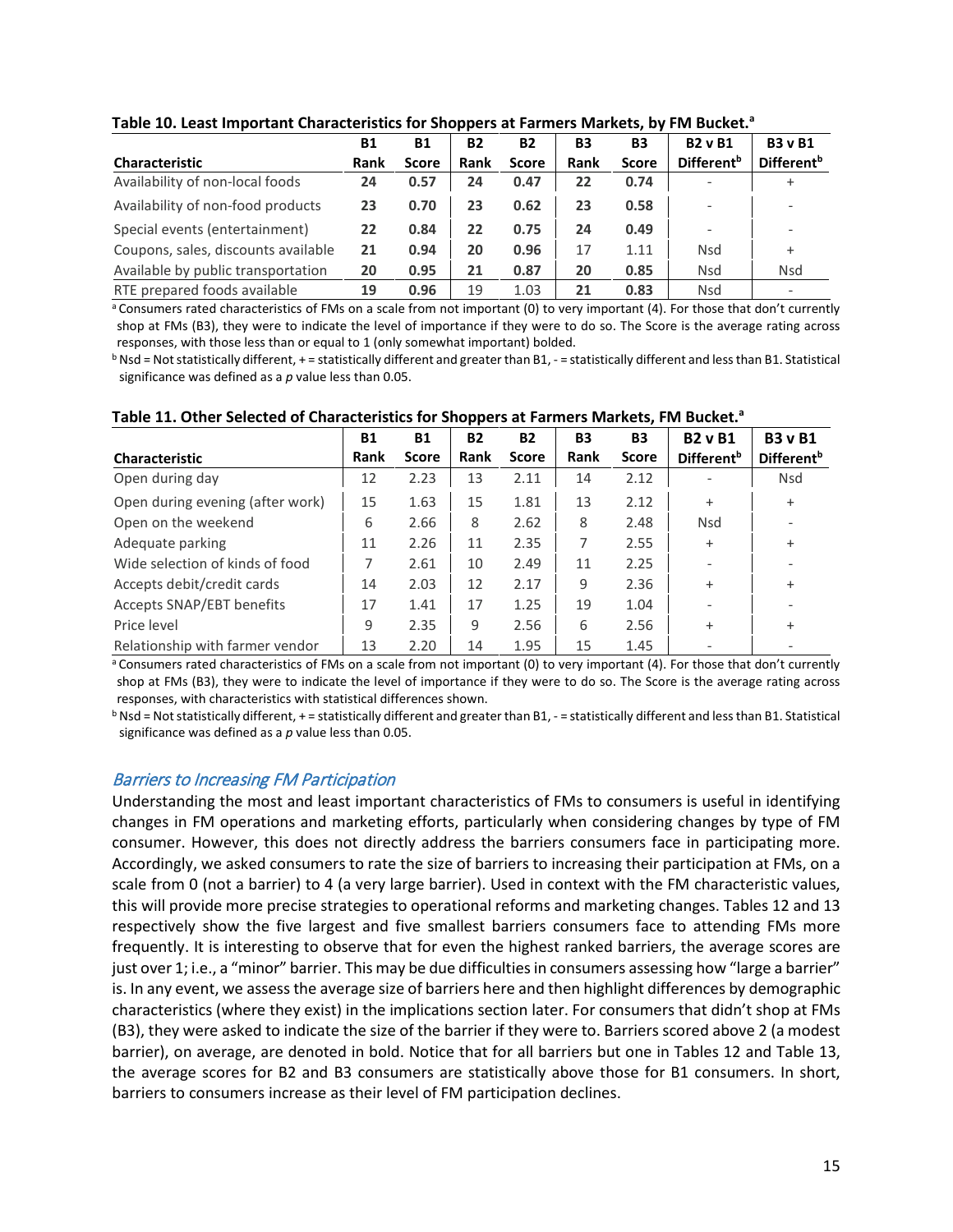| ------                                     |           |           |           |           |           |      |                |                                                                                   |
|--------------------------------------------|-----------|-----------|-----------|-----------|-----------|------|----------------|-----------------------------------------------------------------------------------|
|                                            | <b>B1</b> | <b>B1</b> | <b>B2</b> | <b>B2</b> | <b>B3</b> | B3   | <b>B2</b> v B1 | <b>B3</b> v B1                                                                    |
| <b>Barrier</b>                             | Rank      |           |           |           |           |      |                | Score   Rank Score   Rank Score   Different <sup>b</sup>   Different <sup>b</sup> |
| It is only open part of the year           |           | 1.07      | ь         | 1.22      |           | 1.28 | +              |                                                                                   |
| Market time conflicts with schedule        |           | 1.03      |           | 1.67      |           | 1.86 | $\ddot{}$      |                                                                                   |
| Prefer convenience of 1-stop shopping      | 3         | 0.92      | 4         | 1.43      |           | 2.10 |                |                                                                                   |
| Prices not competitive w/other options     | 4         | 0.91      |           | 1.55      | 4         | 1.61 |                |                                                                                   |
| Purchase LF @ other retail outlets already | 5         | 0.89      | 3         | 1.51      | 3         | 1.64 |                |                                                                                   |
| Purchase LF @ other D2C outlets already    | 6         | 0.85      |           | 1.32      | 6         | 1.34 |                |                                                                                   |
| Hard for me to get to the FM               | 11        | 0.48      | 10        | 0.90      | 5         | 1.39 |                |                                                                                   |

#### **Table 12. Five Largest Barriers to Attending Farmers Markets More Often, by FM Bucket.**<sup>a</sup>

a Consumers rated barriers preventing them from shopping at FMs more frequently, on a scale from not a barrier (0) to a very large barrier (4). For those that don't currently shop at FMs, there were to indicate the size of the barriers if they were do so. The Score is the average rating across responses, with those greater than or equal to 2 (modest barrier) bolded.

 $b$  Nsd = Not statistically different, + = statistically different and greater than B1, - = statistically different and less than B1. Statistical significance was defined as a *p* value less than 0.05.

|                                         | <b>B1</b> | <b>B1</b> | <b>B2</b> | <b>B2</b>        | <b>B3</b> | <b>B3</b> | <b>B2</b> v B1 | <b>B3</b> v B1                                           |
|-----------------------------------------|-----------|-----------|-----------|------------------|-----------|-----------|----------------|----------------------------------------------------------|
| <b>Barrier</b>                          | Rank      |           |           | Score Rank Score |           |           |                | Rank Score Different <sup>b</sup> Different <sup>b</sup> |
| Not enough entertainment/special events | 21        | 0.08      | 21        | 0.16             | 21        | 0.08      | $\ddot{}$      | Nsd                                                      |
| Don't know where FM is near me          | 20        | 0.14      | 20        | 0.24             | 15        | 0.66      | $\ddot{}$      | $\ddot{}$                                                |
| I find it intimidating to shop at a FM  | 19        | 0.15      | 18        | 0.40             | 16        | 0.53      | $\ddot{}$      | $\ddot{}$                                                |
| Prefer FM to be indoors or under cover  | 18        | 0.23      | 19        | 0.36             | 18        | 0.52      | $\ddot{}$      | $\ddot{}$                                                |
| Walking around FM is difficult          | 17        | 0.28      | 15        | 0.49             | 14        | 0.66      | $\ddot{}$      | $\ddot{}$                                                |
| Food quality does not meet my standards | 16        | 0.28      | 17        | 0.46             | 17        | 0.52      | $\ddot{}$      |                                                          |
| Food prodn methods do not meet my stds  | 14        | 0.35      | 16        | 0.47             | 20        | 0.49      | $\ddot{}$      | $\ddot{}$                                                |
| Vendors are not friendly or helpful     | 15        | 0.34      | 14        | 0.53             | 19        | 0.51      | $\ddot{}$      |                                                          |

a Consumers rated barriers preventing them from shopping at FMs more frequently, on a scale from not a barrier (0) to a very large barrier (4). For those that don't currently shop at FMs, there were to indicate the size of the barriers if they were do so. The Score is the average rating across responses, all averages are less than 1 (a minor barrier).

 $b$  Nsd = Not statistically different, + = statistically different and greater than B1, - = statistically different and less than B1. Statistical significance was defined as a *p* value less than 0.05.

Given how the FM buckets were defined, it is not too surprising that the highest rated barrier for B1 consumers was that FMs are only open part of the year. These consumers are strong FM supporters and would likely participate and buy more if the market seasons were longer. The remaining largest barriers are fairly consistent across buckets, albeit in slightly different rank order. Timing conflicts, the convenience of 1-stop shopping at other outlets, noncompetitive pricing (real or perceived), and purchasing local foods at other outlets readily summarize the primary barriers. The latter again emphasizes the increasingly competitive marketplace for local foods. The one-stop-shopping element is particularly the case for B3 shoppers, as is more difficulty in getting to FMs. Overall, convenience and competition are the overriding factors for all consumer groups.

The lowest barriers are all well below 1, the minor barrier level, albeit higher (statistically at least) for B2 and B3 consumers (Table 13). Consumers tend to know where the markets are, they need not be under cover nor have entertainment/special events, and most do not find walking around at them difficult. Food quality and production methods meet consumer standards. Vendors, on average, are friendly and helpful to the shopping experience.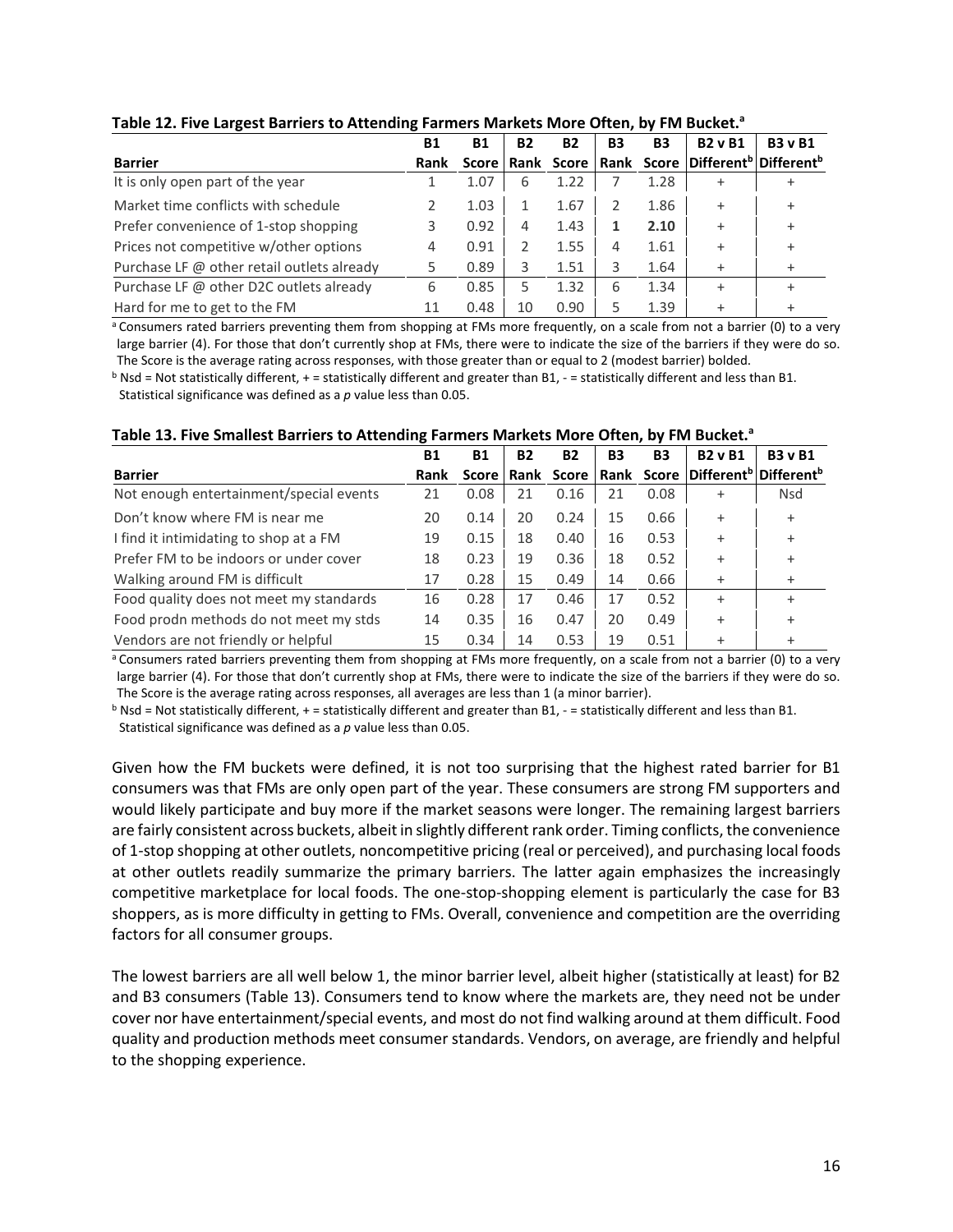It is generally accepted that increasing the number of trips consumers make FMs leads to higher total spending, although likely not of equal proportion. Accordingly, we asked consumers specifically about their barriers to spending more (Table 14). In this case, the top five rated barriers are identical, and statistically higher for B2 and B3 consumers relative to B1 consumers. Prices are perceived to be too high and consumers don't carry enough cash with them. The variety of products and of farm vendors also comes into play (consistent with the literature) and likely relates to a range of food products consumers are looking for during their shopping trip. Interestingly, and in particular for B2 and B3 consumers, simply not posting prices leads to less total purchases. This is in support of the results on important characteristics (above) and to the relative convenience and simplicity of the shopping experience.

| <b>TWAIS 211 THE EXINENT DUITIERS TO SPERIMING MOTE UT TURNED MAINERS AT THE BUSINET</b> |             |           |           |      |    |                |                                                                                   |                |
|------------------------------------------------------------------------------------------|-------------|-----------|-----------|------|----|----------------|-----------------------------------------------------------------------------------|----------------|
|                                                                                          | Β1          | <b>B1</b> | <b>B2</b> | B2   | B3 | B <sub>3</sub> | <b>B2</b> v B1                                                                    | <b>B3</b> v B1 |
| <b>Barrier</b>                                                                           | <b>Rank</b> |           |           |      |    |                | Score   Rank Score   Rank Score   Different <sup>b</sup>   Different <sup>b</sup> |                |
| Prices too high                                                                          |             | 1.19      |           | 1.81 |    | 2.01           |                                                                                   |                |
| I don't carry enough cash with me                                                        |             | 1.06      |           | 1.43 |    | 1.71           |                                                                                   |                |
| Limited variety of local products                                                        |             | 0.89      | 4         | 1.22 |    | 1.39           | $\pm$                                                                             |                |
| Limited no. of farmers to choose from                                                    | 4           | 0.88      | 3         | 1.28 |    | 1.29           | $\ddot{}$                                                                         |                |
| Prices are not posted by the vendors                                                     |             | 0.71      |           | 1.09 |    | 1.38           |                                                                                   |                |

|  |  | Table 14. Five Largest Barriers to Spending More at Farmers Markets, by FM Bucket. <sup>a</sup> |
|--|--|-------------------------------------------------------------------------------------------------|
|--|--|-------------------------------------------------------------------------------------------------|

<span id="page-20-0"></span>a Consumers rated barriers preventing them from buying more at FMs, on a scale from not a barrier (0) to a very large barrier (4). For those that don't currently shop at FMs, there were to indicate the size of the barriers if they were do so. The Score is the average rating across responses, with those greater than or equal to 2 (modest barrier) bolded.

 $b$  Nsd = Not statistically different, + = statistically different and greater than B1, - = statistically different and less than B1. Statistical significance was defined as a *p* value less than 0.05.

# IMPLICATIONS & CONCLUSIONS

Everyone highly values food quality, clean markets, reasonable travel times, and adequate parking at or access to FMs. When compared to general food outlets, the availability of local foods is relatively more important at FMs, even for B3 consumers. Having a wide selection of different kinds of food (fruits, vegetables, meats, and dairy) is important for both kinds of outlets, but consumers, on average, accept that it is less likely to exist at FMs. That said, improvements in this characteristic, like others involving convenience of food shopping, will likely improve FM attendance by those whose attendance has diminished or is recently nonexistent.

B2s and B3 consumers need food products to be more efficiently organized and prices clearly displayed to improve participation. While B3 consumers may not be able to get all they want at the market, knowing that they can productively get in and out quickly will go a long way in supporting their return. While the availability of nonlocal and out-of-season foods at FMs is often a complex and emotional topic. Thinking creatively about involving local grocery stores to offer such products at FMs or locating FMs close to grocery stores may well be amenable to consumers and farm vendors since the products are not directly competing with their own products for sale.

While many FMs have special events, entertainment, craft and RTE food product vendors, none of these characteristics are likely to increase sales of farm vendors to any significant degree. In addition, timing conflicts with consumer schedules are unavoidable, but perhaps can be investigated further to better allow all types of consumers access to the markets. In particular, the growth in competition for local food product sales cannot be overlooked. Indeed, purchasing of local foods was seen as important even for B3 consumers, and all consumers found availability at other marketing channels a sizable barrier to increasing FM attendance.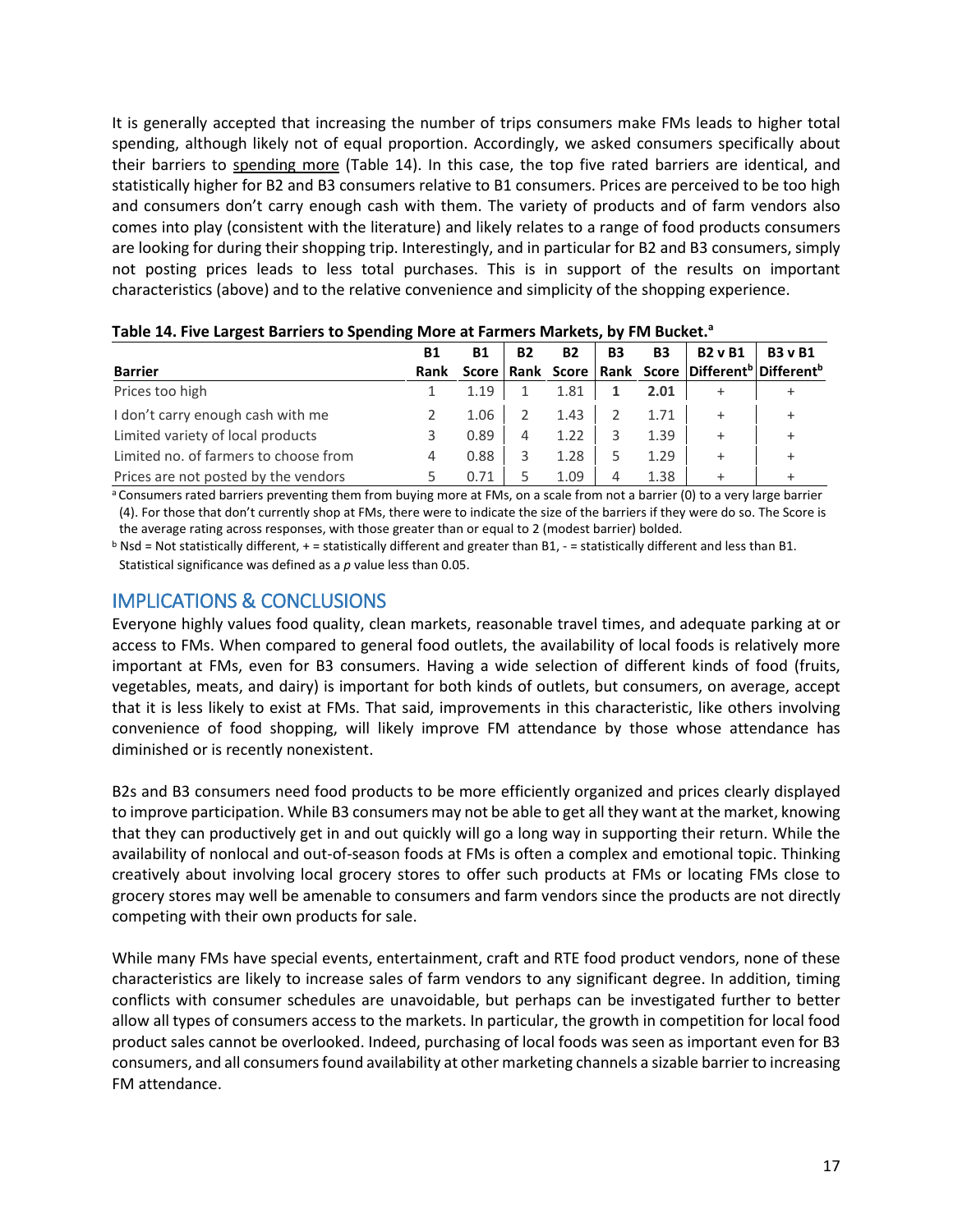B2 and B3 consumers were relatively more price conscious and consider prices at FM competitor outlets closely. Further, while not shown above, all consumer types ranked price levels as a larger barrier at FMs than at other outlets for local foods in general. Messaging on prices is often not included in marketing efforts and perhaps should be, where conditions warrant. On the plus side, consumers ranked the importance of having a relationship with the seller higher at FMs than at other outlets when shopping for local foods. While overall rankings for this characteristic at FMs were not as high as one may have expected, the relative gain over other food outlets in general is an encouraging sign. Whether the ranking at FMs is above those at other farm DTC outlets is unknown, but worthy of further study given the competitive marketplace for local foods.

To further inform targeted marketing efforts aimed at increasing customer attendance and farm sales at FMs, we summarize the distinguishing characteristics of FM consumers by type of consumer (Table 15) and differences by demographic factors (Table 16). To be clear, Table 15 represents a summary of the results based on the average consumer in each FM bucket. Where particular differences resonate within those buckets by demographic characteristic, they are highlighted in Table 16. We expect such an exposition will serve as a useful guide to marketing efforts to ensure priority elements are considered in promotion and marketing efforts, operational parameters at FMs, and farm vendor presentation.

Similar efforts in other regions will allow for more variation in demographic profiles of consumers and the kinds of FMs operated. Doing so will provide additional information on marketing strategy and, perhaps, inherent regional differences. Finally, including specific questions about potential cannibalization effects at markets; i.e., asking about customer transaction size per market, will provide more direct data in testing the influence (or not) of this area of concern.

To be sure, FMs are unique in their levels and types of farms participating, customers attending, and the geographic areas and consumer demographic profiles from which they operate. For more productive use of the results presented here, FM managers and farm vendors should consider what the primary objectives of their own targeted marketing strategies are and the resources available from which to employ them. From an economic perspective, the type of customer to target will be for whom the marginal returns of their participation gain is the highest. That said, understanding the true benefits and costs from alternative strategies is difficult and strategies will necessarily differ by market, community, and strategic goals. In addition, unintended consequences of not targeting a particular segment may result in diminished sales from that group, if promotional messaging is unique and distinct. In short, a holistic approach is advised whereby strategies are multiple and varied, depending on the targeted consumer. We expect the information presented here will be useful in aligning those strategies to improve FM performance for farm vendors.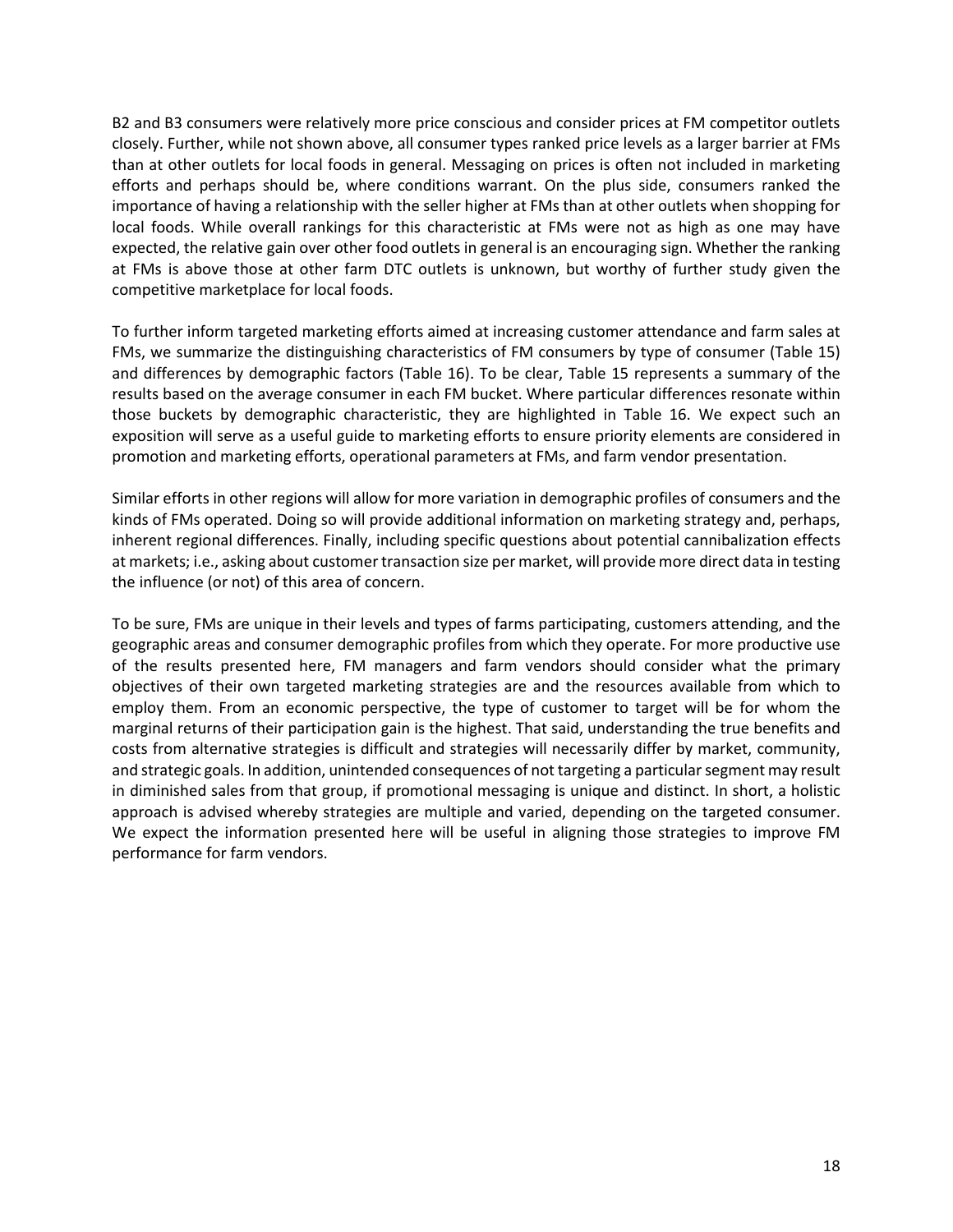|                  | rable 15. Frimary Considerations for ividineting strategies to improve Attenualice and Furchases. |
|------------------|---------------------------------------------------------------------------------------------------|
| <b>Bucket</b>    | <b>Marketing Consideration</b>                                                                    |
|                  | Highlight quality products, clean markets, and ease of travel to and from<br>1.                   |
|                  | 2.<br>Prioritize support for local farms, then fresh food products                                |
|                  | Reinforce appreciation for attending<br>3.                                                        |
|                  | Keep the food shopping experience fun and friendly<br>4.                                          |
| <b>B1</b>        | Only local and own-farm products, with reasonable variety in products and farmers<br>5.           |
| <b>Farmers</b>   | Environmentally friendly products (organic, minimal packaging) increase purchases<br>6.           |
| <b>Market</b>    | Minimally (but not zero) price conscious<br>7.                                                    |
| <b>Customers</b> | Variable operating hours will reduce time conflicts<br>8.                                         |
|                  | Increase SNAP/EBT availability and use of debit/credit cards<br>9.                                |
|                  | 10. Relationship with farm vendor moderately important                                            |
|                  | 11. Market season extension will increase purchases                                               |
|                  | 12. Recognize competition with other outlets (particularly other DTC outlets)                     |
|                  | Highlight quality products, clean markets, and ease of travel to and from<br>1.                   |
|                  | 2.<br>Prioritize fresh food products, then support for local farms                                |
|                  | Reinforce appreciation for attending<br>3.                                                        |
|                  | Keep the food shopping experience fun and friendly, but organizationally efficient<br>4.          |
| <b>B2</b>        | Only local and own-farm products, with variety in products and farms important<br>5.              |
| <b>Farmers</b>   | Clearly display product prices; reduce need to talk to farmers and pressure to purchase<br>6.     |
| <b>Market</b>    | 7.<br>Moderately price conscious                                                                  |
| <b>Customers</b> | Variable operating hours will reduce time conflicts, including addition of evening hours<br>8.    |
|                  | Increase SNAP/EBT availability and use of debit/credit cards<br>9.                                |
|                  | 10. Adequate parking important                                                                    |
|                  | 11. Relationship with farm vendor minimally important                                             |
|                  | 12. Address competition with other outlets (including retail grocery and other DTC outlets)       |
|                  | 1.<br>Highlight quality products, clean markets, and ease of travel to and from                   |
|                  | Prioritize fresh food products, then support for local farms<br>2.                                |
|                  | 3.<br>Introduce strongly appreciation for attending (incentives?)                                 |
|                  | Double down on an efficiently organized shopping experience<br>4.                                 |
| <b>B3</b>        | Only local and own-farm not required, must have sufficient variety in products and<br>5.          |
| <b>Farmers</b>   | farmers. Common non-local/off season goods would improve attendance.                              |
| <b>Market</b>    | Clearly display product prices; reduce need to talk to farmers and pressure to purchase<br>6.     |
| <b>Customers</b> | Very price conscious<br>7.                                                                        |
|                  | Variable operating hours reduce time conflicts, particularly addition of evening hours<br>8.      |
|                  | Prioritize SNAP/EBT availability and use of debit/credit cards<br>9.                              |
|                  | 10. Adequate and convenient parking required                                                      |
|                  | 11. Relationship with farm vendor not important                                                   |
|                  | 12. Address competition with other outlets (including retail grocery and other DTC outlets)       |

# **Table 15. Primary Considerations for Marketing Strategies to Improve Attendance and Purchases.**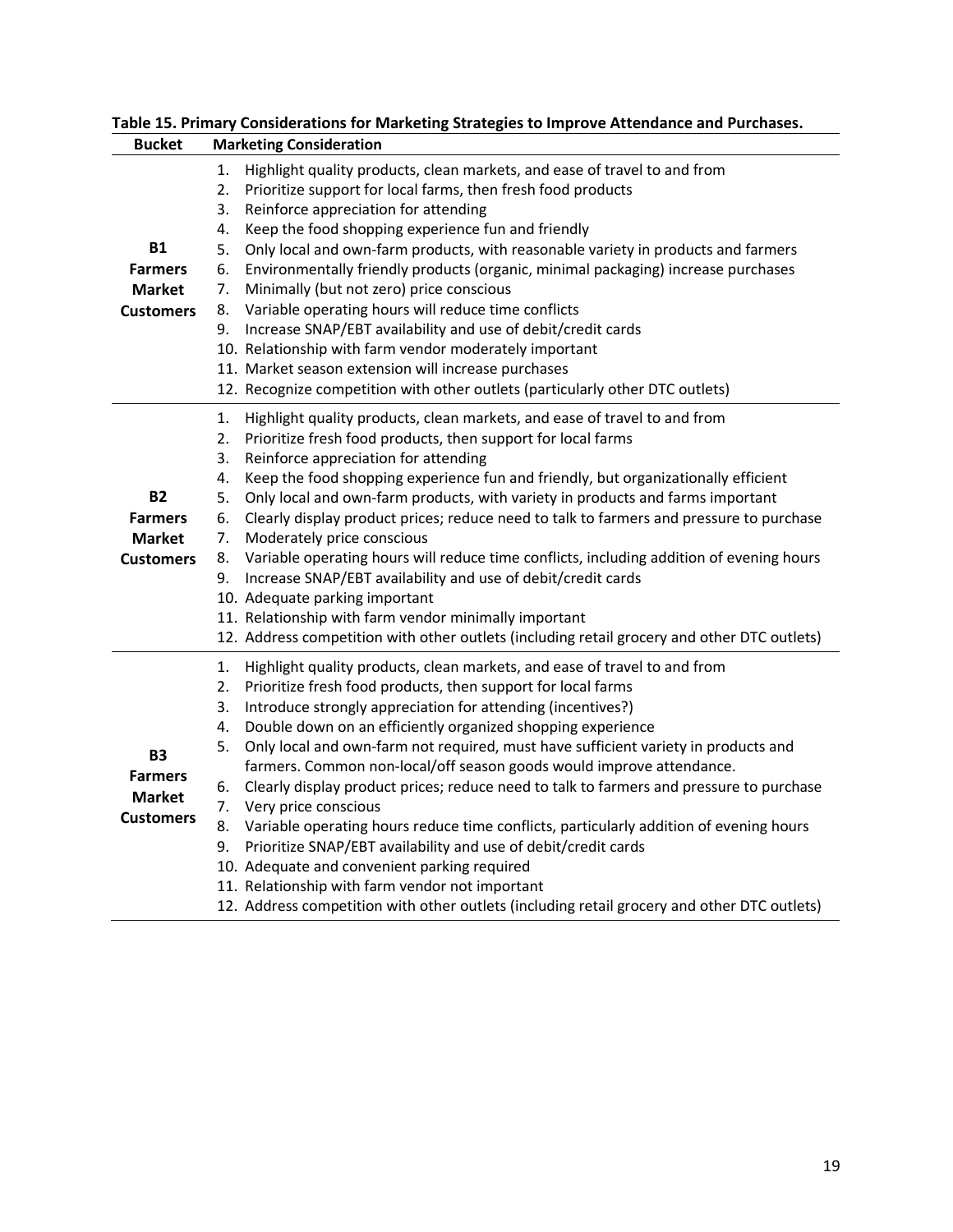#### **Table 16. Emphases for Marketing Strategies, by Demographic Characteristics.**

#### **Demographic Characteristic and Marketing Emphases**

#### **Higher Income Households:**

- 1. Prioritize support for local farms over fresh food characteristics (B1, B2, B3)
- 2. Higher preference for weekend hours and adequate parking (B1, B2, B3)
- 3. Lower valuation for special events, RTE food vendors, and SNAP/EBT availability (B3)
- 4. Want more variety of products and farmers (B2, B3)
- 5. More strongly desire 1-stop shopping, but less price conscious (B1, B2, B3)

#### **Lower Income Households:**

- 1. More intimidated to talk to farmers (B3)
- 2. Value higher SNAP/EBT benefit availability (B1 ,B2) and having prices clearly displayed (B2, B3)
- 3. More strongly value relationship with farmer (B1, B3),
- 4. More amenable to nonlocal foods (B3) and concern for reasonable travel times (B3)
- 5. Inconvenient/limited parking problematic (B3), as is the ease of getting to/from FMs (B2, B3)
- 6. More price conscious, prices not competitive (B2, B3)
- 7. More often have own garden (B1, B2, B3) and time conflicts with FM hours (B2, B3)

#### **Younger shoppers:**

- 1. Prioritize support for local farms over fresh food characteristics (B1, B2, B3)
- 2. Feel more intimidated, pressured, or confused (B1, B2, B3)
- 3. Less importance on weekend hours (B3) and quality of food products (B3)
- 4. Stronger values for SNAP/EBT and debit/credit card availability (B1, B2, B3)
- 5. Purchases restricted more by short market season (B1, B2, B3)

#### **Older shoppers:**

- 1. Prioritize fresh food characteristic over support for local farms (B1, B2, B3)
- 2. Less intimidated and confused (B1, B2, B3)
- 3. Less interested in selection of different forms of food (fresh, canned, frozen) (B1, B2, B3)
- 4. Stronger association to relationship with farmer (B1, B3)
- 5. More often have own garden (B3) and more sensitive to food production methods (B2, B3)
- 6. Find parking more inconvenient (B2, B3)

#### **Households with Children:**

- 1. Prioritize support for local farms over fresh food characteristics (B2)
- 2. Less intimidated confused and pressured (B2, B3) and more happy and appreciated (B2, B3)
- 3. Higher valuations for weekend hours (B1, B2) and debit/credit cards (B3).
- 4. Want more variety of products and farmers; prefer convenience of 1-stop shopping (B2 B3)
- 5. More likely to shop at other D2C outlets (B2, B3)

#### **Metro Counties:**

- 1. Higher values on weekend hours, public transportation, and SNAP/EBT benefits (B1, B2)
- 2. Find FMs harder to get to (B2, B3) and higher preference to 1-stop shopping (B2, B3)

#### **Nonmetro Counties:**

- 1. More sensitive to prices (B2) but value relationship with farmer more (B1, B2)
- 2. Find variety of products and farmers lacking and more often have own garden (B2, B3).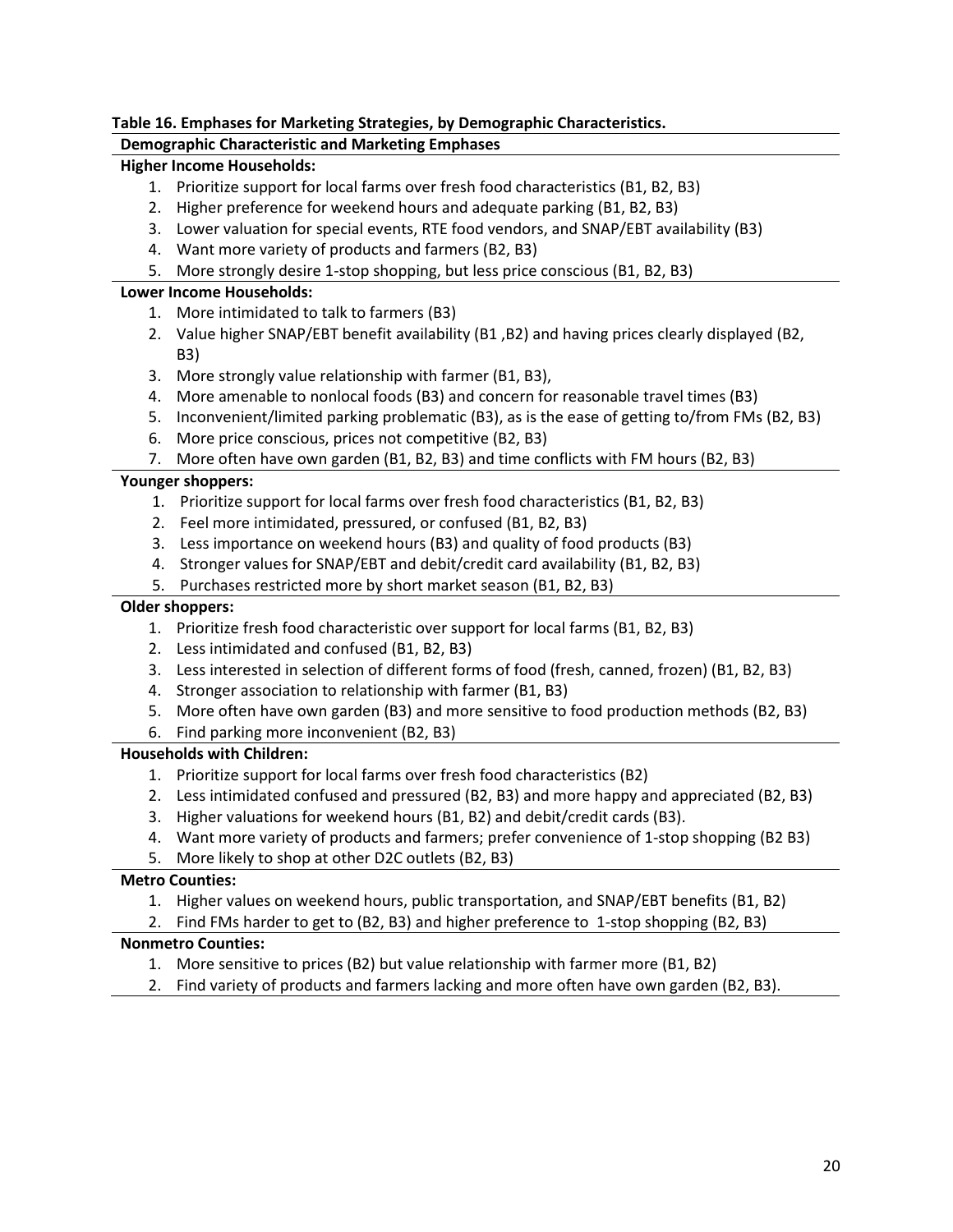### <span id="page-24-0"></span>**REFERENCES**

Abello, F.J., M.A. Palma, M.L. Waller, and D.P. Anderson. 2014. [Evaluating the Factors Influencing the](https://doi.org/10.1080/10454446.2013.807406)  [Number of Visits to Farmers' Markets.](https://doi.org/10.1080/10454446.2013.807406) *Journal of Food Products Marketing* 20(1):17–35.

Agricultural Marketing Service (AMS). 2018. [National Count of Farmers Market Directory Listings Graph:](https://www.ams.usda.gov/services/local-regional/farmers-markets-and-direct-consumer-marketing)  [1994-2017.](https://www.ams.usda.gov/services/local-regional/farmers-markets-and-direct-consumer-marketing) Farmers and Direct-to-Consumer Marketing. U.S. Department of Agriculture. Washington, DC.

Aguirre, J.A. 2007[. The Farmer's Market Organic Consumer of Costa Rica.](https://doi.org/10.1108/00070700710725509) *British Food Journal* 10(2)9:145- 154.

Blanck, H.M., L. Nebeling, A.L. Yaroch, and O.M Thompson. 2011. [Improving Fruit and Vegetable](https://www.ncbi.nlm.nih.gov/pubmed/21324263)  [Consumption: Use of Farm-to-consumer Venues among U.S. Adults.](https://www.ncbi.nlm.nih.gov/pubmed/21324263) *Preventing Chronic Disease* 8(2):A49.

Bonanno, A., Berning, J., & Etemaadnia, H. (2017)[. Farmers Market Locations and their Determinants: An](https://doi.org/10.1017/age.2016.43)  [Empirical Analysis in New England.](https://doi.org/10.1017/age.2016.43) *Agricultural and Resource Economics Review* 46(3):479-506.

Brown, A. 2002. [Farmers' Market Research 1940-2000: An Inventory and Review,](https://doi.org/10.1079/AJAA200218) *American Journal of Alternative Agriculture* 17(4):167-176.

Brown, C. 2003. [Consumers' Preferences for Locally Produced Food: A Study in Southeast Missouri.](https://doi.org/10.1079/AJAA200353) *American Journal of Alternative Agriculture* 18(4): 213–224.

Bureau of Labor Statistics (BLS). 2018. ["Labor Force Statistics from the Current Population Survey: Table](ttps://www.bls.gov/cps/cpsaat08.htm)  [8.](ttps://www.bls.gov/cps/cpsaat08.htm)" United States Department of Labor, Washington DC.

Conner, D., K. Colasanti, R.B. Ross, and S.B. Smalley. 2010. [Locally grown foods and farmers markets:](https://doi.org/10.3390/su2030742)  [Consumer attitudes and behaviors.](https://doi.org/10.3390/su2030742) *Sustainability* 2(3):742-756.

Eastwood, D.B., J.R. Brooker, and M.D. Gray. 1999. [Location and Other Market Attributes Affecting](https://ageconsearch.umn.edu/record/26789?ln=en)  Farmers' [Markets Patronage: the Case of Tennessee.](https://ageconsearch.umn.edu/record/26789?ln=en) *Journal of Food Distribution Research* 30(1):63-72.

Economic Research Service (ERS). 2016. [Rural Urban Continuum Codes.](https://www.ers.usda.gov/data-products/rural-urban-continuum-codes/) U.S Department of Agriculture, Washington DC.

Eggert, D. 2018. Personal Communication. Farmers Market Federation of NY.

Govindasamy, R., J. Italia, and A. Adelaja. 2002. [Farmers' Markets: Consumer Trends, Preferences, and](http://www.joe.org/joe/2002february/rbs.html)  [Characteristics.](http://www.joe.org/joe/2002february/rbs.html) *Journal of Extension,* 40(1).

Gumirakiza, J.D., K.R. Curtis, and R. Bosworth. 2014. [Who Attends Farmers' Markets and Why?](https://ageconsearch.umn.edu/record/167905)  [Understanding Consumers and Their Motivations.](https://ageconsearch.umn.edu/record/167905) *International Food and Agribusiness Management Review* 17(2): 65–82.

Guptill, A. and J. Wilkins. 2002. Buying into the Food System: Trends in Food Retailing in the U.S. and [Implications for Local Foods.](https://doi.org/10.1023/A:1015024827047) *Agriculture and Human Values* 19(1):39-51.

Hamilton, J. 2018. "Stagnant, Saturated or Ready to Surge? Strategic Marketing Investments for Vermont's [Direct to Consumer Markets.](https://farmersmarketcoalition.org/wp-content/uploads/gravity_forms/1-66fc51da018bd946fb1dfb74f4bea1e7/2018/02/Direct-Market-Report-Final.pdf)" Northeast Organic Farming Association of Vermont.

Howden, L.M. and J.A. Meyer. 2011[. 2010 Census Briefs: Age and Sex Composition.](https://www.census.gov/prod/cen2010/briefs/c2010br-03.pdf) United States Census Bureau, Economics and Statistics Administration, U.S. Department of Commerce. Washington, DC. May.

Keeling Bond, J., D. Thilmany, and C. Bond. 2009. [What Influences Consumer Choice of Fresh Produce](https://doi.org/10.1017/S1074070800002558.)  [Purchase Location?](https://doi.org/10.1017/S1074070800002558.) *Journal of Agricultural and Applied Economics* 41(1):61–74.

Kezis, A., T. Gwebu, S. Peavey, and H. Cheng. 1998. [A Study of Consumers at a Small Farmers' Market in](https://ageconsearch.umn.edu/record/27442)  [Maine: results from a 1995 survey.](https://ageconsearch.umn.edu/record/27442) *Journal of Food Distribution Research* 29(1):91-99.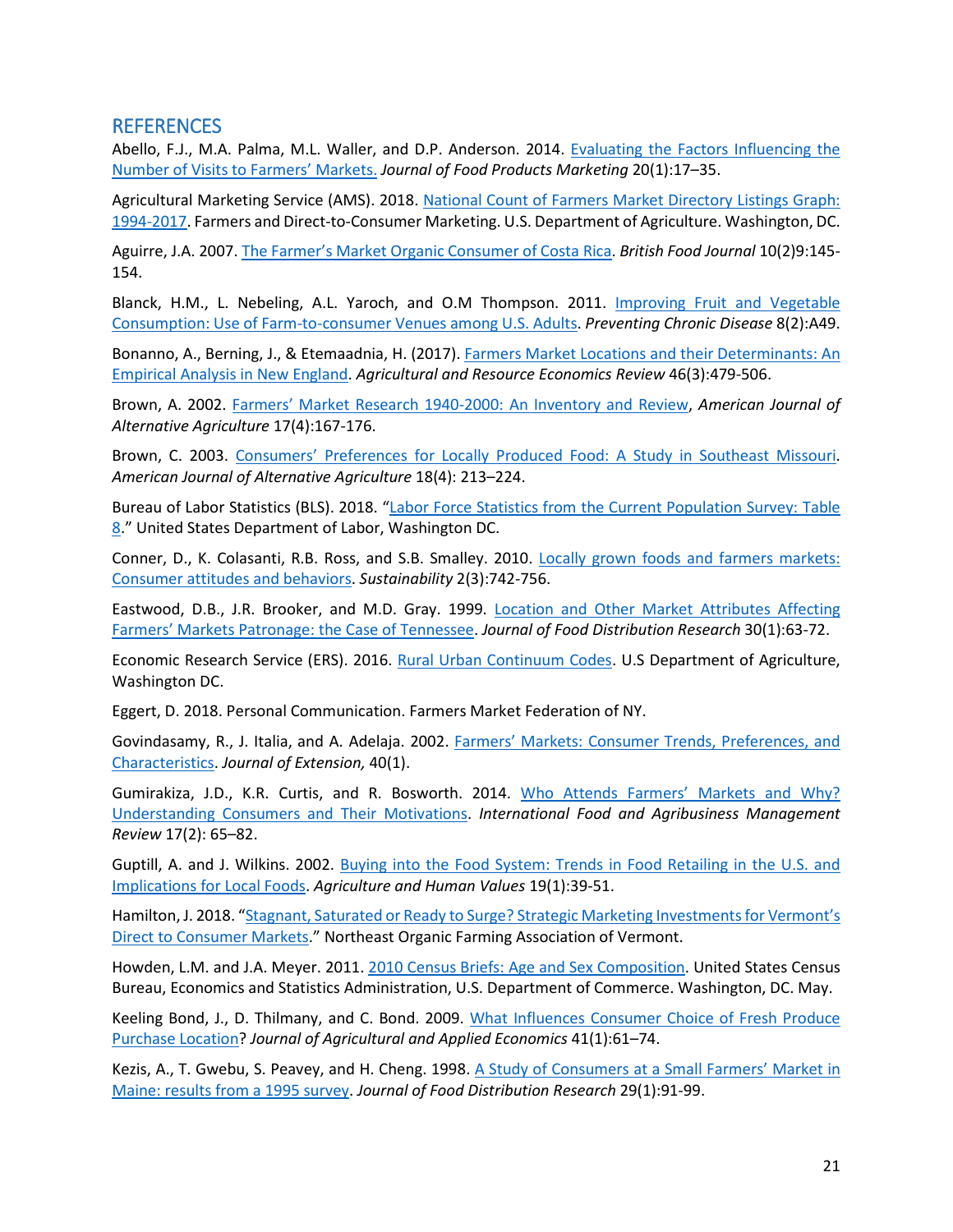Lev, L., L. Brewer, and G. Stephenson. 2008. [Tools for Rapid Market Assessments.](https://catalog.extension.oregonstate.edu/sites/catalog/files/project/pdf/sr1088.pdf.) Special Report 1088-E. Oregon State University Extension Service. May.

Lockeretz, W. 1986. [Urban Consumers' Attitudes towards](https://doi.org/10.1017/S0889189300000941) Locally Grown Produce. *American Journal of Alternative Agriculture* 1(2):83-88.

Lofquist, D., T. Lugaila, M. O'Connell, and S. Feliz. 2012. [2010 Census Briefs: Households and Families.](https://www.census.gov/prod/cen2010/briefs/c2010br-14.pdf) United States Census Bureau, Economics and Statistics Administration, U.S. Department of Commerce. Washington, DC. April.

Low, A.S., A. Adalja, E. Beaulieu, N. Key, S. Martinez, A. Melton, A. Perez, K. Ralston, H. Stewart, S. Suttles, S. Vogel, and B.B.R Jablonski. 2015[. Trends in U.S. Local and Regional Food Systems: A Report to Congress.](https://www.ers.usda.gov/publications/pub-details/?pubid=42807) AP-068, U.S. Department of Agriculture, Economic Research Service. January.

National Agricultural Statistics Service (NASS). 2019. [Table 2. Market Value of Agricultural Products](https://www.nass.usda.gov/Publications/AgCensus/2017/Full_Report/Volume_1,_Chapter_1_US/st99_1_0002_0002.pdf)  [Including Landlord's Share, Food Marketing Practices, and Value-Added Products.](https://www.nass.usda.gov/Publications/AgCensus/2017/Full_Report/Volume_1,_Chapter_1_US/st99_1_0002_0002.pdf) 2017 Census of Agriculture, U.S. Department of Agriculture.

Onianwa, O., G. Wheelock, and M. Mojica. 2005[. An Analysis of the Determinants of Farmer-to-consumer](https://ageconsearch.umn.edu/record/26773)  [Direct-market Shoppers.](https://ageconsearch.umn.edu/record/26773) *Journal of Food Distribution Research* 36(1): 130–134..

Ragland, E., V. Lakins, and C. Coleman. 2011. Results of Dot Survey: [USDA Outdoor Farmers Market.](http://dx.doi.org/10.9752/MS043.09-2011) U.S. Department of Agriculture, Agricultural Marketing Service.

Singleton, C.R., B. Sen, and O. Affuso. 2015[. Disparities in the Availability of Farmers Markets in the United](https://doi.org/10.1089/env.2015.0011)  [States.](https://doi.org/10.1089/env.2015.0011) *Environmental Justice* 8(4):135-143.

Stephenson, G., and L. Lev. 2004. [Common Support for Local Agriculture in Two Contrasting Oregon](https://doi.org/10.1079/RAFS200481)  [Communities.](https://doi.org/10.1079/RAFS200481) *Renewable Agriculture and Food Systems* 19(4):210-217.

Tropp, D. and J. Barham. 2008. [National Farmers Market Summit: Proceedings Report.](https://www.ams.usda.gov/sites/default/files/media/FMSummitProceedingsReport.pdf) United States Department of Agriculture, Agricultural Marketing Service, Marketing Services Division. Washington, DC.

United States Census Bureau. 2017. ["HINC-01: Selected Characteristics of Households by Total Money](https://www.census.gov/data/tables/time-series/demo/income-poverty/cps-hinc/hinc-01.html)  [Income.](https://www.census.gov/data/tables/time-series/demo/income-poverty/cps-hinc/hinc-01.html)" Economics and Statistics Administration, U.S. Department of Commerce. Washington, DC.

United States Congress. 1976[. Farmer-to Consumer Direct Marketing Act of 1976.](https://www.govinfo.gov/content/pkg/STATUTE-90/pdf/STATUTE-90-Pg1982.pdf) 7 USC 3001 Public Law 94-463. October 8. 94th Congress 90 STAT. 1982.

Wolf, M.M., A. Spittler, and J. Ahern. 2005. [A Profile of Farmers' Market Consumers and the Perceived](https://ageconsearch.umn.edu/record/26768?ln=en)  [Advantages of Produce Sold at Farmers' Markets.](https://ageconsearch.umn.edu/record/26768?ln=en)" *Journal of Food Distribution Research* 36(1):192-201.

Zepeda, L. 2009. ["Which Little Piggy Goes to Market? Characteristics of US farmers' market shoppers.](https://doi.org/10.1111/j.1470-6431.2009.00771.x.)" *International Journal of Consumer Studies* 33(3):250-257.

Zepeda, L., and J. Li. 2006. ["Who Buys Local Food?](https://ageconsearch.umn.edu/record/7064)" *Journal of Food Distribution Research* 37(3): 1–11..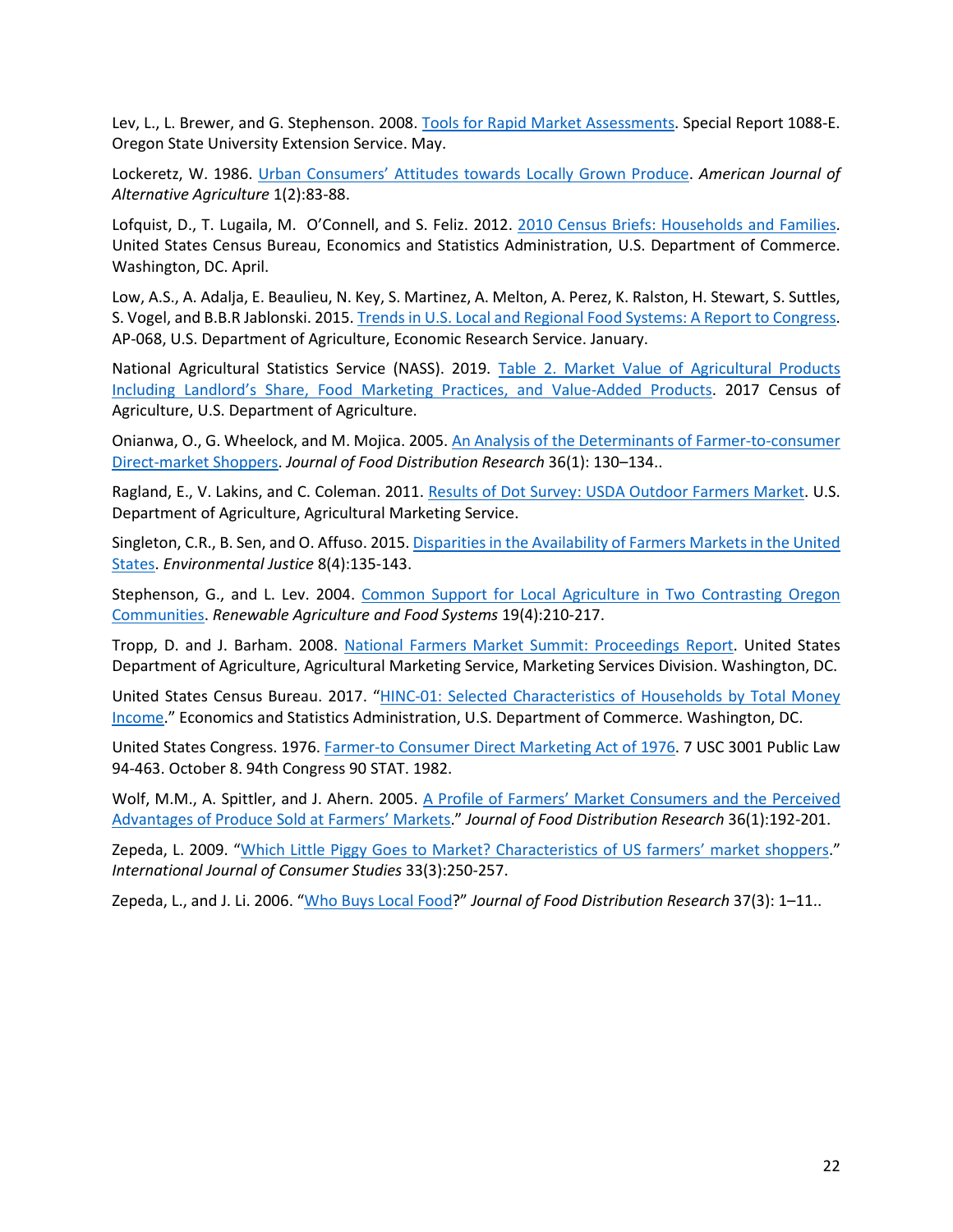# <span id="page-26-0"></span>APPENDIX 1: CONSUMER SURVEY

We are asking you to participate in a research survey on consumer participation and farmer sales at farmers markets. The survey is being organized by Todd M. Schmit, Charles H. Dyson School of Applied Economics and Management at Cornell University, in association with the Farmers Market Federation of New York, Cornell Cooperative Extension – Broome County (NY), Community Involved in Sustaining Agriculture in Massachusetts, Northeast Organic Farming Association of Vermont, Maryland Farmers Market Association, and University of Maryland Extension.

#### **What the study is about**

Food choices are an integral part of our health and well-being. Interest in purchasing food sourced from nearby farmers and growers has gained interest and appeal in recent years. Due to a variety of reasons, some people are very interested in purchasing local foods while others are not. This survey focuses on the purchasing habits by **all types of consumers** for local foods in general, and specifically at local farmers markets, as well as the barriers to participating in and purchasing local foods at farmers markets.

#### **What we will ask you to do**

**We value everyone's opinion**, whether you shop at farmers markets a lot, a little, or not at all, and whether you shop for local food specifically or not. Opinions of all types of food consumers are critical to the success of this work. By consenting to participate in this study, we will ask you to complete an online survey about your food purchasing habits overall, for local foods, and at farmers markets. The survey will take approximately 15 minutes to complete. However, only one survey per household should be completed, by the household's primary food purchaser. You must also be at least 18 years of age to participate.

#### **Risks and discomforts**

We do not anticipate any risks from participating in this research.

#### **Benefits**

While participating in the survey will not benefit you directly, we hope to learn more about consumers' interest in purchasing local foods, where they like to buy them, and the barriers to expanding local food sales, particularly through farmers markets. Accordingly, the results will be useful to us in identifying specific solutions that farmers markets managers and vendors can take to reduce the barriers consumers face in more fully participating.

#### **Compensation for participation**

None.

#### **Privacy/Confidentiality/Data Security**

We anticipate that your participation in this online survey presents no greater risk than everyday use of the Internet. The surveys will be completely anonymous; no personal identifiers (e.g., name, address) will be asked for or recorded. However, we do ask for your county and state of residence to allow us to do state-level analyses, where appropriate.

#### **Data Sharing**

Data from this study may be shared with the research community at large to advance science and health. As personal identifiers will not be collected, other researchers, by current scientific standards and known methods, will be unable to identify you from the information we share. Despite these measures, we cannot guarantee anonymity of your personal data.

#### **Taking part is voluntary**

Taking part in this study is voluntary. You may refuse to participate before the survey begins, discontinue at any time, or skip any questions that make you feel uncomfortable. If you decide not to take part or to skip some of the questions, it will not affect your current or future relationship with Cornell University or with any of the collaborators mentioned above.

#### **If you have questions**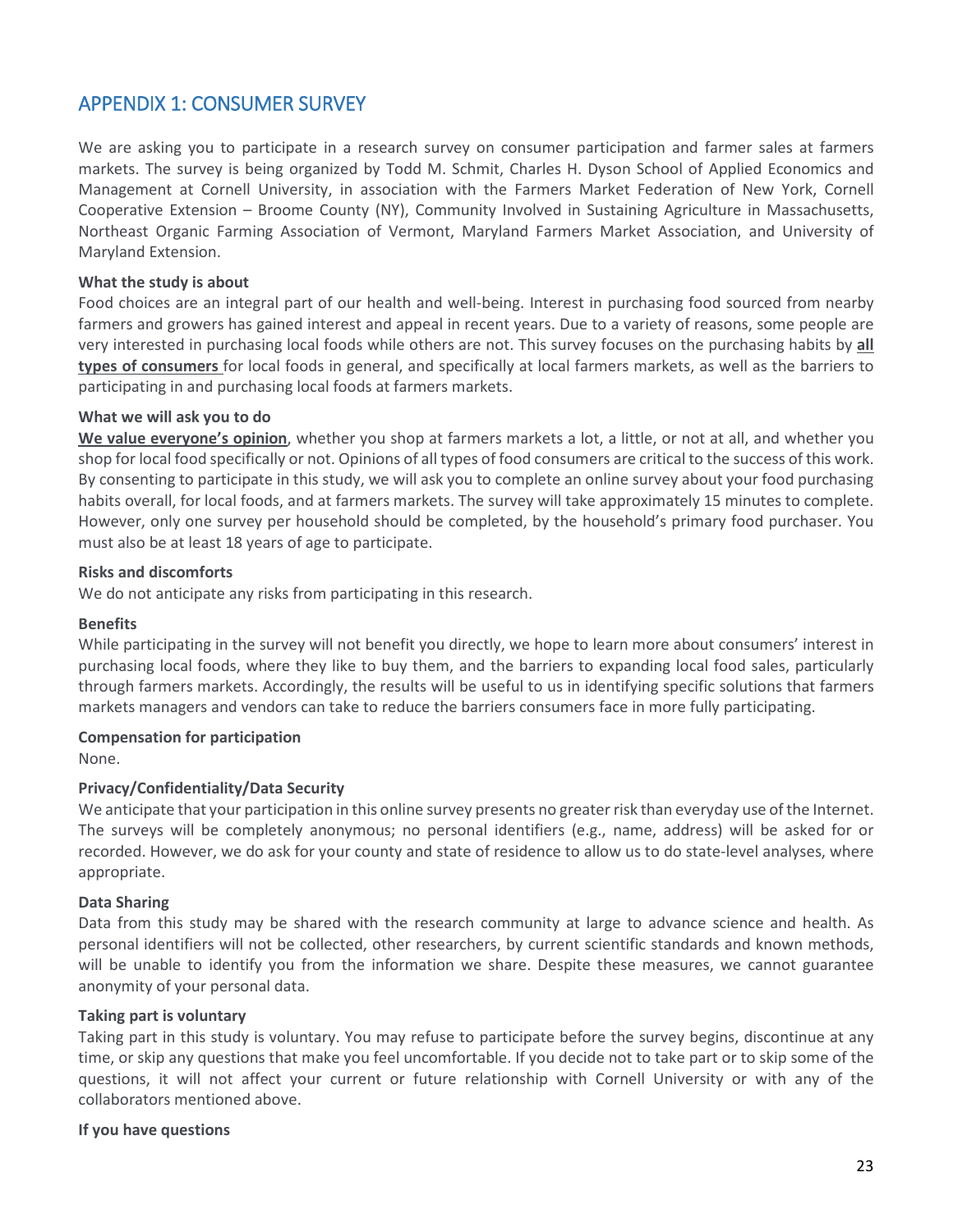The main researcher conducting this survey is Todd M. Schmit, an Associate Professor at Cornell University. If you have any questions regarding the survey you may contact Todd at [tms1@cornell.edu](mailto:tms1@cornell.edu) or at 607-255-3015. You should also feel free to reach out to any of the collaborating organizations listed above. If you have any questions or concerns regarding your rights as a subject in this study, you may contact the Institutional Review Board (IRB) for Human Participants at 607-255-5138 or access their website at [http://www.irb.cornell.edu/.](http://www.irb.cornell.edu/) You may also report your concerns or complaints anonymously through Ethicspoint online at<http://www.hotline.cornell.edu/> or by calling toll free at 1-866-293-3077. Ethicspoint is an independent organization that serves as a liaison between the University and the person bringing the complaint so that anonymity can be ensured.

#### **Statement of Consent**

Once you have read the above information and received answers to any questions you have. Please click on the "I APPROVE" box below to proceed to the online survey. Thanks! *I APPROVE*

**Before you begin, please read the two simple definitions below to assist you in answering questions for the survey**.

**What food products are included in "local foods"?** Please consider local food products broadly to include fruits and vegetables, meats, dairy products, baked goods, and other processed food products. You will be asked how you define "local" as part of the survey.

**What's a farmers market?** Please consider a farmers market as a public and recurring assembly of different farmers (or their representatives) selling the food that they produced or processed directly to consumers. Farmers markets may be indoors or outdoors and typically consist of booths, tables, or stands where multiple farmers (or their representatives) directly sell their products.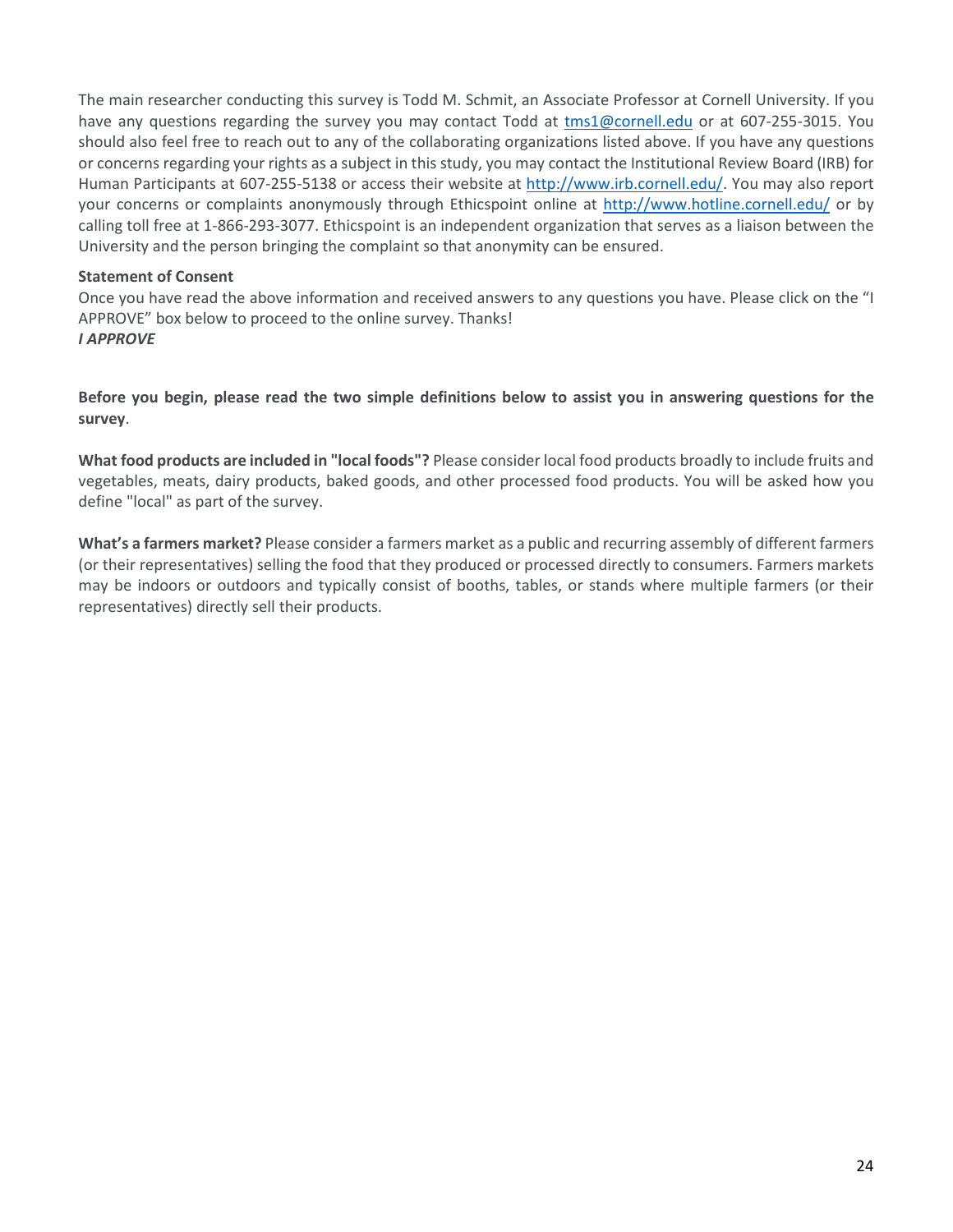#### **1. How important is it to you to purchase local foods?**

- Extremely important
- Very important
- Important
- Somewhat important
- Not important

#### **2. In terms of geography, what is your definition of local food?**

- Grown and/or made within my county of residence
- Grown and/or made within a multi-county region that I live in
- Grown and/or made within my state of residence
- Other (please describe)

#### **3. In terms of distance, what do you think is the maximum distance food can travel in order to be considered local?**

- 50 miles
- 100 miles
- 250 miles
- 500 miles
- Other (please describe)

#### **3. Comparing the number of shopping trips for local foods (in any outlet) last year relative to the year prior, would you say:**

- I shopped more frequently for local foods last year than the year prior
- I shopped less frequently for local foods last year than the year prior
- I shopped about the same number of times for local foods last year relative to the year prior
- I didn't shop specifically for local foods either year

#### **4. Comparing the total volume of purchases (dollars) of local foods last year (from all outlets) relative to the year prior, would you say:**

- I purchased more local foods (in dollars) last year than the year prior
- I purchased less local foods (in dollars) last year than the year prior
- The level of my purchases on local foods were about the same (in dollars) last year relative to the year prior
- I didn't purchase local foods either year

#### **5. Comparing the number of shopping trips to farmers markets last year relative to the year prior, would you say:**

- I shopped more frequently at farmers markets last year than the year prior
- I shopped less frequently at farmers markets last year than the year prior
- I shopped about the same number of times at farmers markets last year relative to the year prior
- I didn't shop at farmers markets either year

#### **6. Comparing your total farmers market shopping purchases (dollars) last year relative to the year prior, would you say:**

- I purchased more at farmers markets (in dollars) last year than the year prior
- I purchased less at farmers markets (in dollars) last year than the year prior
- My overall purchases at farmers markets were about the same last year relative to the year prior
- I didn't purchase anything at farmers markets either year

#### **7. What is the importance of each of the following characteristics when you are shopping for food (local or not)?**

|                                                    | <b>Not</b> | Somewhat  |     |           | Very      |
|----------------------------------------------------|------------|-----------|-----|-----------|-----------|
| Characteristic of outlet when shopping for food    | Important  | Important |     | Important | Important |
|                                                    | (0)        | (1)       | (2) | (3)       | (4)       |
| Open during the day                                |            |           |     |           |           |
| Open during the evening (i.e., after work)         |            |           |     |           |           |
| Open on the weekends                               |            |           |     |           |           |
| Reasonable travel time to and from shopping outlet |            |           |     |           |           |
| Adequate parking                                   |            |           |     |           |           |
| Available by public transportation                 |            |           |     |           |           |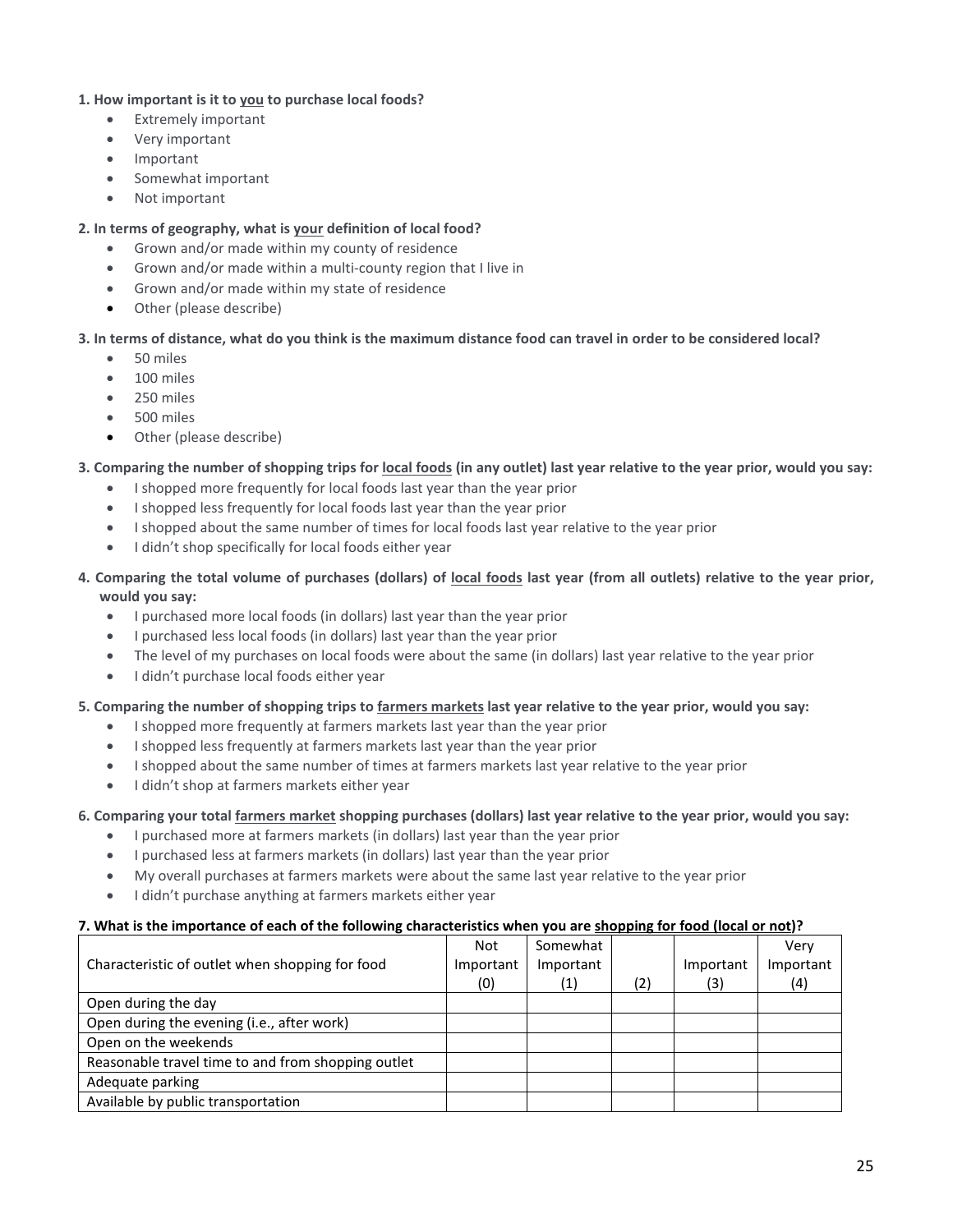|                                                           | <b>Not</b> | Somewhat  |     |           | Very      |
|-----------------------------------------------------------|------------|-----------|-----|-----------|-----------|
| Characteristic of outlet when shopping for food           | Important  | Important |     | Important | Important |
|                                                           | (0)        | (1)       | (2) | (3)       | (4)       |
| Wide selection of different kinds of foods (e.g., fruits, |            |           |     |           |           |
| vegetables, meats, eggs, dairy)                           |            |           |     |           |           |
| Wide selection of different forms of foods (e.g., fresh,  |            |           |     |           |           |
| frozen, canned, deli)                                     |            |           |     |           |           |
| Quality of food products                                  |            |           |     |           |           |
| Availability of local foods                               |            |           |     |           |           |
| Availability of non-local foods                           |            |           |     |           |           |
| Availability of non-food products                         |            |           |     |           |           |
| Accepts credit/debit cards                                |            |           |     |           |           |
| Accepts SNAP/EBT food stamp benefits                      |            |           |     |           |           |
| Other incentives for low-income persons                   |            |           |     |           |           |
| Offers & accepts coupons, sales, other discounts          |            |           |     |           |           |
| Price level                                               |            |           |     |           |           |
| Prices clearly displayed                                  |            |           |     |           |           |
| Relationship with seller                                  |            |           |     |           |           |
| Availability of particular brands (company or farmer)     |            |           |     |           |           |
| Environmentally friendly products (e.g., organic          |            |           |     |           |           |
| practices, minimal packaging)                             |            |           |     |           |           |
| Special events (e.g., entertainment, fundraising)         |            |           |     |           |           |
| Availability of ready-to-eat, prepared foods              |            |           |     |           |           |
| Cleanliness                                               |            |           |     |           |           |
| Food products efficiently organized                       |            |           |     |           |           |
| Other (please describe:                                   |            |           |     |           |           |

#### **8. What is the importance of each of the following characteristics when you are shopping at a farmers market? If you don't currently shop at farmers markets, indicate the level of importance of each if you were to do so.**

|                                                           | Not       | Somewhat  |     |           | Very      |
|-----------------------------------------------------------|-----------|-----------|-----|-----------|-----------|
| Characteristic of farmers market                          | Important | Important |     | Important | Important |
|                                                           | (0)       | (1)       | (2) | (3)       | (4)       |
| Open during the day                                       |           |           |     |           |           |
| Open during the evening (i.e., after work)                |           |           |     |           |           |
| Open on the weekends                                      |           |           |     |           |           |
| Reasonable travel time to and from farmers market         |           |           |     |           |           |
| Adequate parking                                          |           |           |     |           |           |
| Available by public transportation                        |           |           |     |           |           |
| Wide selection of different kinds of foods (e.g., fruits, |           |           |     |           |           |
| vegetables, meats, eggs, dairy)                           |           |           |     |           |           |
| Wide selection of different forms of foods (e.g., fresh,  |           |           |     |           |           |
| frozen, canned, deli)                                     |           |           |     |           |           |
| Quality of food products                                  |           |           |     |           |           |
| Availability of local foods                               |           |           |     |           |           |
| Availability of non-local foods                           |           |           |     |           |           |
| Availability of non-food products                         |           |           |     |           |           |
| Accepts credit/debit cards                                |           |           |     |           |           |
| Accepts SNAP/EBT food stamp benefits                      |           |           |     |           |           |
| Other incentives for low-income persons                   |           |           |     |           |           |
| Offers & accepts coupons, sales, other discounts          |           |           |     |           |           |
| Price level                                               |           |           |     |           |           |
| Prices clearly displayed                                  |           |           |     |           |           |
| Relationship with vendor                                  |           |           |     |           |           |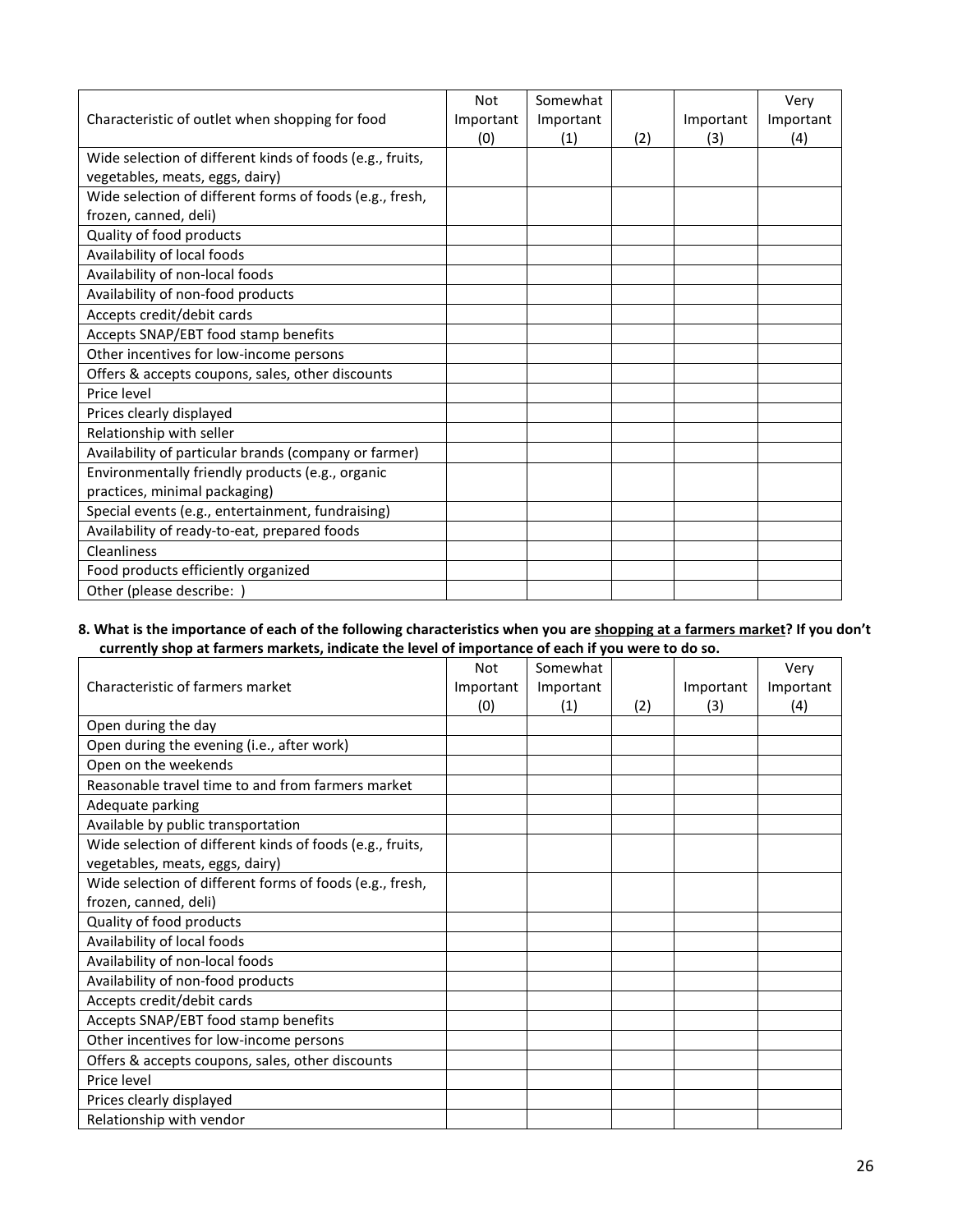|                                                       | Not       | Somewhat  |     |           | Verv      |
|-------------------------------------------------------|-----------|-----------|-----|-----------|-----------|
| Characteristic of farmers market                      | Important | Important |     | Important | Important |
|                                                       | (0)       | (1)       | (2) | (3)       | (4)       |
| Availability of particular brands (company or farmer) |           |           |     |           |           |
| Environmentally friendly products (e.g., organic      |           |           |     |           |           |
| practices, minimal packaging)                         |           |           |     |           |           |
| Special events (e.g., entertainment, fundraising)     |           |           |     |           |           |
| Availability of ready-to-eat, prepared foods          |           |           |     |           |           |
| <b>Cleanliness</b>                                    |           |           |     |           |           |
| Food products efficiently organized                   |           |           |     |           |           |
| Other (please describe: )                             |           |           |     |           |           |

#### **9. Last year how many times did you go to a farmers market during the market season of May through October?**

- Never
- Less than once a month during the market season
- Once a month during the market season
- Two to three times each month during the market season
- Once a week during the market season
- More than once a week during the market season

#### **10. When shopping at a farmers market, what is your primary motivation? (select one)**

- To support the local farmers and vendors
- Keeping my food dollars in the local economy
- To participate in a social/community setting
- To purchase fresh food
- Other (please describe)
- I don't shop at farmers markets

#### **11. When shopping for local foods other than at a farmers market, what is your primary motivation? (select one)**

- To support the local farmers and vendors
- Keeping my food dollars in the local economy
- To participate in a social/community setting
- To purchase fresh food
- Other (please describe)
- I don't shop specifically for local foods

#### **12. When I go to a farmers market, I feel (check all that apply):**

- Happy, it's a fun place to be
- Proud to support local vendors
- Welcomed and appreciated
- Nothing in particular, it's about shopping and moving on with my day
- Pressured or obligated to purchase
- Confused, too much going on
- Intimidated to talk to the farmers
- Other (please describe)
- I don't shop at farmers markets

#### **13. How large are the following barriers in preventing you from shopping at farmers markets more frequently? If you don't shop at farmers markets now, how effective are the following barriers in preventing you from shopping at them?**

| Barrier of shopping more at farmers markets                                     | Not a      | A minor    | A modest   | A large    | A very large |
|---------------------------------------------------------------------------------|------------|------------|------------|------------|--------------|
|                                                                                 | barrier to | barrier to | barrier to | barrier to | barrier to   |
|                                                                                 | me $(0)$   | me $(1)$   | me $(2)$   | me $(3)$   | me (4)       |
| I have my own garden or my neighbors share produce<br>from their garden with me |            |            |            |            |              |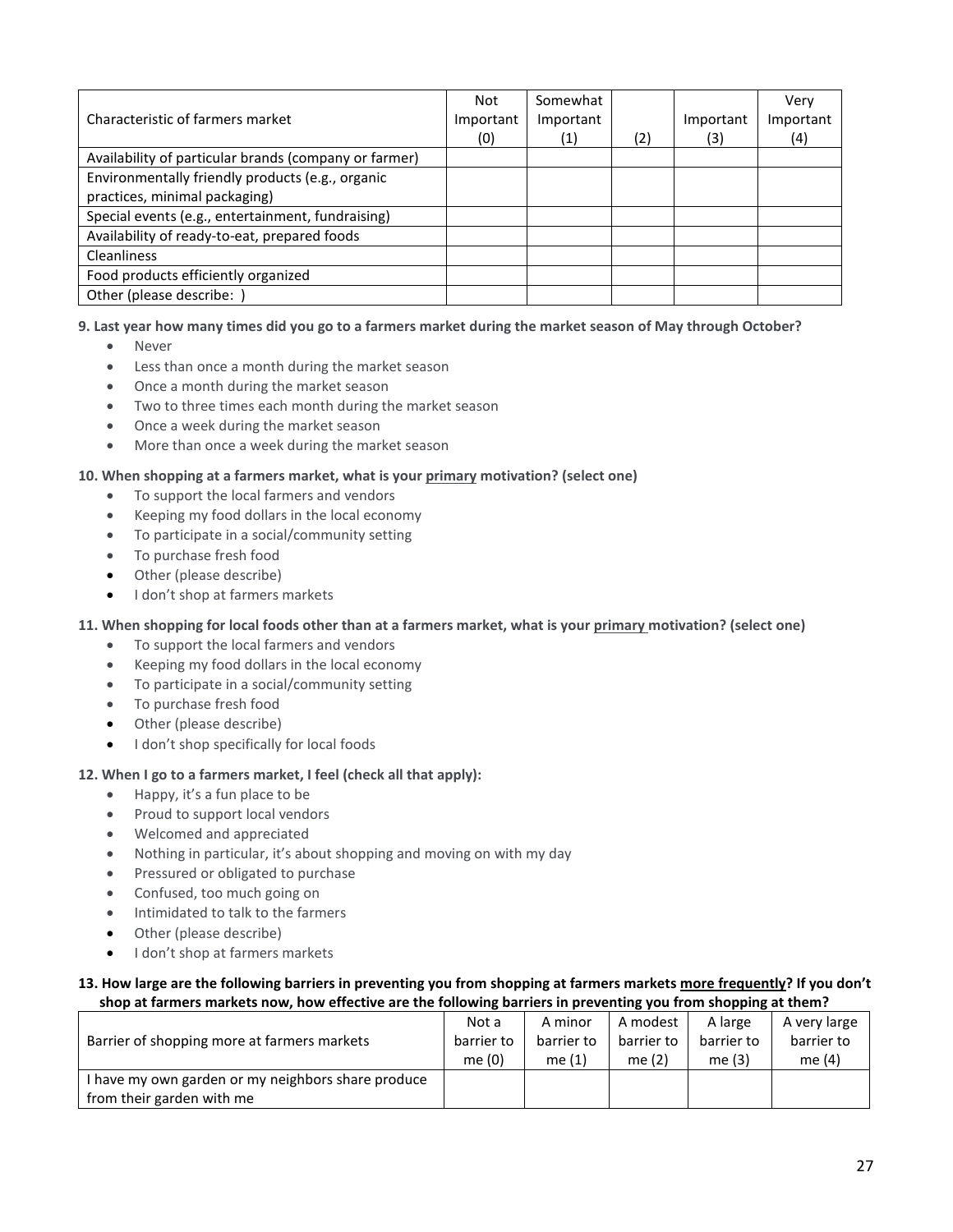|                                                         | Not a      | A minor    | A modest   | A large    | A very large |
|---------------------------------------------------------|------------|------------|------------|------------|--------------|
| Barrier of shopping more at farmers markets             | barrier to | barrier to | barrier to | barrier to | barrier to   |
|                                                         | me (0)     | me $(1)$   | me $(2)$   | me (3)     | me $(4)$     |
| I prefer the convenience of a grocery store for one-    |            |            |            |            |              |
| stop buying                                             |            |            |            |            |              |
| I don't know where a farmers market is located near     |            |            |            |            |              |
| me                                                      |            |            |            |            |              |
| The time of the market conflicts with my schedule       |            |            |            |            |              |
| (e.g., work, sleep, school, family care, community      |            |            |            |            |              |
| responsibilities)                                       |            |            |            |            |              |
| There is not enough variety of food or farmers at my    |            |            |            |            |              |
| local farmers market                                    |            |            |            |            |              |
| Food quality does not meet my standards                 |            |            |            |            |              |
| Food production methods do not meet my standards        |            |            |            |            |              |
| (example organic, cage-free, grass fed, food miles)     |            |            |            |            |              |
| I purchase local foods at other direct marketing        |            |            |            |            |              |
| channels (example, CSA, farmstands, farm store)         |            |            |            |            |              |
| already                                                 |            |            |            |            |              |
| I purchase local foods at other retail outlets (example |            |            |            |            |              |
| grocery store, convenience store) already               |            |            |            |            |              |
| I find prices are not competitive with other options    |            |            |            |            |              |
| I find it intimidating to shop at a farmers market      |            |            |            |            |              |
| I am unsure if vendors are selling their own products   |            |            |            |            |              |
| I am unsure if vendors are selling locally-sourced      |            |            |            |            |              |
| products                                                |            |            |            |            |              |
| Vendors are not friendly or helpful                     |            |            |            |            |              |
| It is hard for me to get to the farmers market          |            |            |            |            |              |
| The market is too far away                              |            |            |            |            |              |
| I prefer the market to be indoors or undercover         |            |            |            |            |              |
| Parking is inconvenient or limited                      |            |            |            |            |              |
| I find walking around the market difficult (example too |            |            |            |            |              |
| crowded, poor lighting, uneven surfaces)                |            |            |            |            |              |
| It is only open part of the year                        |            |            |            |            |              |
| Not enough entertainment or special events              |            |            |            |            |              |
| Other (please describe)                                 |            |            |            |            |              |

#### **14. How large are the following barriers in preventing you from buying more at farmers markets when you attend one? If you don't shop at farmers markets now, how effective would the following barriers be in preventing purchases by you if you were to attend one?**

|                                                      | Not a      | A minor    | A modest   | A large    | A very large |
|------------------------------------------------------|------------|------------|------------|------------|--------------|
| Barrier of buying more at farmers markets            | barrier to | barrier to | barrier to | barrier to | barrier to   |
|                                                      | me $(0)$   | me $(1)$   | me $(2)$   | me $(3)$   | me $(4)$     |
| I have my own garden or my neighbors share produce   |            |            |            |            |              |
| from their garden with me                            |            |            |            |            |              |
| I prefer the convenience of a grocery store for one- |            |            |            |            |              |
| stop buying                                          |            |            |            |            |              |
| I don't know where a farmers market is located near  |            |            |            |            |              |
| me                                                   |            |            |            |            |              |
| The time of the market conflicts with my schedule    |            |            |            |            |              |
| (e.g., work, sleep, school, family care, community   |            |            |            |            |              |
| responsibilities)                                    |            |            |            |            |              |
| There is not enough variety of food or farmers at my |            |            |            |            |              |
| local farmers market                                 |            |            |            |            |              |
| I don't carry enough cash with me                    |            |            |            |            |              |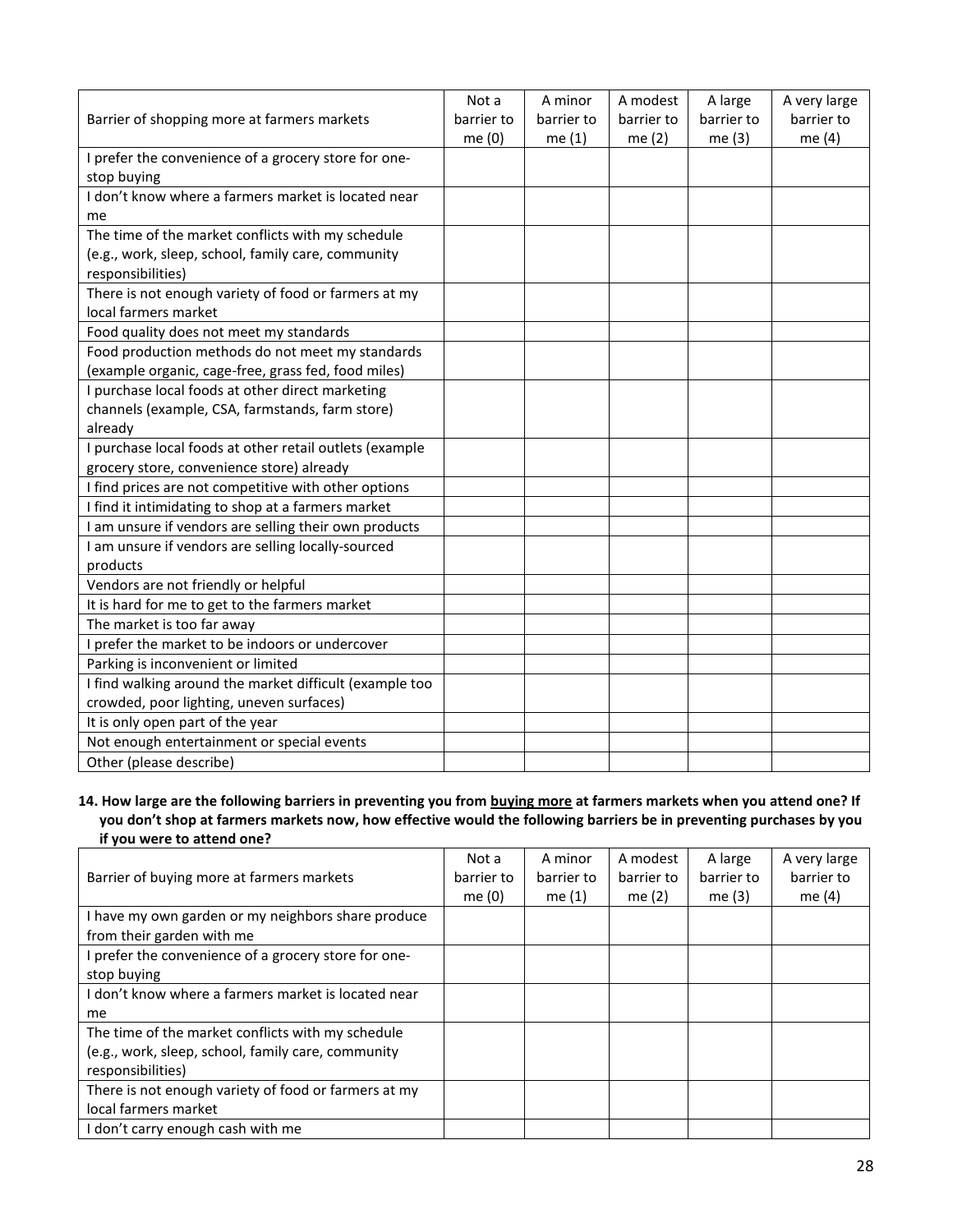|                                                      | Not a      | A minor    | A modest   | A large    | A very large |
|------------------------------------------------------|------------|------------|------------|------------|--------------|
| Barrier of buying more at farmers markets            | barrier to | barrier to | barrier to | barrier to | barrier to   |
|                                                      | me $(0)$   | me $(1)$   | me $(2)$   | me $(3)$   | me $(4)$     |
| Limited number of farmers to choose from             |            |            |            |            |              |
| Limited variety of local products                    |            |            |            |            |              |
| Poor quality of local products                       |            |            |            |            |              |
| Limited to no access to non-local products           |            |            |            |            |              |
| Prices too high                                      |            |            |            |            |              |
| am unsure if vendors are selling their own products  |            |            |            |            |              |
| I am unsure if vendors are selling locally-sourced   |            |            |            |            |              |
| products                                             |            |            |            |            |              |
| I have a language barrier between me and the vendors |            |            |            |            |              |
| Prices are not posted by the vendors                 |            |            |            |            |              |
| Products not labeled with growing methods            |            |            |            |            |              |
| Other (please describe)                              |            |            |            |            |              |

#### **15. What percent of your total food dollars (local and nonlocal) are spent at the following food outlets? (Note, total of percentages must equal 100%)**

- Farm stands at the farm
- Farm store
- Community Supported Agriculture (CSA)
- Farmers markets
- Convenience stores
- Cooperative grocery store
- Retail grocery store
- Super centers
- Meal delivery services
- Other (please describe)

#### **16. How likely are you to shop at the following locations for locally grown/produced food?**

|                                       | Not likely | Somewhat   | Likely | Very likely | Extremely  |
|---------------------------------------|------------|------------|--------|-------------|------------|
| Location                              | (0)        | likely (1) | (2)    | (3)         | likely (4) |
| Farm stand at the farm                |            |            |        |             |            |
| Farm store                            |            |            |        |             |            |
| Community Supported Agriculture (CSA) |            |            |        |             |            |
| Farmers markets                       |            |            |        |             |            |
| Convenience stores                    |            |            |        |             |            |
| Cooperative grocery store             |            |            |        |             |            |
| Retail grocery store                  |            |            |        |             |            |
| Super centers                         |            |            |        |             |            |
| Meal delivery services                |            |            |        |             |            |
| Other (please describe)               |            |            |        |             |            |

**17. What state and county do you live in?**

- State:
- County:

#### **18. Please check the age bracket in which you fall.**

- 18-24
- 25-34
- 35-44
- 45-59
- 60+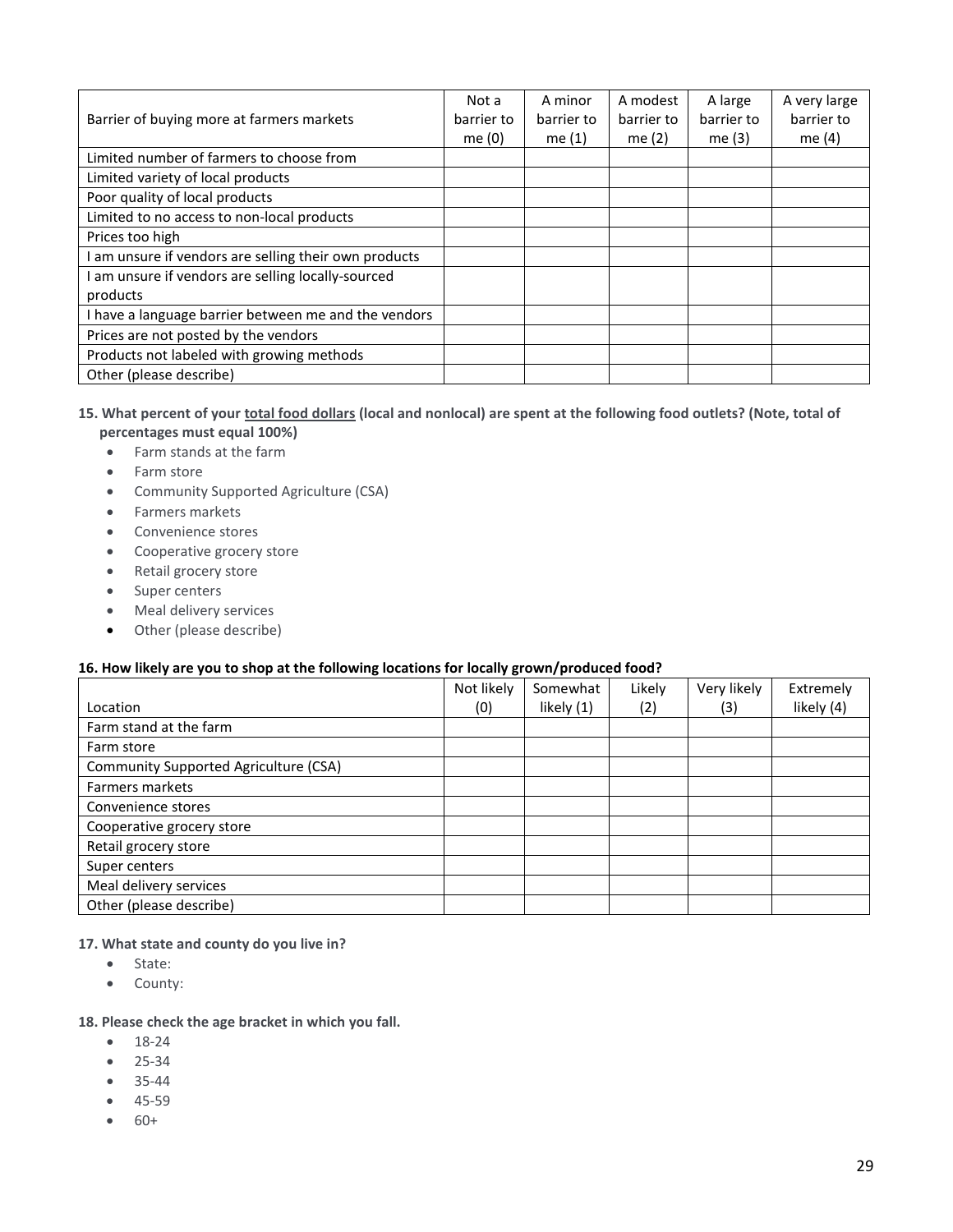#### **19. What category or categories best describe you (check all that apply)?**

- White
- Hispanic, Latino, Spanish origin
- Black or African American
- Native American, American Indian or Alaska Native
- Native Hawaiian or Other Pacific Islander
- Asian
- Middle Eastern or North African
- Other (describe)

#### **20. What is the number of persons living in your household?**

• **Number of persons:**

#### **21 How do you describe your household? (Check all that apply.)**

- Single
- Married or single with significant other/partner/roommate
- Children (under 5 years old)
- Children (between 5 and 17 years of age)
- Multi-generational (3 to 4 generations)

#### **22. Please describe your work status:**

- Unemployed
- Employed part time
- Employed full time
- Retired
- Other (please describe)

#### **23. What is your gender?**

- Male
- Female
- Other (please describe)

#### **24. What was your total household income before taxes last year?**

- Less than \$25,000
- \$25,000 to 34,999
- \$35,000 to \$49,999
- \$50,000 to \$74,999
- \$75,000 to \$99,999
- \$100,000 to \$149,999
- \$150,000 or more

#### **25. Feel free to provide any additional comments about your local food purchasing habits and how they've changed in the text box below (optional)**

#### **SURVEY COMPLETE!**

#### **CLICK ON THE ARROW BELOW TO SUBMIT YOUR RESPONSES!**

#### **THANK YOU FOR YOUR TIME AND ATTENTION!**